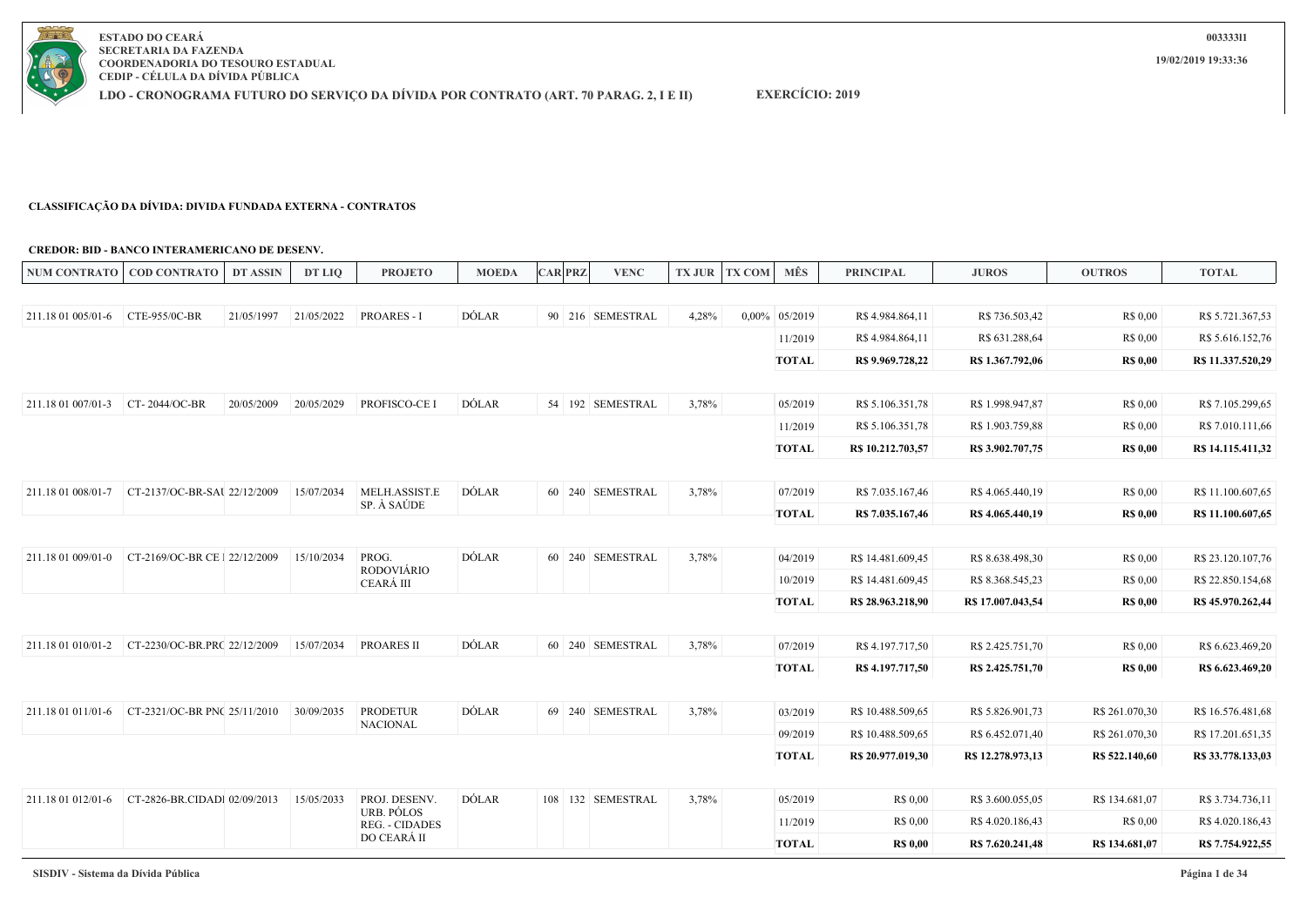

### **LDO - CRONOGRAMA FUTURO DO SERVIÇO DA DÍVIDA POR CONTRATO (ART. 70 PARAG. 2, I E II)**

### 211.18 01 013/01-0 CT-P.V.CE-IV-A-296 27/12/2013 15/08/2038 PROG. VIÁRIO DE INT. LOGÍST. - CEARÁ-IV-A (BR-L1326) DÓLAR 60 240 SEMESTRAL 3,78% 02/2019 R\$ 36.519.000,00 R\$ 27.111.412,61 R\$ 0,00 R\$ 63.630.412,61 08/2019 R\$ 36.519.000.00 R\$ 26.549.413.21 R\$ 0.00 R\$ 63.068.413.21 **TOTAL R\$ 73.038.000,00 R\$ 53.660.825,82 R\$ 0,00 R\$ 126.698.825,82** 211.18 01 014/01-3 CT3395-PVIA.CE-IV-01/06/2016 15/02/2041 PROG. VIÁRIO DE INT. LOGÍST. - CEARÁ-IV-2ª Fase DÓLAR 60 240 SEMESTRAL 3,78% 02/2019 R\$ 0,00 R\$ 3.037.738,43 R\$ 2.308.828,69 R\$ 5.346.567,12 08/2019 R\$ 0.00 R\$ 6.122.074.73 R\$ 1.226.773.63 R\$ 7.348.848.36 **TOTAL R\$ 0,00 R\$ 9.159.813,16 R\$ 3.535.602,32 R\$ 12.695.415,49** 211.18 01 015/01-7 CT3408-PROARESIII 01/06/2016 15/04/2041 PROARES III - 1ª FASE DÓLAR 60 240 SEMESTRAL 3,78% 04/2019 R\$ 0.00 R\$ 1.236.719.12 R\$ 585.800.63 R\$ 1.822.519.75 10/2019 R\$ 0,00 R\$ 2.029.286,38 R\$ 233.078,22 R\$ 2.262.364,60 **TOTAL R\$ 0,00 R\$ 3.266.005,49 R\$ 818.878,85 R\$ 4.084.884,34** 211.18 01 016/01-0 CT-3703- SAÚDE CE 28/12/2017 15/10/2042 SAÚDE CEARÁ II DÓLAR 60 240 SEMESTRAL 3.78% 04/2019 R\$ 0.00 R\$ 853.042,70 R\$ 2.006.160.52 R\$ 2.859.203,23 10/2019 R\$ 0,00 R\$ 2.865.714,75 R\$ 1.134.140,23 R\$ 3.999.854,98 **TOTAL R\$ 0,00 R\$ 3.718.757,45 R\$ 3.140.300,76 R\$ 6.859.058,21** 211.18 01 017/01-4 CT-4436/OC-BR 17/10/2018 15/10/2043 PROFISCO II DÓLAR 60 240 SEMESTRAL 3,78% 04/2019 R\$ 0,00 R\$ 401.464,57 R\$ 1.119.288,95 R\$ 1.520.753,51 10/2019 R\$ 0,00 R\$ 592.324,76 R\$ 1.119.288,95 R\$ 1.711.613,70

**EXERCÍCIO: 2019**

**TOTAL POR DIVIDA FUNDADA EXTERNA - CONTRATOS / BID - BANCO INTERAMERICANO DE DESENV. R\$ 154.393.554,95 R\$ 119.467.141,10 R\$ 10.390.181,49 R\$ 284.250.877,54**

**CREDOR: BIRD-BANCO INT.RECONST.E DESENVOLVIMENTO**

|                    | NUM CONTRATO   COD CONTRATO                   | DT ASSIN   | DT LIO     | <b>PROJETO</b> | <b>MOEDA</b> | <b>CAR PRZ</b> |                  | <b>VENC</b> |          | <b>TX JUR   TX COM  </b> | MÊS              | <b>PRINCIPAL</b>  | <b>JUROS</b>   | <b>OUTROS</b>   | <b>TOTAL</b>      |
|--------------------|-----------------------------------------------|------------|------------|----------------|--------------|----------------|------------------|-------------|----------|--------------------------|------------------|-------------------|----------------|-----------------|-------------------|
|                    |                                               |            |            |                |              |                |                  |             |          |                          |                  |                   |                |                 |                   |
|                    | 211.10 01 007/01-8 CT-7321-BR SWAP 18/10/2005 |            | 15/02/2020 | $SWAP - I$     | DÓLAR        |                | 60 108 SEMESTRAL |             | 2,76%    |                          | $0.00\%$ 02/2019 | R\$ 15.461.402,94 | R\$464.900,00  | R\$ 0,00        | R\$ 15.926.302,94 |
|                    |                                               |            |            |                |              |                |                  |             |          |                          | 08/2019          | R\$ 9.321.338,42  | R\$ 254.455,48 | R\$ 0,00        | R\$ 9.575.793,90  |
|                    |                                               |            |            |                |              |                |                  |             |          |                          | <b>TOTAL</b>     | R\$ 24.782.741.36 | R\$ 719.355,48 | <b>R\$ 0,00</b> | R\$ 25.502.096,84 |
|                    |                                               |            |            |                |              |                |                  |             |          |                          |                  |                   |                |                 |                   |
| 211.10 01 008/01-1 | CT- $N^{\circ}$ 7387-BR                       | 07/07/2006 | 15/01/2023 | SÃO JOSÉ II    | DÓLAR        |                | 60 144 SEMESTRAL |             | $3,11\%$ |                          | 0,00% 07/2019    | R\$ 5.696.964,07  | R\$ 698.994,07 | R\$ 0,00        | R\$ 6.395.958,14  |
|                    |                                               |            |            |                |              |                |                  |             |          |                          | <b>TOTAL</b>     | R\$ 5.696.964,07  | R\$ 698.994,07 | <b>R\$ 0,00</b> | R\$ 6.395.958,14  |

**19/02/2019 19:33:36**

**003333l1**

**TOTAL R\$ 0,00 R\$ 993.789,32 R\$ 2.238.577,89 R\$ 3.232.367,22**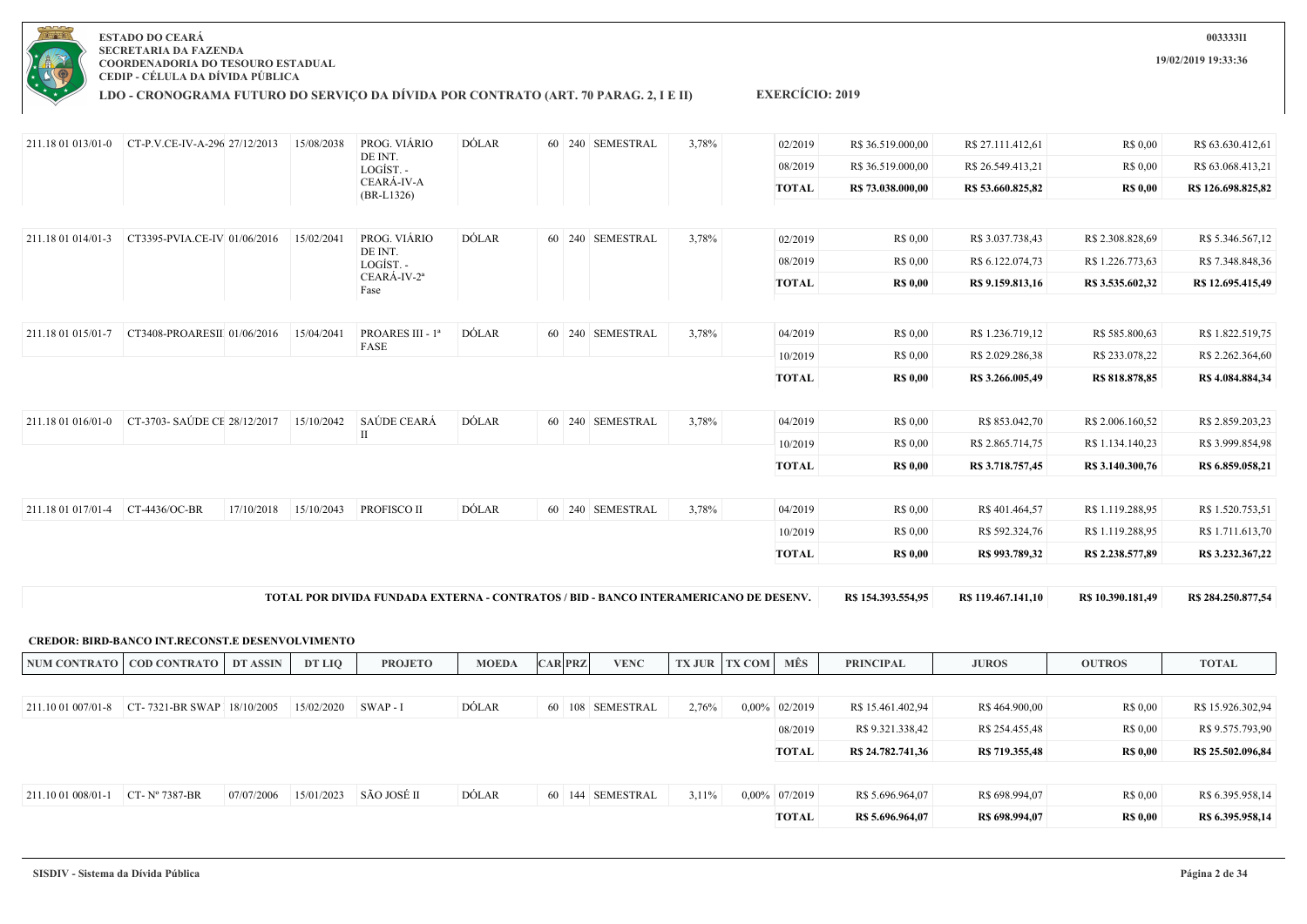

**LDO - CRONOGRAMA FUTURO DO SERVIÇO DA DÍVIDA POR CONTRATO (ART. 70 PARAG. 2, I E II)**

**EXERCÍCIO: 2019**

|                               |                                             |                 |            | <b>OESTE - CEARÁ</b>                  |              |                |                       |                                                                                         |                         |                                       |                                       |                            |                                        |
|-------------------------------|---------------------------------------------|-----------------|------------|---------------------------------------|--------------|----------------|-----------------------|-----------------------------------------------------------------------------------------|-------------------------|---------------------------------------|---------------------------------------|----------------------------|----------------------------------------|
|                               |                                             |                 |            | INFRAESTRUT.<br>TURIST. LIT.          |              |                |                       |                                                                                         | 08/2019<br><b>TOTAL</b> | R\$ 26.699.074,23<br>R\$47.340.685,91 | R\$ 6.892.016,54<br>R\$ 13.662.901,70 | R\$ 0,00<br>R\$ 275.614,55 | R\$ 33.591.090,77<br>R\$ 61.279.202,15 |
| 211.26 01 001/01-0            | CT-8262-P.VALTUR 28/08/2013                 |                 | 28/08/2025 | PROG.<br>VALORIZ.                     | <b>DÓLAR</b> | 48             | 96 SEMESTRAL          | 4,75%                                                                                   | 02/2019                 | R\$ 20.641.611,68                     | R\$ 6.770.885,16                      | R\$ 275.614,55             | R\$ 27.688.111,38                      |
|                               | NUM CONTRATO   COD CONTRATO                 | <b>DT ASSIN</b> | DT LIQ     | <b>PROJETO</b>                        | <b>MOEDA</b> | <b>CAR PRZ</b> | <b>VENC</b>           | <b>TX JUR</b><br><b>TX COM</b>                                                          | MÊS                     | <b>PRINCIPAL</b>                      | <b>JUROS</b>                          | <b>OUTROS</b>              | <b>TOTAL</b>                           |
|                               | <b>CREDOR: CORPORAÇÃO ANDINA DE FOMENTO</b> |                 |            |                                       |              |                |                       |                                                                                         |                         |                                       |                                       |                            |                                        |
|                               |                                             |                 |            |                                       |              |                |                       | TOTAL POR DIVIDA FUNDADA EXTERNA - CONTRATOS / BIRD-BANCO INT.RECONST.E DESENVOLVIMENTO |                         | R\$ 140.512.237,27                    | R\$ 94.396.144,07                     | <b>R\$ 0,00</b>            | R\$ 234.908.381,34                     |
|                               |                                             |                 |            | PforR                                 |              |                |                       |                                                                                         |                         |                                       |                                       |                            |                                        |
|                               |                                             |                 |            | <b>CRESCIMENTO</b><br>ECONÔMICO -     |              |                |                       |                                                                                         | <b>TOTAL</b>            | R\$ 8.627.613,75                      | R\$ 39.738.035,83                     | <b>R\$ 0,00</b>            | R\$48.365.649,58                       |
|                               |                                             |                 |            | <b>APOIO</b>                          |              |                |                       |                                                                                         | 08/2019                 | R\$ 8.627.613,75                      | R\$ 19.880.730,35                     | R\$ 0,00                   | R\$ 28.508.344,10                      |
| 211.10 01 013/01-4            | CT-PforR-BIRD-8302 19/12/2013               |                 | 15/02/2043 | <b>PROJETO</b>                        | <b>DÓLAR</b> |                | 60 288 SEMESTRAL      | 3,19%                                                                                   | 02/2019                 | R\$ 0,00                              | R\$ 19.857.305,48                     | R\$ 0,00                   | R\$ 19.857.305,48                      |
|                               |                                             |                 |            |                                       |              |                |                       |                                                                                         | <b>TOTAL</b>            | R\$ 18.641.706,07                     | R\$ 11.748.871,64                     | <b>R\$ 0,00</b>            | R\$ 30.390.577,71                      |
|                               |                                             |                 |            | <b>SUSTENTÁVEL</b><br>- SÃO JOSÉ III  |              |                |                       |                                                                                         | 12/2019                 | R\$ 9.320.853,04                      | R\$ 5.791.697,29                      | R\$ 0,00                   | R\$ 15.112.550,32                      |
| 211.10 01 012/01-0            | CT-8124-BR SJOSÉ I 03/10/2012               |                 | 15/12/2036 | PROJ. DESENV.<br><b>RURAL</b>         | DÓLAR        |                | 60 240 SEMESTRAL      | 3,60%                                                                                   | 06/2019                 | R\$ 9.320.853,04                      | R\$ 5.957.174,35                      | R\$ 0,00                   | R\$ 15.278.027,39                      |
|                               |                                             |                 |            |                                       |              |                |                       |                                                                                         |                         |                                       |                                       |                            |                                        |
|                               |                                             |                 |            |                                       |              |                |                       |                                                                                         | <b>TOTAL</b>            | R\$ 11.187.960,84                     | R\$ 5.686.170,74                      | <b>R\$ 0,00</b>            | R\$ 16.874.131,58                      |
|                               |                                             |                 |            | <b>CEARÁ-CARIRI</b><br><b>CENTRAL</b> |              |                |                       |                                                                                         | 10/2019                 | R\$ 5.593.980,42                      | R\$ 2.794.946,49                      | R\$ 0.00                   | R\$ 8.388.926,91                       |
| 211.10 01 011/01-0            | CT-7654-BR -CIDAD 22/12/2009                |                 | 15/10/2033 | <b>CIDADES DO</b>                     | <b>DÓLAR</b> |                | 120   180   SEMESTRAL | 3,49%                                                                                   | 04/2019                 | R\$ 5.593.980,42                      | R\$ 2.891.224,25                      | R\$ 0,00                   | R\$ 8.485.204,67                       |
|                               |                                             |                 |            |                                       |              |                |                       |                                                                                         | <b>TOTAL</b>            | R\$ 25.051.303,62                     | R\$ 9.385.729,21                      | <b>R\$ 0,00</b>            | R\$ 34.437.032,83                      |
|                               |                                             |                 |            | SUSTENT.<br>ÁGUA                      |              |                |                       |                                                                                         | 10/2019                 | R\$ 12.525.651,81                     | R\$4.581.986,85                       | R\$ 0,00                   | R\$ 17.107.638,66                      |
| 211.10 01 010/01-7 CT-7630-BR |                                             | 22/09/2009      | 15/10/2029 | PROGERIRH II-<br>AUM. O ABAST.        | DÓLAR        |                | 72 180 SEMESTRAL      | 3,59%                                                                                   | 04/2019                 | R\$ 12.525.651,81                     | R\$4.803.742,37                       | R\$ 0.00                   | R\$ 17.329.394,18                      |
|                               |                                             |                 |            |                                       |              |                |                       |                                                                                         |                         |                                       |                                       |                            |                                        |
|                               |                                             |                 |            | SOCIAL)                               |              |                |                       |                                                                                         | <b>TOTAL</b>            | R\$46.523.947,56                      | R\$ 26.418.987,10                     | <b>R\$ 0,00</b>            | R\$ 72.942.934,65                      |
|                               |                                             |                 |            | COM INCLU.                            |              |                |                       |                                                                                         | 09/2019                 | R\$ 24.923.392,21                     | R\$ 13.032.664,89                     | R\$ 0,00                   | R\$ 37.956.057,10                      |

**CREDOR: FIDA - FUNDO INTERNACIONAL DE DESENVOLVIMENTO AGRÍCOLA**

| NUM CONTRATO | <b>COD CONTRATO</b> | DT<br><b>ASSIN</b> | DT LIO | <b>PROJETO</b> | <b>MOED</b> | <b>CAR PRZ</b> | 7/TNCT<br>V EINN | <b>CONTRACT</b><br>THE<br>1 A J U IX | $\overline{COM}$ | <b>MES</b> | <b>PRINCIPAL</b> | <b>JUROS</b> | <b>OUTROS</b> | <b>TOTAL</b> |
|--------------|---------------------|--------------------|--------|----------------|-------------|----------------|------------------|--------------------------------------|------------------|------------|------------------|--------------|---------------|--------------|
|              |                     |                    |        |                |             |                |                  |                                      |                  |            |                  |              |               |              |

**SISDIV - Sistema da Dívida Pública Página 3 de 34**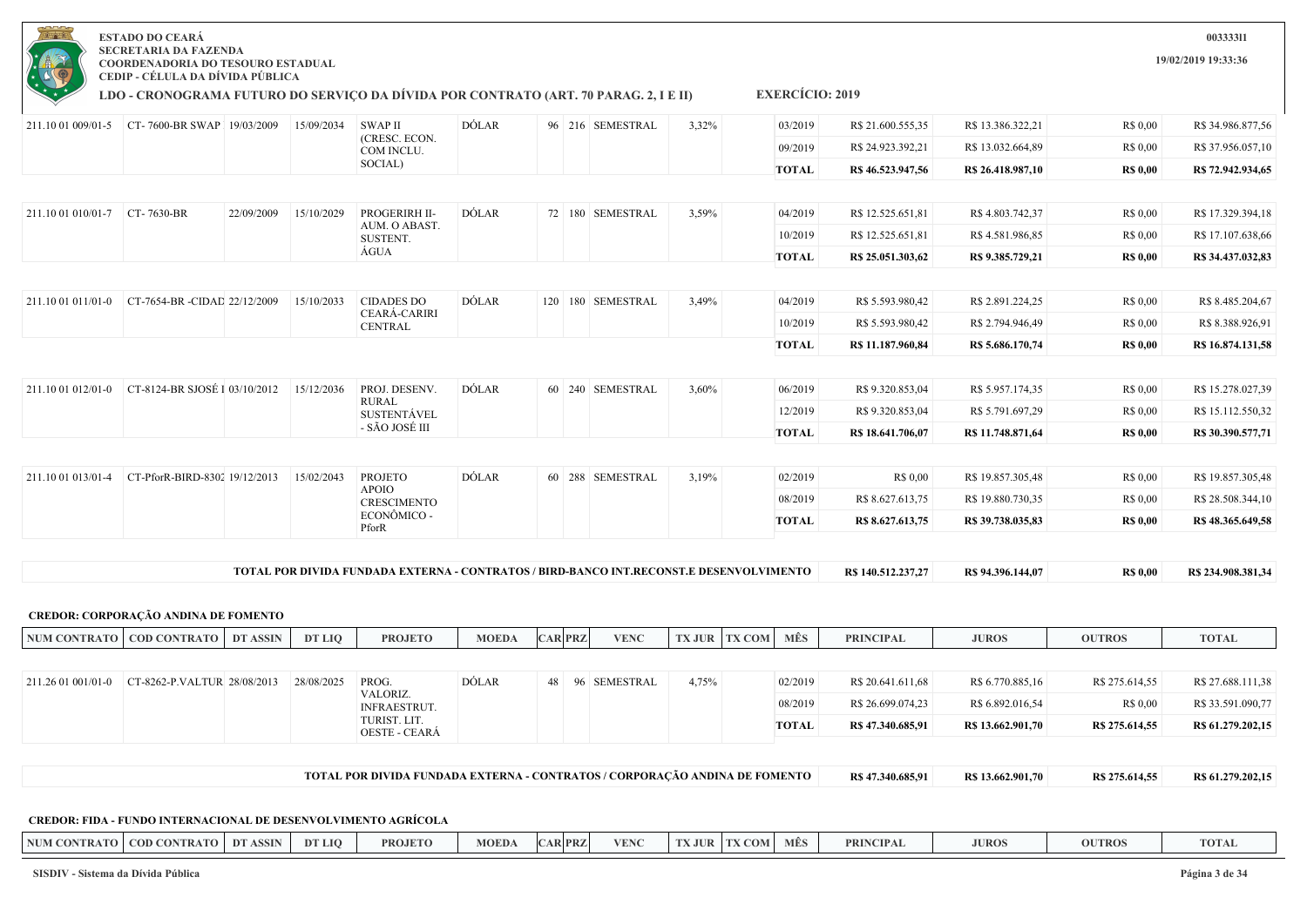

**LDO - CRONOGRAMA FUTURO DO SERVIÇO DA DÍVIDA POR CONTRATO (ART. 70 PARAG. 2, I E II)**

**EXERCÍCIO: 2019**

| 211.27 01 001/01-9 | $CT-I-882-BR-FIDA-S$ 28/06/2013                     |                 | 12/12/2031 | PROJETO                         | <b>SDR</b>   |                | 36 180 SEMESTRAL                                                                                      | 2,29% |                      | 06/2019      | R\$ 3.359.634,82 | R\$ 986.462,45   | R\$ 0,00        | R\$4.346.097,27   |
|--------------------|-----------------------------------------------------|-----------------|------------|---------------------------------|--------------|----------------|-------------------------------------------------------------------------------------------------------|-------|----------------------|--------------|------------------|------------------|-----------------|-------------------|
|                    |                                                     |                 |            | <b>PAULO FREIRE</b>             |              |                |                                                                                                       |       |                      | 12/2019      | R\$ 3.522.876,01 | R\$ 990.768,63   | R\$ 0,00        | R\$ 4.513.644,63  |
|                    |                                                     |                 |            |                                 |              |                |                                                                                                       |       |                      | <b>TOTAL</b> | R\$ 6.882.510,83 | R\$ 1.977.231,07 | <b>R\$ 0,00</b> | R\$ 8.859.741,90  |
|                    |                                                     |                 |            |                                 |              |                |                                                                                                       |       |                      |              |                  |                  |                 |                   |
| 211.27 01 002/01-2 | CT-E-17-BR-FIDA-E 28/06/2013                        |                 | 12/12/2031 | <b>PROJETO</b>                  | EURO         |                | 36 180 SEMESTRAL                                                                                      | 0,96% |                      | 06/2019      | R\$ 601.866,84   | R\$ 74.058,27    | R\$ 0,00        | R\$ 675.925,11    |
|                    |                                                     |                 |            | PAULO FREIRE                    |              |                |                                                                                                       |       |                      | 12/2019      | R\$ 840.518,76   | R\$ 98.475,73    | R\$ 0,00        | R\$ 938.994,50    |
|                    |                                                     |                 |            |                                 |              |                |                                                                                                       |       |                      | <b>TOTAL</b> | R\$ 1.442.385,60 | R\$ 172.534,00   | <b>R\$ 0,00</b> | R\$ 1.614.919,60  |
|                    |                                                     |                 |            |                                 |              |                | TOTAL POR DIVIDA FUNDADA EXTERNA - CONTRATOS / FIDA - FUNDO INTERNACIONAL DE DESENVOLVIMENTO AGRÍCOLA |       |                      |              | R\$ 8.324.896,43 | R\$ 2.149.765,07 | <b>R\$ 0,00</b> | R\$ 10.474.661,50 |
|                    |                                                     |                 |            |                                 |              |                |                                                                                                       |       |                      |              |                  |                  |                 |                   |
|                    | <b>CREDOR: KFW - KREDITANSTALT FUR WIEDERAUFBAU</b> |                 |            |                                 |              |                |                                                                                                       |       |                      |              |                  |                  |                 |                   |
|                    | NUM CONTRATO   COD CONTRATO                         | <b>DT ASSIN</b> | DT LIO     | <b>PROJETO</b>                  | <b>MOEDA</b> | <b>CAR PRZ</b> | <b>VENC</b>                                                                                           |       | <b>TX JUR TX COM</b> | MÊS          | <b>PRINCIPAL</b> | <b>JUROS</b>     | <b>OUTROS</b>   | <b>TOTAL</b>      |
|                    |                                                     |                 |            |                                 |              |                |                                                                                                       |       |                      |              |                  |                  |                 |                   |
| 211.19 01 002/01-3 | CT-199966169/KFW 07/12/2005                         |                 | 30/12/2025 | PROG. DE<br>SANEAM.             | <b>EURO</b>  |                | 107 180 SEMESTRAL                                                                                     | 4,50% |                      | 06/2019      | R\$ 1.215.883,00 | R\$ 380.452,82   | R\$ 293,45      | R\$ 1.596.629,28  |
|                    |                                                     |                 |            | BÁSICO CE II -<br><b>KFW</b>    |              |                |                                                                                                       |       |                      | 12/2019      | R\$ 1.215.883,00 | R\$ 338.851,65   | R\$ 293,45      | R\$ 1.555.028,10  |
|                    |                                                     |                 |            |                                 |              |                |                                                                                                       |       |                      | <b>TOTAL</b> | R\$ 2.431.766,00 | R\$ 719.304,47   | R\$ 586,90      | R\$ 3.151.657,37  |
|                    |                                                     |                 |            |                                 |              |                | TOTAL POR DIVIDA FUNDADA EXTERNA - CONTRATOS / KFW - KREDITANSTALT FUR WIEDERAUFBAU                   |       |                      |              | R\$ 2.431.766,00 | R\$ 719.304,47   | R\$ 586,90      | R\$ 3.151.657,37  |
|                    |                                                     |                 |            |                                 |              |                |                                                                                                       |       |                      |              |                  |                  |                 |                   |
|                    | <b>CREDOR: MLW INTERMED GMBH</b>                    |                 |            |                                 |              |                |                                                                                                       |       |                      |              |                  |                  |                 |                   |
|                    | NUM CONTRATO   COD CONTRATO                         | DT ASSIN        | DT LIO     | <b>PROJETO</b>                  | <b>MOEDA</b> | <b>CAR PRZ</b> | <b>VENC</b>                                                                                           |       | <b>TX JUR TX COM</b> | MÊS          | <b>PRINCIPAL</b> | <b>JUROS</b>     | <b>OUTROS</b>   | <b>TOTAL</b>      |
|                    |                                                     |                 |            |                                 |              |                |                                                                                                       |       |                      |              |                  |                  |                 |                   |
| 211.24 01 013/01-1 | CT-MLW/PROMOTE 30/08/2012                           |                 | 24/01/2020 | PROJ. MODERN.<br>TECNOLÓGICA-   | <b>EURO</b>  |                | 6 84 SEMESTRAL                                                                                        | 3,89% |                      | 07/2019      | R\$ 1.870.206,25 | R\$ 71.754,43    | R\$ 0,00        | R\$ 1.941.960,68  |
|                    |                                                     |                 |            | <b>PROMOTEC</b>                 |              |                |                                                                                                       |       |                      | <b>TOTAL</b> | R\$ 1.870.206,25 | R\$ 71.754,43    | <b>R\$ 0,00</b> | R\$ 1.941.960,68  |
|                    |                                                     |                 |            |                                 |              |                |                                                                                                       |       |                      |              |                  |                  |                 |                   |
| 211.24 01 014/01-0 | CT-MLW/PROMOTE 30/08/2012                           |                 | 19/04/2020 | PROJETO DE<br>MODERNIZAÇÃ       | <b>EURO</b>  |                | 6 84 SEMESTRAL                                                                                        | 3,89% |                      | 04/2019      | R\$ 2.671.723,25 | R\$ 155.895,05   | R\$ 0,00        | R\$ 2.827.618,30  |
|                    |                                                     |                 |            | $\Omega$                        |              |                |                                                                                                       |       |                      | 10/2019      | R\$ 2.671.723,25 | R\$ 103.930,03   | R\$ 0,00        | R\$ 2.775.653,28  |
|                    |                                                     |                 |            | TECNOLÓGICA-<br><b>PROMOTEC</b> |              |                |                                                                                                       |       |                      | <b>TOTAL</b> | R\$ 5.343.446,50 | R\$ 259.825,09   | <b>R\$ 0,00</b> | R\$ 5.603.271,58  |
|                    |                                                     |                 |            |                                 |              |                |                                                                                                       |       |                      |              |                  |                  |                 |                   |
| 211.24 01 015/01-3 | CT-MLW/PROMOTE 30/08/2012                           |                 | 19/04/2020 | PROJETO DE                      | <b>EURO</b>  |                | 6 84 SEMESTRAL                                                                                        | 3,89% |                      | 04/2019      | R\$ 1.754.475,59 | R\$ 100.971,27   | R\$ 0,00        | R\$ 1.855.446,87  |
|                    |                                                     |                 |            | MODERNIZAÇÃ<br>$\Omega$         |              |                |                                                                                                       |       |                      | 10/2019      | R\$ 1.754.475,59 | R\$ 67.314,18    | R\$ 0,00        | R\$ 1.821.789,78  |
|                    |                                                     |                 |            | TECNOLÓGICA-<br><b>PROMOTEC</b> |              |                |                                                                                                       |       |                      | <b>TOTAL</b> | R\$ 3.508.951,19 | R\$ 168.285,46   | <b>R\$ 0,00</b> | R\$ 3.677.236,64  |
|                    |                                                     |                 |            |                                 |              |                |                                                                                                       |       |                      |              |                  |                  |                 |                   |

**003333l1**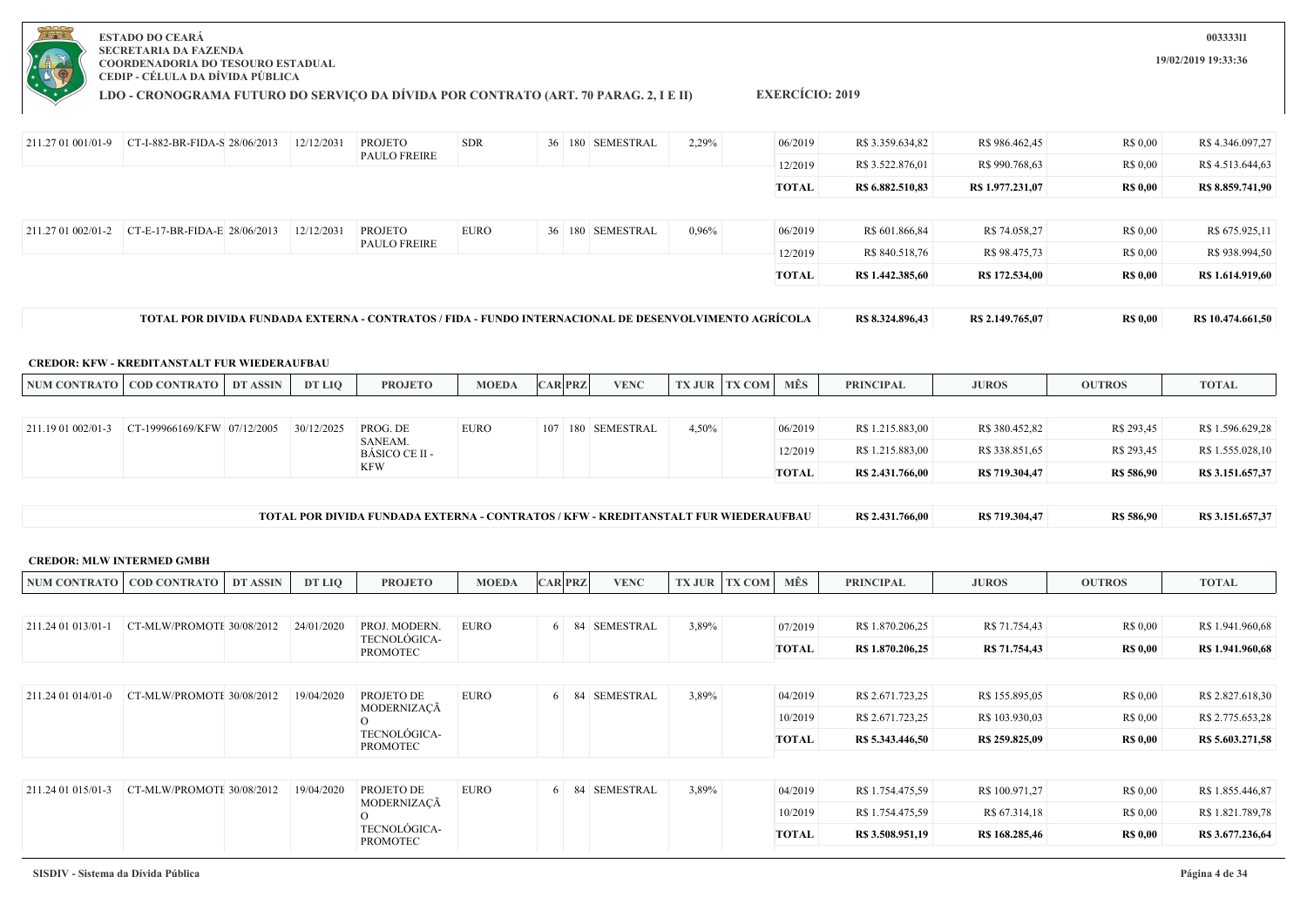

**LDO - CRONOGRAMA FUTURO DO SERVIÇO DA DÍVIDA POR CONTRATO (ART. 70 PARAG. 2, I E II)**

| 211.24 01 016/01-7 | CT-MLW/PROMOTE 30/08/2012              | 19/04/2020 | PROJETO DE                      | <b>EURO</b> | 6 | 84 SEMESTRAL   | 3,89% | 04/2019      | R\$ 1.211.527,24 | R\$ 69.724,22  | R\$ 0,00        | R\$1.281.251,47  |
|--------------------|----------------------------------------|------------|---------------------------------|-------------|---|----------------|-------|--------------|------------------|----------------|-----------------|------------------|
|                    |                                        |            | MODERNIZAÇÃ<br>$\Omega$         |             |   |                |       | 10/2019      | R\$ 1.211.527,24 | R\$46.482,82   | R\$ 0,00        | R\$ 1.258.010,06 |
|                    |                                        |            |                                 |             |   |                |       | <b>TOTAL</b> | R\$ 2.423.054,48 | R\$ 116.207,04 | <b>R\$ 0,00</b> | R\$ 2.539.261,52 |
|                    |                                        |            |                                 |             |   |                |       |              |                  |                |                 |                  |
| 211.24 01 017/01-0 | CT-MLW/PROMOTE 30/08/2012              | 17/09/2020 | PROJETO DE<br>MODERNIZAÇÃ       | <b>EURO</b> |   | 6 84 SEMESTRAL | 3,89% | 03/2019      | R\$ 1.329.526,00 | R\$ 102.020,18 | R\$ 0,00        | R\$ 1.431.546,17 |
|                    |                                        |            | $\Omega$                        |             |   |                |       | 09/2019      | R\$ 1.329.526,00 | R\$ 76.515,13  | R\$ 0,00        | R\$ 1.406.041,13 |
|                    |                                        |            | TECNOLÓGICA-<br><b>PROMOTEC</b> |             |   |                |       | <b>TOTAL</b> | R\$ 2.659.051,99 | R\$ 178.535,31 | <b>R\$ 0,00</b> | R\$ 2.837.587,31 |
|                    |                                        |            |                                 |             |   |                |       |              |                  |                |                 |                  |
| 211.24 01 018/01-4 | CT-MLW/PROMOTE 30/08/2012              | 09/10/2020 | MODERNIZAÇÃ                     | <b>EURO</b> |   | 6 84 SEMESTRAL | 3,89% | 04/2019      | R\$ 1.730.753,31 | R\$ 132.808,05 | R\$ 0,00        | R\$ 1.863.561,36 |
|                    |                                        |            | $\circ$<br>TECNOLÓGICA-         |             |   |                |       | 10/2019      | R\$ 1.730.753,31 | R\$ 99.606,04  | R\$ 0,00        | R\$ 1.830.359,35 |
|                    |                                        |            | <b>PROMOTEC</b>                 |             |   |                |       | <b>TOTAL</b> | R\$ 3.461.506,62 | R\$ 232.414,09 | <b>R\$ 0,00</b> | R\$ 3.693.920,71 |
|                    |                                        |            |                                 |             |   |                |       |              |                  |                |                 |                  |
| 211.24 01 019/01-8 | CT-MLW/PROMOTE 30/08/2012              | 30/10/2020 | MODERNIZAÇÃ<br>0                | <b>EURO</b> |   | 6 84 SEMESTRAL | 3,89% | 04/2019      | R\$ 2.506.393,86 | R\$ 192.326,25 | R\$ 0,00        | R\$ 2.698.720,11 |
|                    |                                        |            | <b>TECNOLÓGICA</b>              |             |   |                |       | 10/2019      | R\$ 2.506.393,86 | R\$ 144.244,69 | R\$ 0,00        | R\$ 2.650.638,54 |
|                    |                                        |            | - PROMOTEC                      |             |   |                |       | <b>TOTAL</b> | R\$ 5.012.787,72 | R\$ 336.570,93 | <b>R\$ 0,00</b> | R\$ 5.349.358,65 |
|                    |                                        |            |                                 |             |   |                |       |              |                  |                |                 |                  |
| 211.24 01 020/01-0 | CT-MLW/PROMOTE 30/08/2012              | 13/12/2020 | MODERNIZAÇÃ<br>$\overline{O}$   | <b>EURO</b> |   | 6 84 SEMESTRAL | 3,89% | 06/2019      | R\$ 1.899.322,81 | R\$ 145.743,11 | R\$ 0,00        | R\$ 2.045.065,91 |
|                    |                                        |            | <b>TECNOLÓGICA</b>              |             |   |                |       | 12/2019      | R\$ 1.899.322,81 | R\$ 109.307,33 | R\$ 0,00        | R\$ 2.008.630,14 |
|                    |                                        |            | - PROMOTEC                      |             |   |                |       | <b>TOTAL</b> | R\$ 3.798.645,61 | R\$ 255.050,44 | <b>R\$ 0,00</b> | R\$ 4.053.696,05 |
|                    |                                        |            |                                 |             |   |                |       |              |                  |                |                 |                  |
| 211.24 01 021/01-3 | PROMOTEC II-TCP( 11/05/2016            | 30/06/2024 | PROMOTEC II                     | <b>EURO</b> |   | 0 84 SEMESTRAL | 2,92% | 06/2019      | R\$ 1.121.452,76 | R\$ 180.105,31 | R\$ 0,00        | R\$ 1.301.558,07 |
|                    |                                        |            |                                 |             |   |                |       | 12/2019      | R\$ 1.121.452,76 | R\$ 163.732,10 | R\$ 0,00        | R\$ 1.285.184,86 |
|                    |                                        |            |                                 |             |   |                |       | <b>TOTAL</b> | R\$ 2.242.905,52 | R\$ 343.837,42 | <b>R\$ 0,00</b> | R\$ 2.586.742,93 |
|                    |                                        |            |                                 |             |   |                |       |              |                  |                |                 |                  |
|                    |                                        |            | PROMOTEC II                     | <b>EURO</b> |   | 0 84 SEMESTRAL | 2,92% | 06/2019      | R\$ 1.121.452,76 | R\$ 196.478,52 | R\$ 0,00        | R\$ 1.317.931,28 |
|                    |                                        |            |                                 |             |   |                |       | 12/2019      | R\$ 1.121.452,76 | R\$ 180.105,31 | R\$ 0,00        | R\$ 1.301.558,07 |
|                    |                                        |            |                                 |             |   |                |       | <b>TOTAL</b> | R\$ 2.242.905,51 | R\$ 376.583,84 | <b>R\$ 0,00</b> | R\$ 2.619.489,35 |
|                    |                                        |            |                                 |             |   |                |       |              |                  |                |                 |                  |
| 211.24 01 023/01-0 | PROMOTEC II-TCP( 11/05/2016 21/12/2024 |            | PROMOTEC II                     | <b>EURO</b> |   | 0 84 SEMESTRAL | 2,92% | 06/2019      | R\$ 1.602.075,37 | R\$ 280.683,60 | R\$ 0,00        | R\$ 1.882.758,97 |
|                    |                                        |            |                                 |             |   |                |       | 12/2019      | R\$ 1.602.075,37 | R\$ 257.293,30 | R\$ 0,00        | R\$ 1.859.368,67 |
|                    |                                        |            |                                 |             |   |                |       | <b>TOTAL</b> | R\$ 3.204.150,74 | R\$ 537.976,91 | <b>R\$ 0,00</b> | R\$ 3.742.127,64 |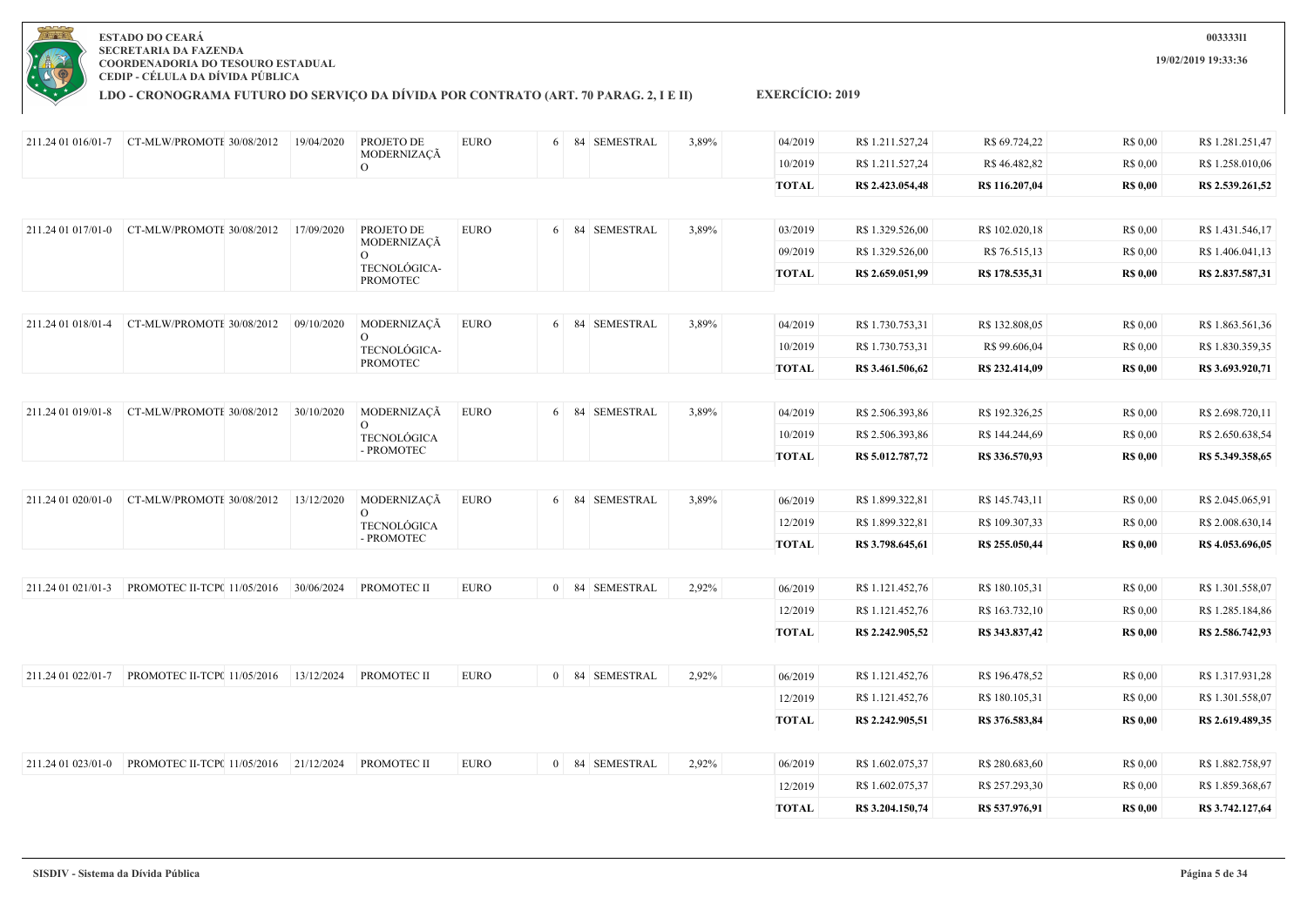| <b>PLANA</b><br>$-0 + 0 = 0$ | <b>ESTADO DO CEARÁ</b><br><b>SECRETARIA DA FAZENDA</b><br>COORDENADORIA DO TESOURO ESTADUAL                              |                 |            |                                                                                         |              |                |                  |       |                                                                  |                    |                    |                   | 00333311<br>19/02/2019 19:33:36 |
|------------------------------|--------------------------------------------------------------------------------------------------------------------------|-----------------|------------|-----------------------------------------------------------------------------------------|--------------|----------------|------------------|-------|------------------------------------------------------------------|--------------------|--------------------|-------------------|---------------------------------|
|                              | CEDIP - CÉLULA DA DÍVIDA PÚBLICA<br>LDO - CRONOGRAMA FUTURO DO SERVIÇO DA DÍVIDA POR CONTRATO (ART. 70 PARAG. 2, I E II) |                 |            |                                                                                         |              |                |                  |       | <b>EXERCÍCIO: 2019</b>                                           |                    |                    |                   |                                 |
| 211.24 01 024/01-4           | PROMOTEC II-TCP( 11/05/2016   21/03/2025   PROMOTEC II                                                                   |                 |            |                                                                                         | <b>EURO</b>  |                | 0 84 SEMESTRAL   | 2,92% | 03/2019                                                          | R\$ 1.602.075,37   | R\$ 304.073,90     | R\$ 0,00          | R\$ 1.906.149,27                |
|                              |                                                                                                                          |                 |            |                                                                                         |              |                |                  |       | 09/2019                                                          | R\$ 1.602.075,37   | R\$ 280.683,60     | R\$ 0,00          | R\$ 1.882.758,97                |
|                              |                                                                                                                          |                 |            |                                                                                         |              |                |                  |       | TOTAL                                                            | R\$ 3.204.150,73   | R\$ 584.757,51     | <b>R\$ 0,00</b>   | R\$ 3.788.908,24                |
|                              |                                                                                                                          |                 |            |                                                                                         |              |                |                  |       |                                                                  |                    |                    |                   |                                 |
| 211.24 01 025/01-8           | PROMOTEC II-TCP( 11/05/2016                                                                                              |                 | 23/07/2025 | PROMOTEC II                                                                             | <b>EURO</b>  |                | 0 84 SEMESTRAL   | 2,92% | 07/2019                                                          | R\$ 772.985,60     | R\$ 146.712,67     | R\$ 0,00          | R\$ 919.698,27                  |
|                              |                                                                                                                          |                 |            |                                                                                         |              |                |                  |       | <b>TOTAL</b>                                                     | R\$ 772.985.60     | R\$ 146,712,67     | <b>R\$ 0,00</b>   | R\$ 919.698.27                  |
|                              |                                                                                                                          |                 |            |                                                                                         |              |                |                  |       |                                                                  |                    |                    |                   |                                 |
| 211.24 01 026/01-1           | CT-PROMOTEC II $11/05/2016$                                                                                              |                 | 30/12/2027 | <b>PROMOTEC II</b>                                                                      | EURO         |                | 0 102 SEMESTRAL  | 2,92% | 12/2019                                                          | R\$4.546.480,98    | R\$ 1.147.243,83   | <b>R\$ 0.00</b>   | R\$ 5.693.724,80                |
|                              |                                                                                                                          |                 |            |                                                                                         |              |                |                  |       | <b>TOTAL</b>                                                     | R\$ 4.546.480,98   | R\$ 1.147.243,83   | <b>R\$ 0,00</b>   | R\$ 5.693.724,80                |
|                              |                                                                                                                          |                 |            |                                                                                         |              |                |                  |       |                                                                  |                    |                    |                   |                                 |
|                              |                                                                                                                          |                 |            |                                                                                         |              |                |                  |       | TOTAL POR DIVIDA FUNDADA EXTERNA - CONTRATOS / MLW INTERMED GMBH | R\$44.291.229,43   | R\$ 4.755.754,96   | <b>R\$ 0,00</b>   | R\$49.046.984,39                |
|                              |                                                                                                                          |                 |            |                                                                                         |              |                |                  |       |                                                                  |                    |                    |                   |                                 |
|                              | <b>CREDOR: THE OVERSEAS ECON. COOPER. FUND DO JAPAO</b>                                                                  |                 |            |                                                                                         |              |                |                  |       |                                                                  |                    |                    |                   |                                 |
|                              | NUM CONTRATO   COD CONTRATO                                                                                              | <b>DT ASSIN</b> | DT LIO     | <b>PROJETO</b>                                                                          | <b>MOEDA</b> | <b>CAR PRZ</b> | <b>VENC</b>      |       | MÊS<br><b>TX JUR TX COM</b>                                      | <b>PRINCIPAL</b>   | <b>JUROS</b>       | <b>OUTROS</b>     | <b>TOTAL</b>                    |
|                              |                                                                                                                          |                 |            |                                                                                         |              |                |                  |       |                                                                  |                    |                    |                   |                                 |
| 211.23 01 002/01-3           | CTE-BZ-P12/B                                                                                                             | 01/08/1997      | 20/08/2022 | <b>ENERGIA</b><br>EÓLICA NO CE                                                          | <b>IENE</b>  |                | 93 222 SEMESTRAL | 2,30% | 02/2019                                                          | R\$ 191.913,10     | R\$ 17.414,14      | R\$ 0,00          | R\$ 209.327,24                  |
|                              |                                                                                                                          |                 |            |                                                                                         |              |                |                  |       | 08/2019                                                          | R\$ 191.913,10     | R\$ 15.237,37      | R\$ 0,00          | R\$ 207.150,47                  |
|                              |                                                                                                                          |                 |            |                                                                                         |              |                |                  |       | <b>TOTAL</b>                                                     | R\$ 383.826,20     | R\$ 32.651,52      | <b>R\$ 0,00</b>   | R\$416.477,72                   |
|                              |                                                                                                                          |                 |            |                                                                                         |              |                |                  |       |                                                                  |                    |                    |                   |                                 |
|                              |                                                                                                                          |                 |            | TOTAL POR DIVIDA FUNDADA EXTERNA - CONTRATOS / THE OVERSEAS ECON. COOPER. FUND DO JAPAO |              |                |                  |       |                                                                  | R\$ 383,826,20     | R\$ 32.651.52      | <b>R\$ 0,00</b>   | R\$ 416,477,72                  |
|                              |                                                                                                                          |                 |            |                                                                                         |              |                |                  |       |                                                                  |                    |                    |                   |                                 |
|                              |                                                                                                                          |                 |            |                                                                                         |              |                |                  |       | TOTAL POR DIVIDA FUNDADA EXTERNA - CONTRATOS                     | R\$ 397.678.196,19 | R\$ 235.183.662,89 | R\$ 10.666.382,94 | R\$ 643.528.242,01              |
|                              |                                                                                                                          |                 |            |                                                                                         |              |                |                  |       |                                                                  |                    |                    |                   |                                 |

## **CLASSIFICAÇÃO DA DÍVIDA: DIVIDA FUNDADA INTERNA - CONTRATOS**

| NUM CONTRATO   COD CONTRATO   DT ASSIN | DT LIO | <b>PROJETO</b> | <b>MOEDA</b> | <b>CAR PRZ</b> | <b>VENC</b> | <b>TX JUR TX COM</b> | MÊS     | <b>PRINCIPAL</b>  | <b>JUROS</b>     | <b>OUTROS</b> | <b>TOTAL</b>       |
|----------------------------------------|--------|----------------|--------------|----------------|-------------|----------------------|---------|-------------------|------------------|---------------|--------------------|
|                                        |        |                |              |                |             |                      |         |                   |                  |               |                    |
|                                        |        |                |              |                |             |                      | 05/2019 | R\$ 63.888.888,89 | R\$44.102.500,00 | R\$ 0.00      | R\$ 107.991.388,89 |
|                                        |        |                |              |                |             |                      | 11/2019 | R\$ 63.888.888,89 | R\$41.652.361,11 | R\$ 0.00      | R\$ 105.541.250,00 |

**CREDOR: BB - BANCO DO BRASIL S/A**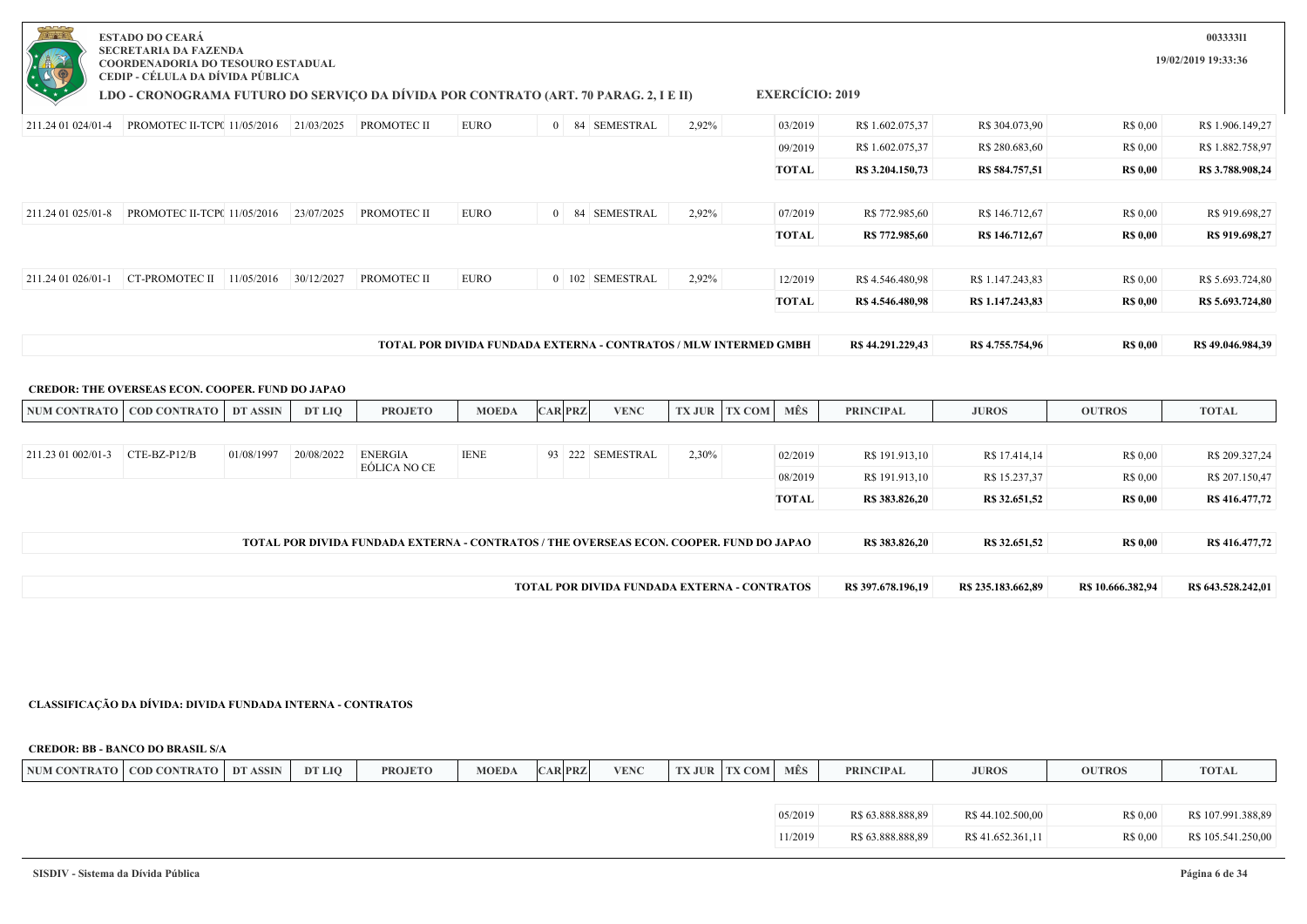| $-0 - 0$           | <b>ESTADO DO CEARÁ</b><br><b>SECRETARIA DA FAZENDA</b><br>COORDENADORIA DO TESOURO ESTADUAL<br>CEDIP - CÉLULA DA DÍVIDA PÚBLICA |            |                                                                                |             |  |                  |       |                        |                    |                    |                 | 00333311<br>19/02/2019 19:33:36 |
|--------------------|---------------------------------------------------------------------------------------------------------------------------------|------------|--------------------------------------------------------------------------------|-------------|--|------------------|-------|------------------------|--------------------|--------------------|-----------------|---------------------------------|
|                    | LDO - CRONOGRAMA FUTURO DO SERVIÇO DA DÍVIDA POR CONTRATO (ART. 70 PARAG. 2, I E II)                                            |            |                                                                                |             |  |                  |       | <b>EXERCÍCIO: 2019</b> |                    |                    |                 |                                 |
| 111.04 01 013/01-8 | CT-BB-Amort. Dívida 22/11/2017                                                                                                  | 22/11/2027 | AMORTIZAÇÃO<br>DA DÍVIDA<br>PÚBLICA<br><b>ESTADUAL</b>                         | <b>REAL</b> |  | 12 108 SEMESTRAL | 7,67% | <b>TOTAL</b>           | R\$ 127.777.777,78 | R\$ 85.754.861,11  | <b>R\$ 0,00</b> | R\$ 213.532.638,89              |
| 111.04 01 014/01-1 | PROINVESTE - BB - 22/12/2017                                                                                                    | 15/02/2043 | PROINVESTE -<br>BB                                                             | 314-URTJLP  |  | 49 253 MENSAL    | 7,10% | 04/2019                | R\$ 0,00           | R\$ 12.976.984,81  | R\$ 0.00        | R\$ 12.976.984,81               |
|                    |                                                                                                                                 |            |                                                                                |             |  |                  |       | 07/2019                | R\$ 0,00           | R\$ 12.976.984,81  | R\$ 0,00        | R\$ 12.976.984,81               |
|                    |                                                                                                                                 |            |                                                                                |             |  |                  |       | 10/2019                | R\$ 0,00           | R\$ 12.976.984,81  | R\$ 0,00        | R\$ 12.976.984,81               |
|                    |                                                                                                                                 |            |                                                                                |             |  |                  |       | <b>TOTAL</b>           | <b>R\$ 0.00</b>    | R\$ 38.930.954,43  | <b>R\$ 0,00</b> | R\$ 38.930.954,43               |
|                    |                                                                                                                                 |            |                                                                                |             |  |                  |       |                        |                    |                    |                 |                                 |
| 111.04 01 015/01-5 | CT-5-7-CPAC-MCM 22/12/2017                                                                                                      | 15/08/2034 | <b>CPAC - PMCMV</b><br>$-BB$                                                   | 314-URTJLP  |  | 48 151 MENSAL    | 8,10% | 04/2019                | R\$ 0,00           | R\$ 1.173.717,96   | R\$ 0,00        | R\$ 1.173.717,96                |
|                    |                                                                                                                                 |            |                                                                                |             |  |                  |       | 07/2019                | R\$ 0,00           | R\$ 1.173.717,96   | R\$ 0,00        | R\$ 1.173.717,96                |
|                    |                                                                                                                                 |            |                                                                                |             |  |                  |       | 10/2019                | R\$ 0.00           | R\$ 1.173.717,96   | R\$ 0.00        | R\$ 1.173.717,96                |
|                    |                                                                                                                                 |            |                                                                                |             |  |                  |       | <b>TOTAL</b>           | <b>RS 0.00</b>     | R\$ 3.521.153,89   | <b>R\$ 0,00</b> | R\$ 3.521.153,89                |
|                    |                                                                                                                                 |            | <b>TOTAL POR DIVIDA FUNDADA INTERNA - CONTRATOS / BB - BANCO DO BRASIL S/A</b> |             |  |                  |       |                        | R\$127,777,777,78  | R\$ 128.206.969,44 | <b>R\$ 0,00</b> | R\$ 255.984.747,21              |
|                    | <b>CREDOR: BNB - BANCO DO NORDESTE DO BRASIL</b>                                                                                |            |                                                                                |             |  |                  |       |                        |                    |                    |                 |                                 |

| NUM CONTRA<br>$\cdot$ RATO $\sim$ | <b>CONTRATO</b><br>$\mathbb{C}$ OD C | <b>ASSIN</b> | DT LIO | <b>PROJETO</b> | <b>MOEDA</b> | <b>AR PRZ</b> | VENC<br><b>TALL</b> | <b>TITD</b> | <b>COM</b> | MÊS | <b>PRINCIPAL</b> | <b>JUROS</b> | <b>OUTROS</b> | <b>TOTAL</b> |
|-----------------------------------|--------------------------------------|--------------|--------|----------------|--------------|---------------|---------------------|-------------|------------|-----|------------------|--------------|---------------|--------------|
|                                   |                                      |              |        |                |              |               |                     |             |            |     |                  |              |               |              |

| 111.05 01 001/01-6 | CT-96000101-001 | 04/01/1996 | 10/12/2019 | PRODETUR I  | DÓLAR | 48 252 | <b>MENSAL</b> | 4,51% | $1,00\%$ | 02/2019      | R\$ 238.055,24   | R\$ 9.706,78  | R\$ 2.152,27  | R\$ 249.914,29   |
|--------------------|-----------------|------------|------------|-------------|-------|--------|---------------|-------|----------|--------------|------------------|---------------|---------------|------------------|
|                    |                 |            |            | <b>BNB</b>  |       |        |               |       |          | 03/2019      | R\$ 238.055,24   | R\$ 8.824,35  | R\$ 1.956,61  | R\$ 248.836,20   |
|                    |                 |            |            |             |       |        |               |       |          | 04/2019      | R\$ 238.055,24   | R\$ 7.941,91  | R\$ 1.760,95  | R\$ 247.758,10   |
|                    |                 |            |            |             |       |        |               |       |          | 05/2019      | R\$ 238.055,24   | R\$ 7.059,48  | R\$ 1.565,29  | R\$ 246.680,01   |
|                    |                 |            |            |             |       |        |               |       |          | 06/2019      | R\$ 238.055,24   | R\$ 6.177,04  | R\$ 1.369,62  | R\$ 245.601,91   |
|                    |                 |            |            |             |       |        |               |       |          | 07/2019      | R\$ 238.055,24   | R\$ 5.294,61  | R\$ 1.173,96  | R\$ 244.523,82   |
|                    |                 |            |            |             |       |        |               |       |          | 08/2019      | R\$ 238.055,24   | R\$ 4.412,17  | R\$ 978,30    | R\$ 243.445,72   |
|                    |                 |            |            |             |       |        |               |       |          | 09/2019      | R\$ 238.055,24   | R\$ 3.529,74  | R\$ 782,64    | R\$ 242.367,62   |
|                    |                 |            |            |             |       |        |               |       |          | 10/2019      | R\$ 238.055,24   | R\$ 2.647,30  | R\$ 586,98    | R\$ 241.289,53   |
|                    |                 |            |            |             |       |        |               |       |          | 11/2019      | R\$ 238.055,24   | R\$ 1.764,87  | R\$ 391,32    | R\$ 240.211,43   |
|                    |                 |            |            |             |       |        |               |       |          | 12/2019      | R\$ 238.055,24   | R\$ 882,43    | R\$ 195,66    | R\$ 239.133,34   |
|                    |                 |            |            |             |       |        |               |       |          | <b>TOTAL</b> | R\$ 2.618.607,66 | R\$ 58.240,70 | R\$ 12.913,61 | R\$ 2.689.761,96 |
|                    |                 |            |            |             |       |        |               |       |          |              |                  |               |               |                  |
| 111.05 01 002/01-0 | CT-96000101-002 | 04/01/1996 | 10/12/2020 | PRODETUR I- | DÓLAR |        | 43 269 MENSAL | 4,51% | $1,00\%$ | 02/2019      | R\$ 246.241,49   | R\$ 20.993,94 | R\$ 4.654,95  | R\$ 271.890,38   |
|                    |                 |            |            | <b>BNB</b>  |       |        |               |       |          | 03/2019      | R\$ 246.241,49   | R\$ 20.081,16 | R\$ 4.452,56  | R\$ 270.775,21   |
|                    |                 |            |            |             |       |        |               |       |          |              |                  |               |               |                  |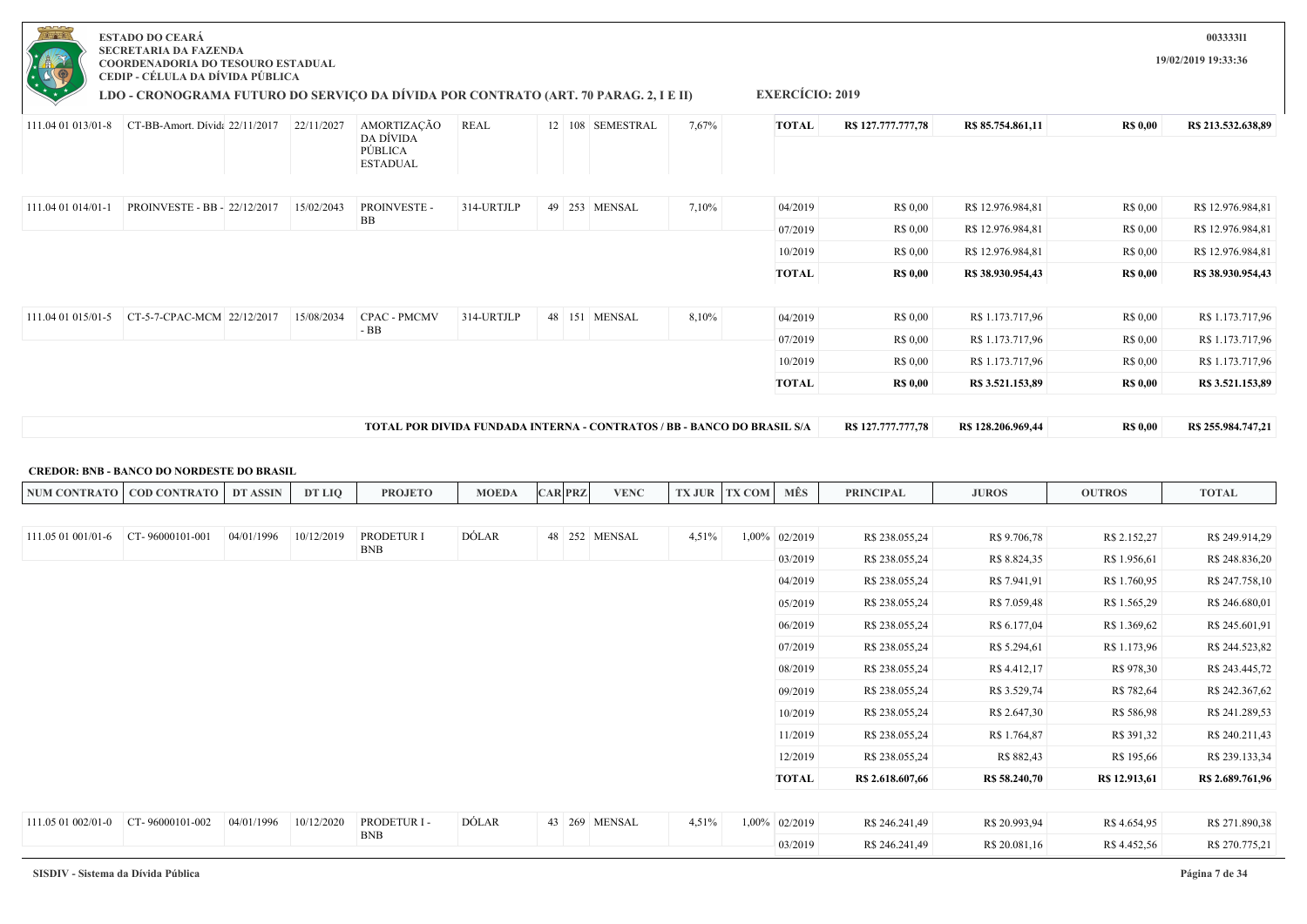**19/02/2019 19:33:36**



**ESTADO DO CEARÁ SECRETARIA DA FAZENDA COORDENADORIA DO TESOURO ESTADUAL CEDIP - CÉLULA DA DÍVIDA PÚBLICA**

**LDO - CRONOGRAMA FUTURO DO SERVIÇO DA DÍVIDA POR CONTRATO (ART. 70 PARAG. 2, I E II)**

| <b>TOTAL</b> | R\$ 2.708.656.40 | R\$ 180.730,44 | R\$ 40.073,04 | R\$ 2.929.459.89 |
|--------------|------------------|----------------|---------------|------------------|
| 12/2019      | R\$ 246.241,49   | R\$ 11.866,14  | R\$ 2.631,06  | R\$ 260.738,69   |
| 11/2019      | R\$ 246.241.49   | R\$ 12.778,92  | R\$ 2.833,45  | R\$ 261.853,86   |
| 10/2019      | R\$ 246.241,49   | R\$ 13.691,70  | R\$ 3.035,84  | R\$ 262.969,03   |
| 09/2019      | R\$ 246.241,49   | R\$ 14.604.48  | R\$ 3.238,23  | R\$ 264,084.20   |
| 08/2019      | R\$ 246.241.49   | R\$ 15.517,26  | R\$ 3.440.61  | R\$ 265.199,37   |
| 07/2019      | R\$ 246.241.49   | R\$ 16.430,04  | R\$ 3.643,00  | R\$ 266.314,54   |
| 06/2019      | R\$ 246.241,49   | R\$ 17.342,82  | R\$ 3.845,39  | R\$ 267.429,70   |
| 05/2019      | R\$ 246.241,49   | R\$ 18.255,60  | R\$ 4.047,78  | R\$ 268.544,87   |
| 04/2019      | R\$ 246.241.49   | R\$ 19.168,38  | R\$4.250,17   | R\$ 269,660.04   |
|              |                  |                |               |                  |

| 111.05 01 003/01-3 | CT-98000101/0001 -1 13/01/1998 | 10/11/2019 | PRODETUR I - | DÓLAR |  | 6 258 MENSAL | 4,51% | 1,00% 02/2019 | R\$ 177.449,74   | R\$ 6.577,79  | R\$ 1.458,48 | R\$ 185.486,02   |
|--------------------|--------------------------------|------------|--------------|-------|--|--------------|-------|---------------|------------------|---------------|--------------|------------------|
|                    |                                |            | <b>BNB</b>   |       |  |              |       | 03/2019       | R\$ 177.449,74   | R\$ 5.920,01  | R\$ 1.312,63 | R\$ 184.682,39   |
|                    |                                |            |              |       |  |              |       | 04/2019       | R\$ 177.449,74   | R\$ 5.262,24  | R\$ 1.166,79 | R\$ 183.878,77   |
|                    |                                |            |              |       |  |              |       | 05/2019       | R\$ 177.449,74   | R\$ 4.604,46  | R\$ 1.020,94 | R\$ 183.075,14   |
|                    |                                |            |              |       |  |              |       | 06/2019       | R\$ 177.449,74   | R\$ 3.946,68  | R\$ 875,09   | R\$ 182.271,51   |
|                    |                                |            |              |       |  |              |       | 07/2019       | R\$ 177.449,74   | R\$ 3.288,90  | R\$ 729,24   | R\$ 181.467,88   |
|                    |                                |            |              |       |  |              |       | 08/2019       | R\$ 177.449,74   | R\$ 2.631,12  | R\$ 583,39   | R\$ 180.664,25   |
|                    |                                |            |              |       |  |              |       | 09/2019       | R\$ 177.449,74   | R\$ 1.973,34  | R\$ 437,54   | R\$ 179.860,63   |
|                    |                                |            |              |       |  |              |       | 10/2019       | R\$ 177.449,74   | R\$ 1.315,56  | R\$ 291,70   | R\$ 179.057,00   |
|                    |                                |            |              |       |  |              |       | 11/2019       | R\$ 177.449,74   | R\$ 657,78    | R\$ 145,85   | R\$ 178.253,37   |
|                    |                                |            |              |       |  |              |       | <b>TOTAL</b>  | R\$ 1.774.497,44 | R\$ 36.177,87 | R\$ 8.021,65 | R\$ 1.818.696,96 |
|                    |                                |            |              |       |  |              |       |               |                  |               |              |                  |

| 111.05 01 004/01-7 | CT-98000101/002-3° 19/01/1998 | 10/12/2019 | PRODETUR I- | DÓLAR | 14 248 MENSAL | 4,51% | 2,50% 02/2019 | R\$ 114.025,43 | R\$ 4.649,43 | R\$ 2.577,25 | R\$ 121.252,11 |
|--------------------|-------------------------------|------------|-------------|-------|---------------|-------|---------------|----------------|--------------|--------------|----------------|
|                    |                               |            | <b>BNB</b>  |       |               |       | 03/2019       | R\$ 114.025,43 | R\$ 4.226,75 | R\$ 2.342,95 | R\$ 120.595,14 |
|                    |                               |            |             |       |               |       | 04/2019       | R\$ 114.025,43 | R\$ 3.804,08 | R\$ 2.108,66 | R\$ 119.938,16 |
|                    |                               |            |             |       |               |       | 05/2019       | R\$ 114.025,43 | R\$ 3.381,40 | R\$ 1.874,36 | R\$ 119.281,19 |
|                    |                               |            |             |       |               |       | 06/2019       | R\$ 114.025,43 | R\$ 2.958,73 | R\$ 1.640,07 | R\$ 118.624,22 |
|                    |                               |            |             |       |               |       | 07/2019       | R\$ 114.025,43 | R\$ 2.536,05 | R\$ 1.405,77 | R\$ 117.967,25 |
|                    |                               |            |             |       |               |       | 08/2019       | R\$ 114.025,43 | R\$ 2.113,38 | R\$ 1.171,48 | R\$ 117.310,28 |
|                    |                               |            |             |       |               |       | 09/2019       | R\$ 114.025,43 | R\$ 1.690,70 | R\$ 937,18   | R\$ 116.653,31 |
|                    |                               |            |             |       |               |       | 10/2019       | R\$ 114.025,43 | R\$ 1.268,03 | R\$ 702,89   | R\$ 115.996,34 |
|                    |                               |            |             |       |               |       | 11/2019       | R\$ 114.025,43 | R\$ 845,35   | R\$ 468,59   | R\$ 115.339,37 |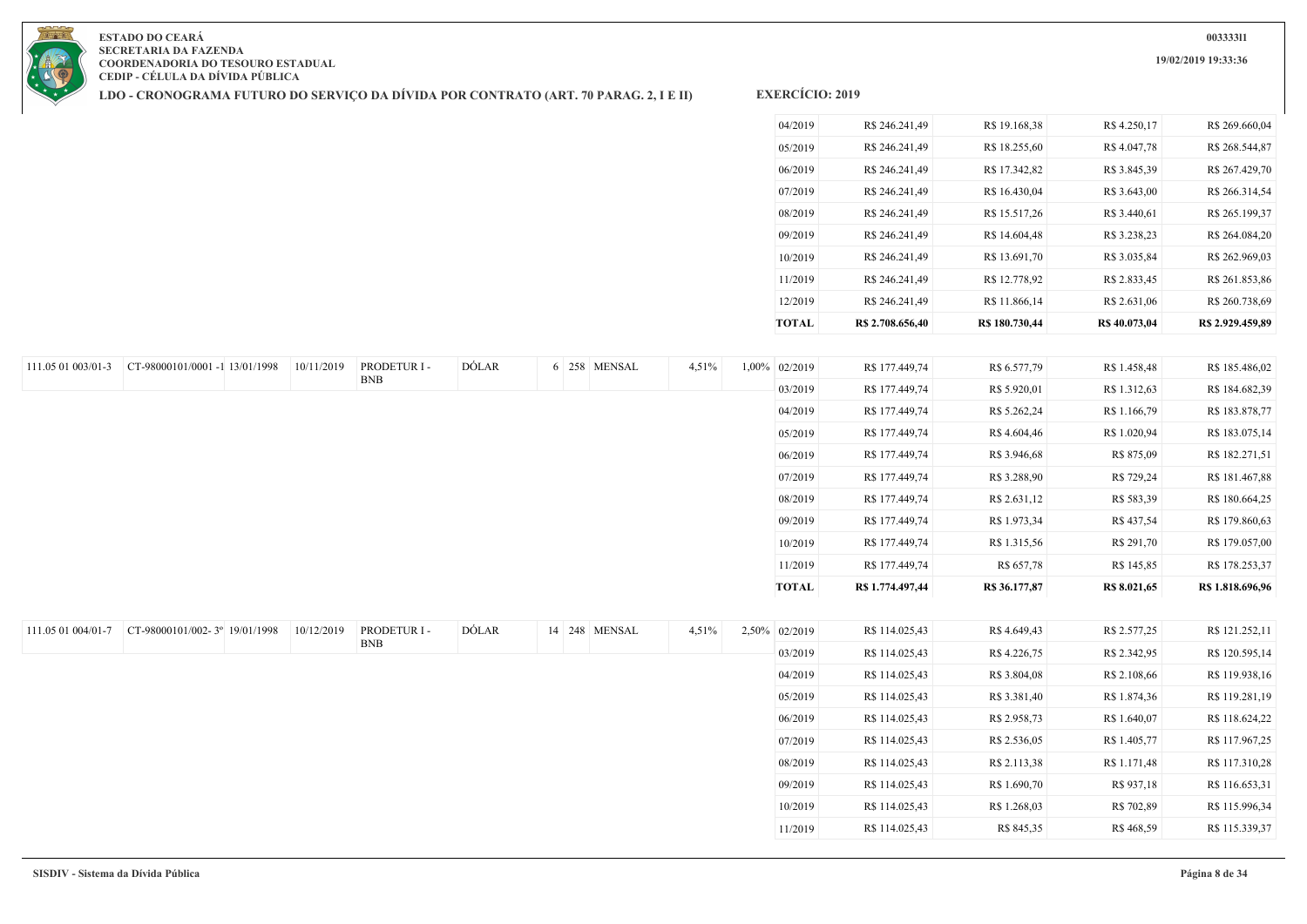

**LDO - CRONOGRAMA FUTURO DO SERVIÇO DA DÍVIDA POR CONTRATO (ART. 70 PARAG. 2, I E II)**

### **EXERCÍCIO: 2019**

| 12/2019      | R\$ 114,025,43   | R\$ 422,68    | R\$ 234.30    | R\$ 114,682.40   |
|--------------|------------------|---------------|---------------|------------------|
| <b>TOTAL</b> | R\$ 1.254.279,73 | R\$ 27.896,55 | R\$ 15.463.50 | R\$ 1.297.639,78 |

| 111.05 01 005/01-0 | CT-98000101/002-2° 19/01/1998 | 10/12/2019 | PRODETUR I - | DÓLAR |  | 23 240 MENSAL | 4,51% | 2,50% 02/2019 | R\$ 18.456,87  | R\$ 752,58   | R\$ 417,17   | R\$ 19.626,62  |
|--------------------|-------------------------------|------------|--------------|-------|--|---------------|-------|---------------|----------------|--------------|--------------|----------------|
|                    |                               |            | <b>BNB</b>   |       |  |               |       | 03/2019       | R\$ 18.456,87  | R\$ 684,17   | R\$ 379,25   | R\$ 19.520,28  |
|                    |                               |            |              |       |  |               |       | 04/2019       | R\$ 18.456,87  | R\$ 615,75   | R\$ 341,32   | R\$ 19.413,94  |
|                    |                               |            |              |       |  |               |       | 05/2019       | R\$ 18.456,87  | R\$ 547,33   | R\$ 303,40   | R\$ 19.307,60  |
|                    |                               |            |              |       |  |               |       | 06/2019       | R\$ 18.456,87  | R\$ 478,92   | R\$ 265,47   | R\$ 19.201,25  |
|                    |                               |            |              |       |  |               |       | 07/2019       | R\$ 18.456,87  | R\$410,50    | R\$ 227,55   | R\$ 19.094,91  |
|                    |                               |            |              |       |  |               |       | 08/2019       | R\$ 18.456,87  | R\$ 342,08   | R\$ 189,62   | R\$ 18.988,57  |
|                    |                               |            |              |       |  |               |       | 09/2019       | R\$ 18.456,87  | R\$ 273,67   | R\$ 151,70   | R\$ 18.882,23  |
|                    |                               |            |              |       |  |               |       | 10/2019       | R\$ 18.456,87  | R\$ 205,25   | R\$ 113,77   | R\$ 18.775,89  |
|                    |                               |            |              |       |  |               |       | 11/2019       | R\$ 18.456,87  | R\$ 136,83   | R\$ 75,85    | R\$ 18.669,55  |
|                    |                               |            |              |       |  |               |       | 12/2019       | R\$ 18.456,87  | R\$ 68,42    | R\$ 37,92    | R\$ 18.563,21  |
|                    |                               |            |              |       |  |               |       | <b>TOTAL</b>  | R\$ 203.025,52 | R\$ 4.515,51 | R\$ 2.503,02 | R\$ 210.044,05 |

| 111.05 01 006/01-4 | CT-98000101/002-4° 19/01/1998 | 10/12/2019 | PRODETUR I- | DÓLAR | 11 254 MENSAL | 4,51% | 2,50% 02/2019 | R\$ 71.061,45  | R\$ 2.897,55  | R\$ 1.606,16 | R\$ 75.565,17  |
|--------------------|-------------------------------|------------|-------------|-------|---------------|-------|---------------|----------------|---------------|--------------|----------------|
|                    |                               |            | <b>BNB</b>  |       |               |       | 03/2019       | R\$ 71.061,45  | R\$ 2.634,14  | R\$ 1.460,15 | R\$ 75.155,74  |
|                    |                               |            |             |       |               |       | 04/2019       | R\$ 71.061,45  | R\$ 2.370,73  | R\$ 1.314,13 | R\$ 74.746,31  |
|                    |                               |            |             |       |               |       | 05/2019       | R\$ 71.061,45  | R\$ 2.107,31  | R\$ 1.168,12 | R\$ 74.336,88  |
|                    |                               |            |             |       |               |       | 06/2019       | R\$ 71.061,45  | R\$ 1.843,90  | R\$ 1.022,10 | R\$ 73.927,45  |
|                    |                               |            |             |       |               |       | 07/2019       | R\$ 71.061,45  | R\$ 1.580,48  | R\$ 876,09   | R\$ 73.518,02  |
|                    |                               |            |             |       |               |       | 08/2019       | R\$ 71.061,45  | R\$ 1.317,07  | R\$ 730,07   | R\$ 73.108,60  |
|                    |                               |            |             |       |               |       | 09/2019       | R\$ 71.061,45  | R\$ 1.053,66  | R\$ 584,06   | R\$ 72.699,17  |
|                    |                               |            |             |       |               |       | 10/2019       | R\$ 71.061,45  | R\$ 790,24    | R\$ 438,04   | R\$ 72.289,74  |
|                    |                               |            |             |       |               |       | 11/2019       | R\$ 71.061,45  | R\$ 526,83    | R\$ 292,03   | R\$ 71.880,31  |
|                    |                               |            |             |       |               |       | 12/2019       | R\$ 71.061,45  | R\$ 263,41    | R\$ 146,01   | R\$ 71.470,88  |
|                    |                               |            |             |       |               |       | <b>TOTAL</b>  | R\$ 781.675,97 | R\$ 17.385,33 | R\$ 9.636,96 | R\$ 808.698,26 |
|                    |                               |            |             |       |               |       |               |                |               |              |                |
| 111.05 01 008/01-1 | CT-98000101/002-5° 26/03/1998 | 10/12/2019 | PRODETUR I- | DÓLAR | 24 240 MENSAL | 4,51% | 2,50% 02/2019 | R\$ 1.466,50   | R\$ 59,80     | R\$ 33,15    | R\$ 1.559,44   |
|                    |                               |            | <b>BNB</b>  |       |               |       | 03/2019       | R\$ 1.466,50   | R\$ 54,36     | R\$ 30,13    | R\$ 1.550,99   |
|                    |                               |            |             |       |               |       | 04/2019       | R\$ 1.466,50   | R\$ 48,92     | R\$ 27,12    | R\$ 1.542,54   |
|                    |                               |            |             |       |               |       | 05/2019       | R\$ 1.466,50   | R\$ 43,49     | R\$ 24,11    | R\$ 1.534,09   |
|                    |                               |            |             |       |               |       |               |                |               |              |                |

**003333l1 19/02/2019 19:33:36**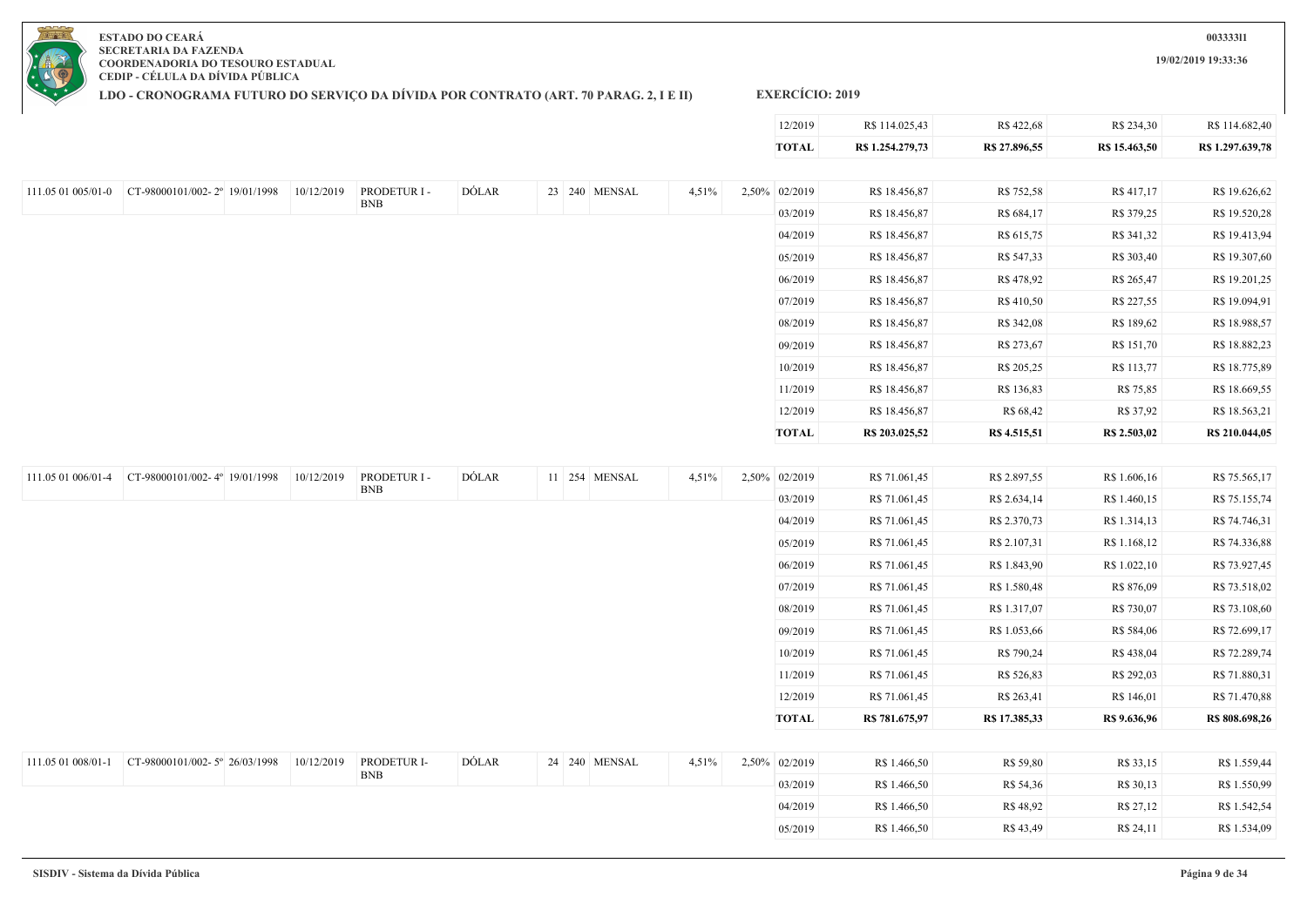

**LDO - CRONOGRAMA FUTURO DO SERVIÇO DA DÍVIDA POR CONTRATO (ART. 70 PARAG. 2, I E II)**

**EXERCÍCIO: 2019**

| <b>TOTAL</b> | R\$ 16.131,45 | R\$ 358,78 | <b>R\$ 198,88</b> | R\$ 16.689,11 |
|--------------|---------------|------------|-------------------|---------------|
| 12/2019      | R\$ 1.466,50  | R\$ 5,44   | R\$ 3,01          | R\$ 1.474,94  |
| 11/2019      | R\$ 1.466,50  | R\$ 10,87  | R\$ 6,03          | R\$ 1.483,39  |
| 10/2019      | R\$ 1.466,50  | R\$ 16,31  | R\$ 9,04          | R\$ 1.491,84  |
| 09/2019      | R\$ 1.466,50  | R\$ 21,74  | R\$ 12,05         | R\$ 1.500,29  |
| 08/2019      | R\$ 1.466,50  | R\$ 27,18  | R\$ 15,07         | R\$ 1.508,74  |
| 07/2019      | R\$ 1.466,50  | R\$ 32,62  | R\$ 18,08         | R\$ 1.517,19  |
| 06/2019      | R\$ 1.466,50  | R\$ 38,05  | R\$ 21,09         | R\$ 1.525,64  |

|                    | 111.05 01 009/01-5 CT-98000101/002 - 6' 26/03/1998 | 10/12/2019 | PRODETUR I - | DÓLAR |  | 11 251 MENSAL | 4,51% | 2,50% 02/2019 | R\$ 2.675,20  | R\$ 109,08 | R\$ 60,47  | R\$ 2.844,75  |
|--------------------|----------------------------------------------------|------------|--------------|-------|--|---------------|-------|---------------|---------------|------------|------------|---------------|
|                    |                                                    |            | <b>BNB</b>   |       |  |               |       | 03/2019       | R\$ 2.675,20  | R\$ 99,17  | R\$ 54,97  | R\$ 2.829,34  |
|                    |                                                    |            |              |       |  |               |       | 04/2019       | R\$ 2.675,20  | R\$ 89,25  | R\$ 49,47  | R\$ 2.813,93  |
|                    |                                                    |            |              |       |  |               |       | 05/2019       | R\$ 2.675,20  | R\$ 79,33  | R\$ 43,98  | R\$ 2.798,51  |
|                    |                                                    |            |              |       |  |               |       | 06/2019       | R\$ 2.675,20  | R\$ 69,42  | R\$ 38,48  | R\$ 2.783,10  |
|                    |                                                    |            |              |       |  |               |       | 07/2019       | R\$ 2.675,20  | R\$ 59,50  | R\$ 32,98  | R\$ 2.767,68  |
|                    |                                                    |            |              |       |  |               |       | 08/2019       | R\$ 2.675,20  | R\$ 49,58  | R\$ 27,48  | R\$ 2.752,27  |
|                    |                                                    |            |              |       |  |               |       | 09/2019       | R\$ 2.675,20  | R\$ 39,67  | R\$ 21,99  | R\$ 2.736,86  |
|                    |                                                    |            |              |       |  |               |       | 10/2019       | R\$ 2.675,20  | R\$ 29,75  | R\$ 16,49  | R\$ 2.721,44  |
|                    |                                                    |            |              |       |  |               |       | 11/2019       | R\$ 2.675,20  | R\$ 19,83  | R\$ 10,99  | R\$ 2.706,03  |
|                    |                                                    |            |              |       |  |               |       | 12/2019       | R\$ 2.675,20  | R\$ 9,92   | R\$ 5,50   | R\$ 2.690,62  |
|                    |                                                    |            |              |       |  |               |       | <b>TOTAL</b>  | R\$ 29.427,24 | R\$ 654,49 | R\$ 362,80 | R\$ 30.444,53 |
|                    |                                                    |            |              |       |  |               |       |               |               |            |            |               |
| 111.05 01 010/01-7 | CT-98000101/002 - 7' 24/04/1998                    | 10/12/2019 | PRODETUR I - | DÓLAR |  | 12 251 MENSAL | 4,51% | 2,50% 02/2019 | R\$ 5.513,80  | R\$ 224,83 | R\$ 124,63 | R\$ 5.863,25  |
|                    |                                                    |            | <b>BNB</b>   |       |  |               |       | 03/2019       | R\$ 5.513,80  | R\$ 204,39 | R\$ 113,30 | R\$ 5.831,48  |
|                    |                                                    |            |              |       |  |               |       | 04/2019       | R\$ 5.513,80  | R\$ 183,95 | R\$ 101,97 | R\$ 5.799,72  |
|                    |                                                    |            |              |       |  |               |       | 05/2019       | R\$ 5.513,80  | R\$ 163,51 | R\$ 90,64  | R\$ 5.767,95  |
|                    |                                                    |            |              |       |  |               |       | 06/2019       | R\$ 5.513,80  | R\$ 143,07 | R\$ 79,31  | R\$ 5.736,18  |
|                    |                                                    |            |              |       |  |               |       | 07/2019       | R\$ 5.513,80  | R\$ 122,63 | R\$ 67,98  | R\$ 5.704,41  |
|                    |                                                    |            |              |       |  |               |       | 08/2019       | R\$ 5.513,80  | R\$ 102,19 | R\$ 56,65  | R\$ 5.672,64  |
|                    |                                                    |            |              |       |  |               |       | 09/2019       | R\$ 5.513,80  | R\$ 81,76  | R\$ 45,32  | R\$ 5.640,87  |
|                    |                                                    |            |              |       |  |               |       | 10/2019       | R\$ 5.513,80  | R\$ 61,32  | R\$ 33,99  | R\$ 5.609,11  |
|                    |                                                    |            |              |       |  |               |       | 11/2019       | R\$ 5.513,80  | R\$ 40,88  | R\$ 22,66  | R\$ 5.577,34  |
|                    |                                                    |            |              |       |  |               |       |               |               |            |            |               |
|                    |                                                    |            |              |       |  |               |       | 12/2019       | R\$ 5.513,80  | R\$ 20,44  | R\$ 11,33  | R\$ 5.545,57  |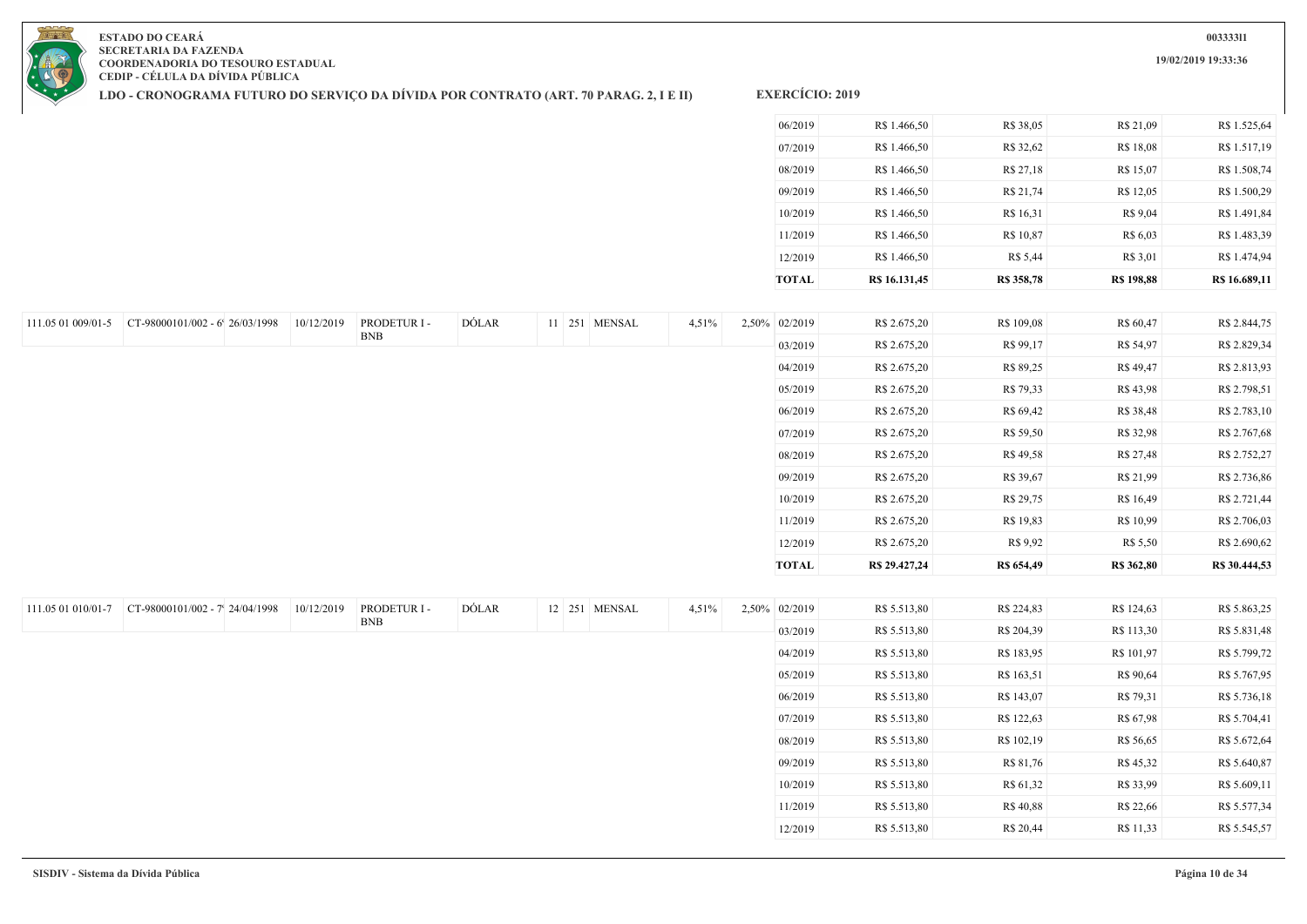

**LDO - CRONOGRAMA FUTURO DO SERVIÇO DA DÍVIDA POR CONTRATO (ART. 70 PARAG. 2, I E II)**

### **EXERCÍCIO: 2019**

|                    |                                                        |            |              |              |               |       | <b>TOTAL</b>  | R\$ 60.651,81  | R\$ 1.348,96 | R\$ 747,75        | R\$ 62.748,52  |
|--------------------|--------------------------------------------------------|------------|--------------|--------------|---------------|-------|---------------|----------------|--------------|-------------------|----------------|
|                    |                                                        |            |              |              |               |       |               |                |              |                   |                |
|                    | 111.05 01 011/01-0 $CT-98000101/002 - 8^{6}04/05/1998$ | 10/12/2019 | PRODETUR I - | DÓLAR        | 4 256 MENSAL  | 4,51% | 2,50% 02/2019 | R\$ 2.174,40   | R\$ 88,66    | R\$ 49,15         | R\$ 2.312,21   |
|                    |                                                        |            | <b>BNB</b>   |              |               |       | 03/2019       | R\$ 2.174,40   | R\$ 80,60    | R\$ 44,68         | R\$ 2.299,68   |
|                    |                                                        |            |              |              |               |       | 04/2019       | R\$ 2.174,40   | R\$ 72,54    | R\$ 40,21         | R\$ 2.287,15   |
|                    |                                                        |            |              |              |               |       | 05/2019       | R\$ 2.174,40   | R\$ 64,48    | R\$ 35,74         | R\$ 2.274,63   |
|                    |                                                        |            |              |              |               |       | 06/2019       | R\$ 2.174,40   | R\$ 56,42    | R\$ 31,28         | R\$ 2.262,10   |
|                    |                                                        |            |              |              |               |       | 07/2019       | R\$ 2.174,40   | R\$48,36     | R\$ 26,81         | R\$ 2.249,57   |
|                    |                                                        |            |              |              |               |       | 08/2019       | R\$ 2.174,40   | R\$ 40,30    | R\$ 22,34         | R\$ 2.237,04   |
|                    |                                                        |            |              |              |               |       | 09/2019       | R\$ 2.174,40   | R\$ 32,24    | R\$ 17,87         | R\$ 2.224,51   |
|                    |                                                        |            |              |              |               |       | 10/2019       | R\$ 2.174,40   | R\$ 24,18    | R\$ 13,40         | R\$ 2.211,99   |
|                    |                                                        |            |              |              |               |       | 11/2019       | R\$ 2.174,40   | R\$ 16,12    | R\$ 8,94          | R\$ 2.199,46   |
|                    |                                                        |            |              |              |               |       | 12/2019       | R\$ 2.174,40   | R\$ 8,06     | R\$ 4,47          | R\$ 2.186,93   |
|                    |                                                        |            |              |              |               |       | <b>TOTAL</b>  | R\$ 23.918,42  | R\$ 531,97   | <b>R\$ 294,88</b> | R\$ 24.745,27  |
|                    |                                                        |            |              |              |               |       |               |                |              |                   |                |
| 111.05 01 012/01-4 | CT-98000101/002 - 9' 06/05/1998                        | 10/12/2019 | PRODETUR I - | DÓLAR        | 20 240 MENSAL | 4,51% | 2,50% 02/2019 | R\$ 16.078,12  | R\$ 655,59   | R\$ 363,40        | R\$ 17.097,11  |
|                    |                                                        |            | <b>BNB</b>   |              |               |       | 03/2019       | R\$ 16.078,12  | R\$ 595,99   | R\$ 330,37        | R\$ 17.004,47  |
|                    |                                                        |            |              |              |               |       | 04/2019       | R\$ 16.078,12  | R\$ 536,39   | R\$ 297,33        | R\$ 16.911,84  |
|                    |                                                        |            |              |              |               |       | 05/2019       | R\$ 16.078,12  | R\$ 476,79   | R\$ 264,29        | R\$ 16.819,20  |
|                    |                                                        |            |              |              |               |       | 06/2019       | R\$ 16.078,12  | R\$ 417,19   | R\$ 231,26        | R\$ 16.726,57  |
|                    |                                                        |            |              |              |               |       | 07/2019       | R\$ 16.078,12  | R\$ 357,59   | R\$ 198,22        | R\$ 16.633,93  |
|                    |                                                        |            |              |              |               |       | 08/2019       | R\$ 16.078,12  | R\$ 298,00   | R\$ 165,18        | R\$ 16.541,29  |
|                    |                                                        |            |              |              |               |       | 09/2019       | R\$ 16.078,12  | R\$ 238,40   | R\$ 132,15        | R\$ 16.448,66  |
|                    |                                                        |            |              |              |               |       | 10/2019       | R\$ 16.078,12  | R\$ 178,80   | R\$ 99,11         | R\$ 16.356,02  |
|                    |                                                        |            |              |              |               |       | 11/2019       | R\$ 16.078,12  | R\$ 119,20   | R\$ 66,07         | R\$ 16.263,39  |
|                    |                                                        |            |              |              |               |       | 12/2019       | R\$ 16.078,12  | R\$ 59,60    | R\$ 33,04         | R\$ 16.170,75  |
|                    |                                                        |            |              |              |               |       | <b>TOTAL</b>  | R\$ 176.859,27 | R\$ 3.933,54 | R\$ 2.180,43      | R\$ 182.973,24 |
|                    |                                                        |            |              |              |               |       |               |                |              |                   |                |
|                    |                                                        | 10/12/2019 | PRODETUR I - | <b>DÓLAR</b> | 3 256 MENSAL  | 4,51% | 2,50% 02/2019 | R\$ 862,79     | R\$ 35,18    | R\$ 19,50         | R\$ 917,48     |
|                    |                                                        |            | <b>BNB</b>   |              |               |       | 03/2019       | R\$ 862,79     | R\$ 31,98    | R\$ 17,73         | R\$ 912,51     |
|                    |                                                        |            |              |              |               |       | 04/2019       | R\$ 862,79     | R\$ 28,78    | R\$ 15,96         | R\$ 907,53     |
|                    |                                                        |            |              |              |               |       | 05/2019       | R\$ 862,79     | R\$ 25,59    | R\$ 14,18         | R\$ 902,56     |
|                    |                                                        |            |              |              |               |       | 06/2019       | R\$ 862,79     | R\$ 22,39    | R\$ 12,41         | R\$ 897,59     |
|                    |                                                        |            |              |              |               |       |               |                |              |                   |                |

**003333l1**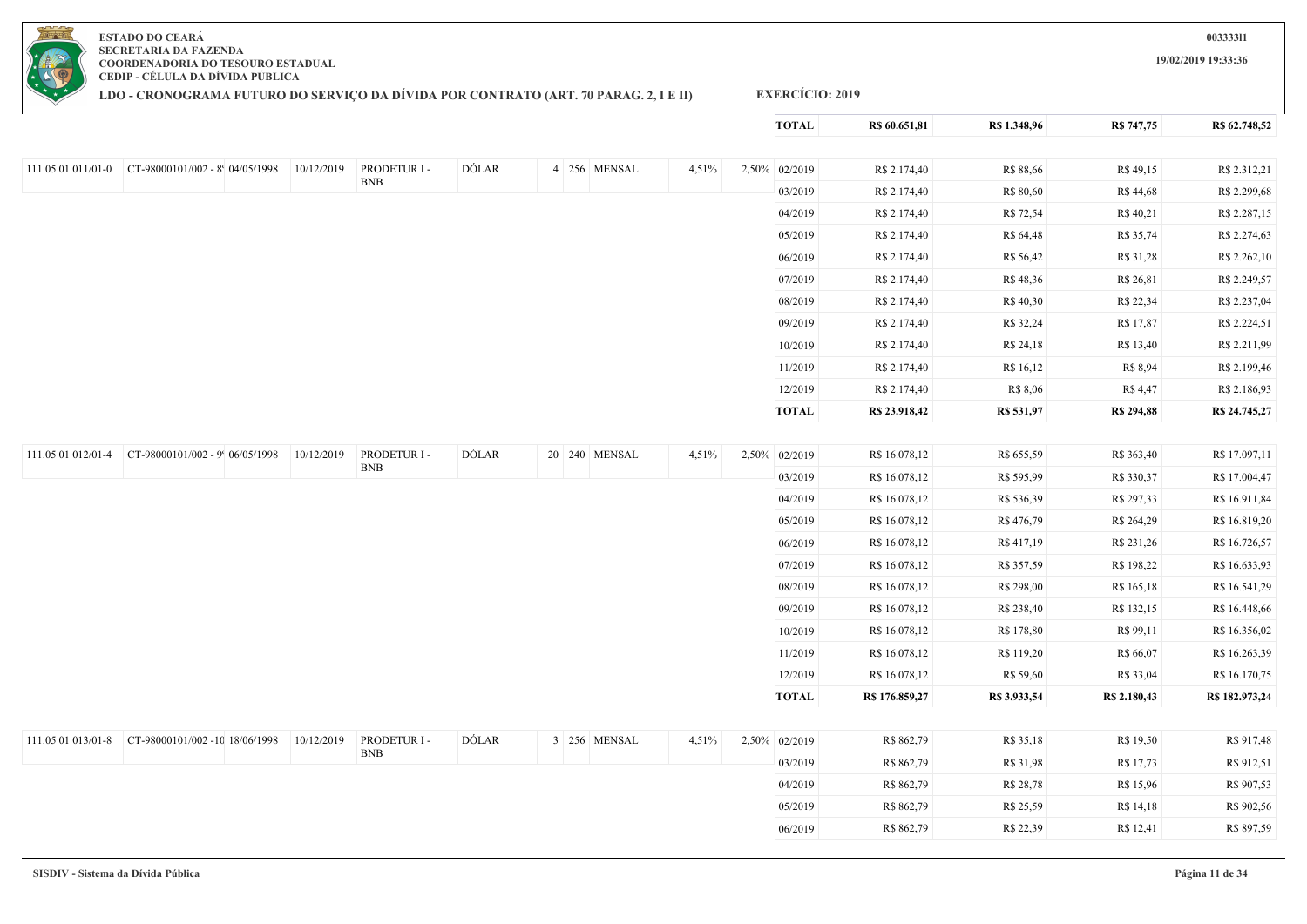**19/02/2019 19:33:36**

**ESTADO DO CEARÁ SECRETARIA DA FAZENDA COORDENADORIA DO TESOURO ESTADUAL CEDIP - CÉLULA DA DÍVIDA PÚBLICA**

**LDO - CRONOGRAMA FUTURO DO SERVIÇO DA DÍVIDA POR CONTRATO (ART. 70 PARAG. 2, I E II)**

| <b>TOTAL</b> | R\$ 9.490,74 | <b>R\$ 211,08</b> | <b>R\$</b> 117,01 | R\$ 9.818,83 |
|--------------|--------------|-------------------|-------------------|--------------|
| 12/2019      | R\$ 862,79   | R\$ 3,20          | R\$ 1,77          | R\$ 867,77   |
| 11/2019      | R\$ 862,79   | R\$ 6,40          | R\$ 3,55          | R\$ 872,74   |
| 10/2019      | R\$ 862,79   | R\$ 9.59          | R\$ 5,32          | R\$ 877,71   |
| 09/2019      | R\$ 862,79   | R\$ 12,79         | R\$ 7,09          | R\$ 882,68   |
| 08/2019      | R\$ 862,79   | R\$ 15,99         | R\$ 8,86          | R\$ 887,65   |
| 07/2019      | R\$ 862,79   | R\$ 19,19         | R\$ 10,64         | R\$ 892,62   |

| 111.05 01 014/01-1 | CT-98000101/002 -11 18/06/1998 | 10/12/2019 | PRODETUR I - | DÓLAR |  | 14 245 MENSAL | 4,51% | 2,50% 02/2019 | R\$ 9.196,14   | R\$ 374,98   | R\$ 207,85   | R\$ 9.778,97   |
|--------------------|--------------------------------|------------|--------------|-------|--|---------------|-------|---------------|----------------|--------------|--------------|----------------|
|                    |                                |            | <b>BNB</b>   |       |  |               |       | 03/2019       | R\$ 9.196,14   | R\$ 340,89   | R\$ 188,96   | R\$ 9.725,99   |
|                    |                                |            |              |       |  |               |       | 04/2019       | R\$ 9.196,14   | R\$ 306,80   | R\$ 170,06   | R\$ 9.673,00   |
|                    |                                |            |              |       |  |               |       | 05/2019       | R\$ 9.196,14   | R\$ 272,71   | R\$ 151,17   | R\$ 9.620,02   |
|                    |                                |            |              |       |  |               |       | 06/2019       | R\$ 9.196,14   | R\$ 238,62   | R\$ 132,27   | R\$ 9.567,03   |
|                    |                                |            |              |       |  |               |       | 07/2019       | R\$ 9.196,14   | R\$ 204,53   | R\$ 113,38   | R\$ 9.514,05   |
|                    |                                |            |              |       |  |               |       | 08/2019       | R\$ 9.196,14   | R\$ 170,44   | R\$ 94,48    | R\$ 9.461,06   |
|                    |                                |            |              |       |  |               |       | 09/2019       | R\$ 9.196,14   | R\$ 136,35   | R\$ 75,58    | R\$ 9.408,08   |
|                    |                                |            |              |       |  |               |       | 10/2019       | R\$ 9.196,14   | R\$ 102,27   | R\$ 56,69    | R\$ 9.355,09   |
|                    |                                |            |              |       |  |               |       | 11/2019       | R\$ 9.196,14   | R\$ 68,18    | R\$ 37,79    | R\$ 9.302,11   |
|                    |                                |            |              |       |  |               |       | 12/2019       | R\$ 9.196,14   | R\$ 34,09    | R\$ 18,90    | R\$ 9.249,12   |
|                    |                                |            |              |       |  |               |       | <b>TOTAL</b>  | R\$ 101.157,53 | R\$ 2.249,85 | R\$ 1.247,13 | R\$ 104.654,51 |

| 111.05 01 015/01-5 | CT-98000101/002-12 01/09/1998 | 10/12/2019 | PRODETUR I - | DÓLAR | 27 240 MENSAL | 4,51% | 2,50% 02/2019 | R\$ 214.728,13   | R\$ 8.755,61  | R\$4.853,37   | R\$ 228.337,12   |
|--------------------|-------------------------------|------------|--------------|-------|---------------|-------|---------------|------------------|---------------|---------------|------------------|
|                    |                               |            | <b>BNB</b>   |       |               |       | 03/2019       | R\$ 214.728,13   | R\$ 7.959,65  | R\$ 4.412,16  | R\$ 227.099,94   |
|                    |                               |            |              |       |               |       | 04/2019       | R\$ 214.728,13   | R\$ 7.163,68  | R\$ 3.970,94  | R\$ 225.862,75   |
|                    |                               |            |              |       |               |       | 05/2019       | R\$ 214.728,13   | R\$ 6.367,72  | R\$ 3.529,73  | R\$ 224.625,57   |
|                    |                               |            |              |       |               |       | 06/2019       | R\$ 214.728,13   | R\$ 5.571,75  | R\$ 3.088,51  | R\$ 223.388,39   |
|                    |                               |            |              |       |               |       | 07/2019       | R\$ 214.728,13   | R\$ 4.775,79  | R\$ 2.647,30  | R\$ 222.151,21   |
|                    |                               |            |              |       |               |       | 08/2019       | R\$ 214.728,13   | R\$ 3.979,82  | R\$ 2.206,08  | R\$ 220.914,03   |
|                    |                               |            |              |       |               |       | 09/2019       | R\$ 214.728,13   | R\$ 3.183,86  | R\$ 1.764,86  | R\$ 219.676,85   |
|                    |                               |            |              |       |               |       | 10/2019       | R\$ 214.728,13   | R\$ 2.387,89  | R\$ 1.323,65  | R\$ 218.439,67   |
|                    |                               |            |              |       |               |       | 11/2019       | R\$ 214.728,13   | R\$ 1.591,93  | R\$ 882,43    | R\$ 217.202,49   |
|                    |                               |            |              |       |               |       | 12/2019       | R\$ 214.728,13   | R\$ 795,96    | R\$ 441,22    | R\$ 215.965,31   |
|                    |                               |            |              |       |               |       | TOTAL         | R\$ 2.362.009,42 | R\$ 52.533,67 | R\$ 29.120,25 | R\$ 2.443.663,34 |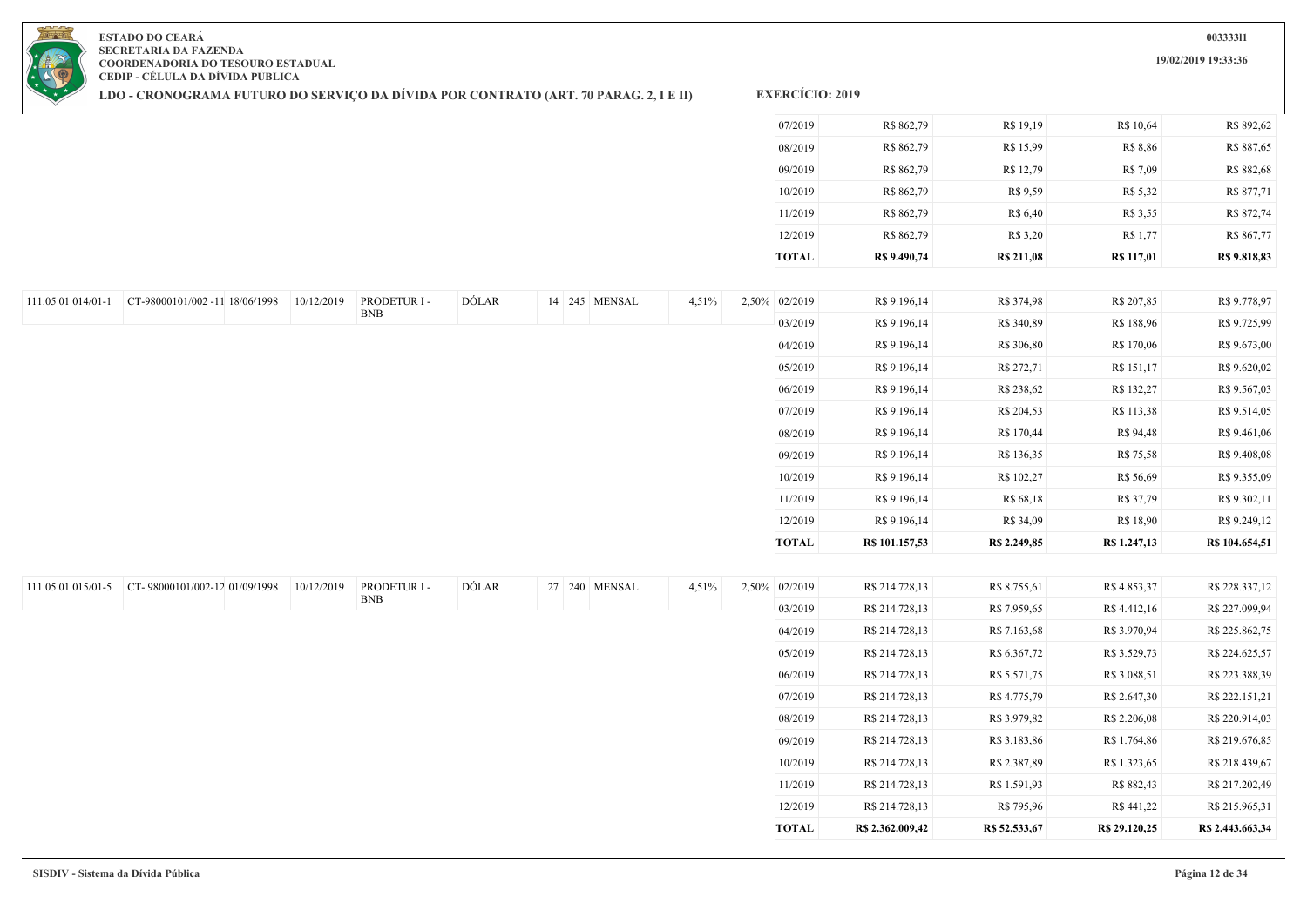## **LDO - CRONOGRAMA FUTURO DO SERVIÇO DA DÍVIDA POR CONTRATO (ART. 70 PARAG. 2, I E II)**

**EXERCÍCIO: 2019**

|                    |                                                  | 10/12/2019 | PRODETUR I - | DÓLAR | 13 240 MENSAL | 4,51% | 2,50% 02/2019 | R\$ 2.274,40   | R\$ 92,74    | R\$ 51,41    | R\$ 2.418,54   |
|--------------------|--------------------------------------------------|------------|--------------|-------|---------------|-------|---------------|----------------|--------------|--------------|----------------|
|                    |                                                  |            | <b>BNB</b>   |       |               |       | 03/2019       | R\$ 2.274,40   | R\$ 84,31    | R\$ 46,73    | R\$ 2.405,44   |
|                    |                                                  |            |              |       |               |       | 04/2019       | R\$ 2.274,40   | R\$ 75,88    | R\$ 42,06    | R\$ 2.392,33   |
|                    |                                                  |            |              |       |               |       | 05/2019       | R\$ 2.274,40   | R\$ 67,45    | R\$ 37,39    | R\$ 2.379,23   |
|                    |                                                  |            |              |       |               |       | 06/2019       | R\$ 2.274,40   | R\$ 59,02    | R\$ 32,71    | R\$ 2.366,13   |
|                    |                                                  |            |              |       |               |       | 07/2019       | R\$ 2.274,40   | R\$ 50,59    | R\$ 28,04    | R\$ 2.353,02   |
|                    |                                                  |            |              |       |               |       | 08/2019       | R\$ 2.274,40   | R\$ 42,15    | R\$ 23,37    | R\$ 2.339,92   |
|                    |                                                  |            |              |       |               |       | 09/2019       | R\$ 2.274,40   | R\$ 33,72    | R\$ 18,69    | R\$ 2.326,81   |
|                    |                                                  |            |              |       |               |       | 10/2019       | R\$ 2.274,40   | R\$ 25,29    | R\$ 14,02    | R\$ 2.313,71   |
|                    |                                                  |            |              |       |               |       | 11/2019       | R\$ 2.274,40   | R\$ 16,86    | R\$ 9,35     | R\$ 2.300,60   |
|                    |                                                  |            |              |       |               |       | 12/2019       | R\$ 2.274,40   | R\$ 8,43     | R\$ 4,67     | R\$ 2.287,50   |
|                    |                                                  |            |              |       |               |       | <b>TOTAL</b>  | R\$ 25.018,36  | R\$ 556,44   | R\$ 308,44   | R\$ 25.883,24  |
|                    |                                                  |            |              |       |               |       |               |                |              |              |                |
| 111.05 01 018/01-6 | CT-98000101/003 -15 23/03/1999                   | 10/12/2019 | PRODETUR I - | DÓLAR | 9 240 MENSAL  | 4,51% | 2,50% 02/2019 | R\$ 9.206,46   | R\$ 375,40   | R\$ 208,09   | R\$ 9.789,94   |
|                    |                                                  |            | <b>BNB</b>   |       |               |       | 03/2019       | R\$ 9.206,46   | R\$ 341,27   | R\$ 189,17   | R\$ 9.736,90   |
|                    |                                                  |            |              |       |               |       | 04/2019       | R\$ 9.206,46   | R\$ 307,14   | R\$ 170,25   | R\$ 9.683,85   |
|                    |                                                  |            |              |       |               |       | 05/2019       | R\$ 9.206,46   | R\$ 273,02   | R\$ 151,34   | R\$ 9.630,81   |
|                    |                                                  |            |              |       |               |       | 06/2019       | R\$ 9.206,46   | R\$ 238,89   | R\$ 132,42   | R\$ 9.577,76   |
|                    |                                                  |            |              |       |               |       | 07/2019       | R\$ 9.206,46   | R\$ 204,76   | R\$ 113,50   | R\$ 9.524,72   |
|                    |                                                  |            |              |       |               |       | 08/2019       | R\$ 9.206,46   | R\$ 170,63   | R\$ 94,59    | R\$ 9.471,68   |
|                    |                                                  |            |              |       |               |       | 09/2019       | R\$ 9.206,46   | R\$ 136,51   | R\$ 75,67    | R\$ 9.418,63   |
|                    |                                                  |            |              |       |               |       | 10/2019       | R\$ 9.206,46   | R\$ 102,38   | R\$ 56,75    | R\$ 9.365,59   |
|                    |                                                  |            |              |       |               |       | 11/2019       | R\$ 9.206,46   | R\$ 68,25    | R\$ 37,83    | R\$ 9.312,54   |
|                    |                                                  |            |              |       |               |       | 12/2019       | R\$ 9.206,46   | R\$ 34,13    | R\$ 18,92    | R\$ 9.259,50   |
|                    |                                                  |            |              |       |               |       | <b>TOTAL</b>  | R\$ 101.271,01 | R\$ 2.252,38 | R\$ 1.248,53 | R\$ 104.771,92 |
|                    |                                                  |            |              |       |               |       |               |                |              |              |                |
|                    | 111.05 01 019/01-0 CT-98000101/003-16 22/03/1999 | 10/12/2019 | PRODETUR I - | DÓLAR | 9 240 MENSAL  | 4,51% | 2,50% 02/2019 | R\$ 17.453,91  | R\$ 711,69   | R\$ 394,50   | R\$ 18.560,09  |
|                    |                                                  |            | <b>BNB</b>   |       |               |       | 03/2019       | R\$ 17.453,91  | R\$ 646,99   | R\$ 358,64   | R\$ 18.459,53  |
|                    |                                                  |            |              |       |               |       | 04/2019       | R\$ 17.453,91  | R\$ 582,29   | R\$ 322,77   | R\$ 18.358,97  |
|                    |                                                  |            |              |       |               |       | 05/2019       | R\$ 17.453,91  | R\$ 517,59   | R\$ 286,91   | R\$ 18.258,41  |
|                    |                                                  |            |              |       |               |       | 06/2019       | R\$ 17.453,91  | R\$452,89    | R\$ 251,05   | R\$ 18.157,84  |
|                    |                                                  |            |              |       |               |       | 07/2019       | R\$ 17.453,91  | R\$ 388,19   | R\$ 215,18   | R\$ 18.057,28  |
|                    |                                                  |            |              |       |               |       | 08/2019       | R\$ 17.453,91  | R\$ 323,49   | R\$ 179,32   | R\$ 17.956,72  |

**003333l1**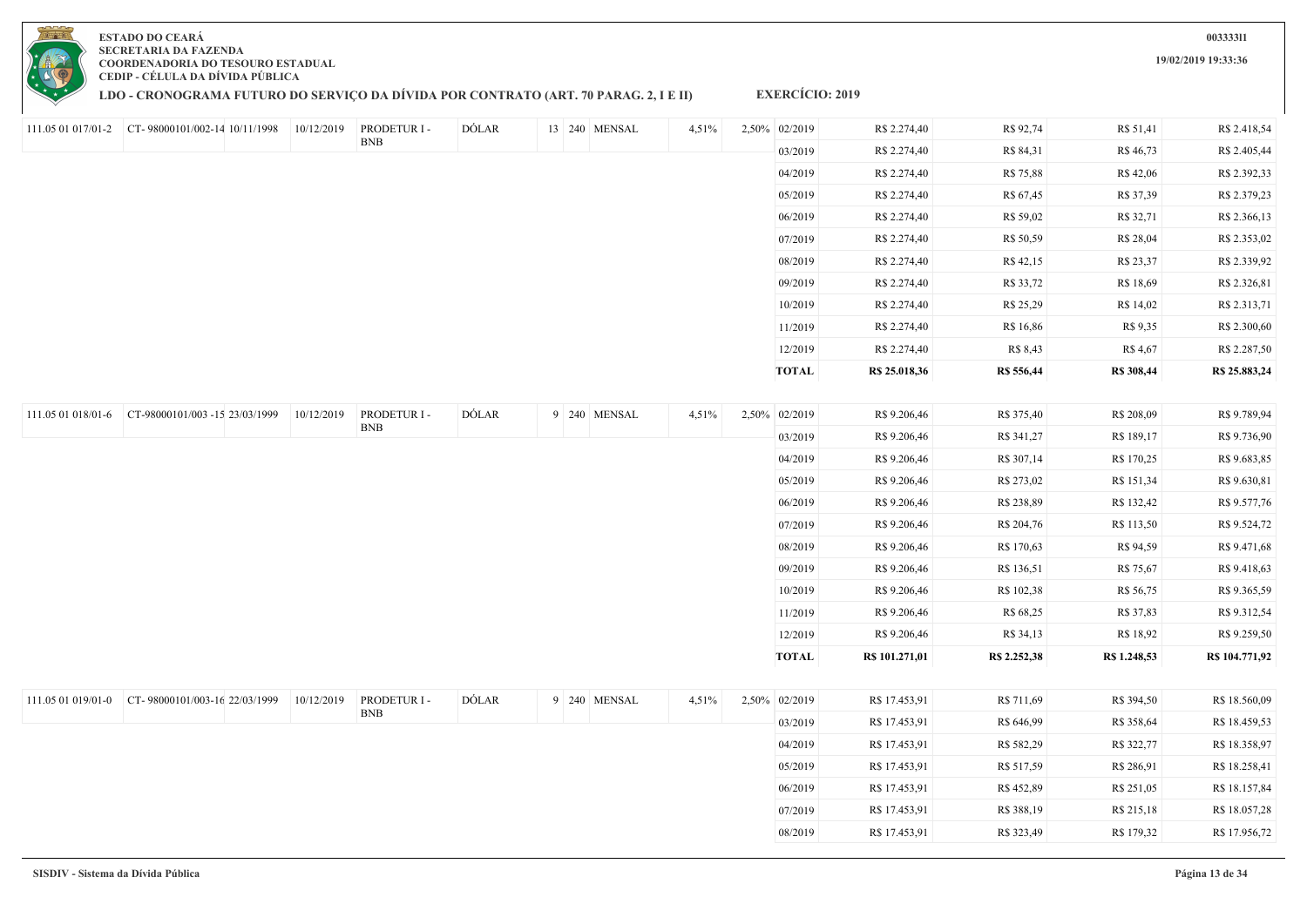**19/02/2019 19:33:36**

**ESTADO DO CEARÁ SECRETARIA DA FAZENDA COORDENADORIA DO TESOURO ESTADUAL CEDIP - CÉLULA DA DÍVIDA PÚBLICA**

**LDO - CRONOGRAMA FUTURO DO SERVIÇO DA DÍVIDA POR CONTRATO (ART. 70 PARAG. 2, I E II)**

| <b>TOTAL</b> | R\$ 191.992,96 | R\$ 4.270,13 | R\$ 2.367,00 | R\$ 198.630,10 |
|--------------|----------------|--------------|--------------|----------------|
| 12/2019      | R\$ 17.453,91  | R\$ 64,70    | R\$ 35,86    | R\$ 17.554,47  |
| 11/2019      | R\$ 17.453,91  | R\$ 129,40   | R\$ 71,73    | R\$ 17.655,03  |
| 10/2019      | R\$ 17.453,91  | R\$ 194,10   | R\$ 107,59   | R\$ 17.755,59  |
| 09/2019      | R\$ 17.453,91  | R\$ 258,80   | R\$ 143,45   | R\$ 17.856,16  |

| 111.05 01 022/01-9 | CT-98000101/003-19 11/06/1999  | 10/02/2020 | PRODETUR I - | DÓLAR | 8 240 MENSAL | 4,51% | 2,50% 02/2019 | R\$ 3.122,70  | R\$ 150,48   | R\$ 83,41    | R\$ 3.356,60  |
|--------------------|--------------------------------|------------|--------------|-------|--------------|-------|---------------|---------------|--------------|--------------|---------------|
|                    |                                |            | <b>BNB</b>   |       |              |       | 03/2019       | R\$ 3.122,70  | R\$ 138,90   | R\$ 77,00    | R\$ 3.338,61  |
|                    |                                |            |              |       |              |       | 04/2019       | R\$ 3.122,70  | R\$ 127,33   | R\$ 70,58    | R\$ 3.320,61  |
|                    |                                |            |              |       |              |       | 05/2019       | R\$ 3.122,70  | R\$ 115,75   | R\$ 64,16    | R\$ 3.302,62  |
|                    |                                |            |              |       |              |       | 06/2019       | R\$ 3.122,70  | R\$ 104,18   | R\$ 57,75    | R\$ 3.284,63  |
|                    |                                |            |              |       |              |       | 07/2019       | R\$ 3.122,70  | R\$ 92,60    | R\$ 51,33    | R\$ 3.266,64  |
|                    |                                |            |              |       |              |       | 08/2019       | R\$ 3.122,70  | R\$ 81,03    | R\$ 44,91    | R\$ 3.248,65  |
|                    |                                |            |              |       |              |       | 09/2019       | R\$ 3.122,70  | R\$ 69,45    | R\$ 38,50    | R\$ 3.230,65  |
|                    |                                |            |              |       |              |       | 10/2019       | R\$ 3.122,70  | R\$ 57,88    | R\$ 32,08    | R\$ 3.212,66  |
|                    |                                |            |              |       |              |       | 11/2019       | R\$ 3.122,70  | R\$ 46,30    | R\$ 25,67    | R\$ 3.194,67  |
|                    |                                |            |              |       |              |       | 12/2019       | R\$ 3.122,70  | R\$ 34,73    | R\$ 19,25    | R\$ 3.176,68  |
|                    |                                |            |              |       |              |       | <b>TOTAL</b>  | R\$ 34.349,74 | R\$ 1.018,63 | R\$ 564,65   | R\$ 35.933,02 |
|                    |                                |            |              |       |              |       |               |               |              |              |               |
| 111.05 01 023/01-2 | CT-98000101/003 -20 17/11/1999 | 10/12/2019 | PRODETUR I - | DÓLAR | 1 232 MENSAL | 4,51% | 2,50% 02/2019 | R\$ 93.278,06 | R\$ 3.803,44 | R\$ 2.108,31 | R\$ 99.189,81 |
|                    |                                |            | <b>BNB</b>   |       |              |       |               |               |              |              |               |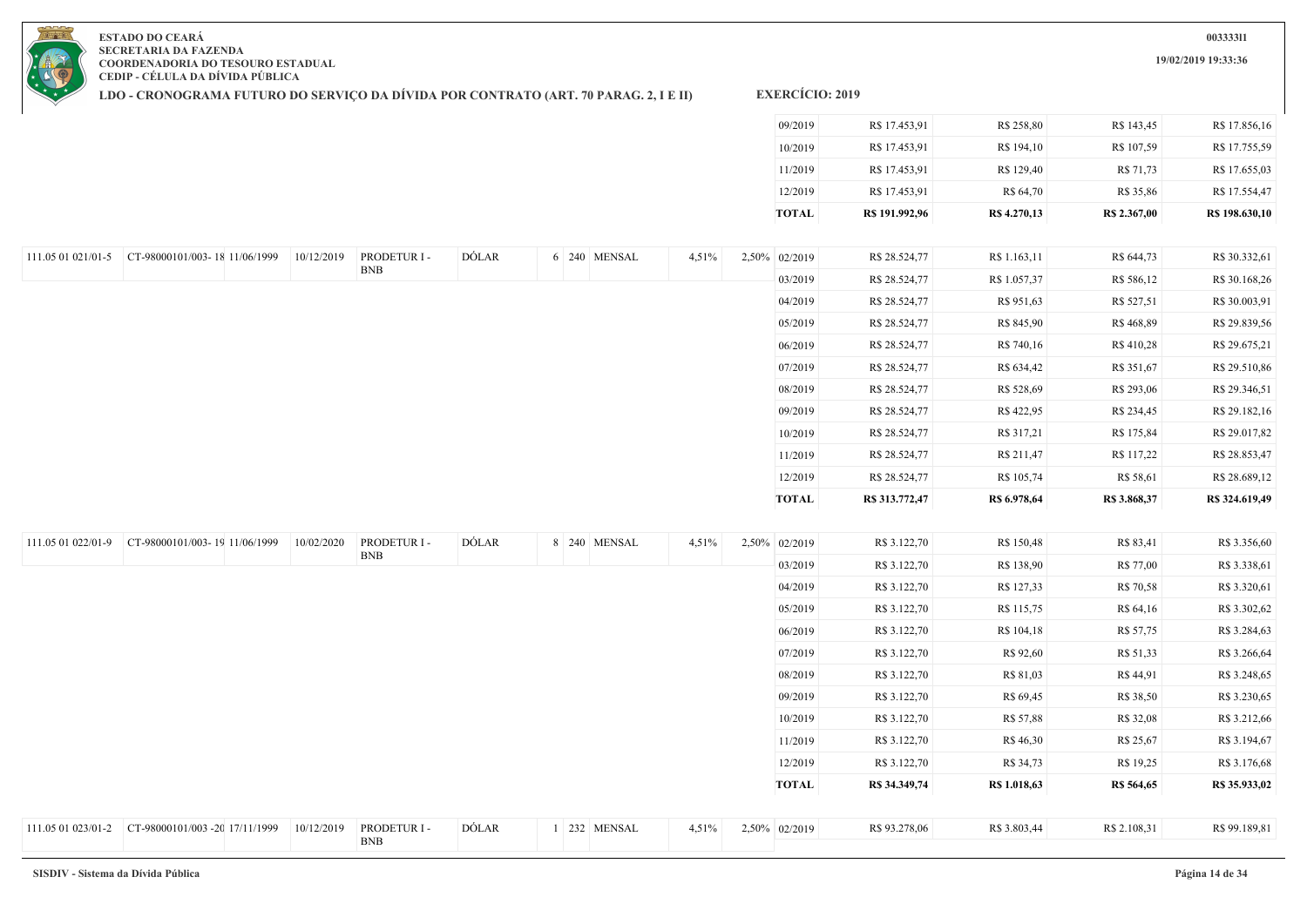**19/02/2019 19:33:36**



**ESTADO DO CEARÁ SECRETARIA DA FAZENDA COORDENADORIA DO TESOURO ESTADUAL CEDIP - CÉLULA DA DÍVIDA PÚBLICA**

**LDO - CRONOGRAMA FUTURO DO SERVIÇO DA DÍVIDA POR CONTRATO (ART. 70 PARAG. 2, I E II)**

| <b>TOTAL</b> | R\$ 1.026.058,65 | R\$ 22.820,67 | R\$ 12.649.86 | R\$ 1.061.529,17 |
|--------------|------------------|---------------|---------------|------------------|
| 12/2019      | R\$ 93.278,06    | R\$ 345,77    | R\$ 191,66    | R\$ 93.815,49    |
| 11/2019      | R\$ 93.278,06    | R\$ 691,54    | R\$ 383,33    | R\$ 94.352,92    |
| 10/2019      | R\$ 93.278,06    | R\$ 1.037,30  | R\$ 574,99    | R\$ 94.890,36    |
| 09/2019      | R\$ 93.278,06    | R\$ 1.383,07  | R\$ 766,66    | R\$ 95.427,79    |
| 08/2019      | R\$ 93.278,06    | R\$ 1.728,84  | R\$ 958,32    | R\$ 95.965,22    |
| 07/2019      | R\$ 93.278,06    | R\$ 2.074,61  | R\$ 1.149,99  | R\$ 96.502,65    |
| 06/2019      | R\$ 93.278,06    | R\$ 2.420,37  | R\$ 1.341,65  | R\$ 97.040,08    |
| 05/2019      | R\$ 93.278,06    | R\$ 2.766,14  | R\$ 1.533,32  | R\$ 97.577,52    |
| 04/2019      | R\$ 93.278,06    | R\$ 3.111,91  | R\$ 1.724,98  | R\$ 98.114,95    |
| 03/2019      | R\$ 93.278,06    | R\$ 3.457,68  | R\$ 1.916,64  | R\$ 98.652,38    |
|              |                  |               |               |                  |

| 111.05 01 024/01-6 | CT-2000101/001AD.(04/07/2002 | 10/04/2020 | PRODETUR I -<br><b>BNB</b> | DÓLAR |  | 25 191 MENSAL    | 4,51% | 2,50% 02/2019 | R\$ 92.050,45    | R\$ 5.118,26     | R\$ 2.837,13     | R\$ 100.005,84    |
|--------------------|------------------------------|------------|----------------------------|-------|--|------------------|-------|---------------|------------------|------------------|------------------|-------------------|
|                    |                              |            |                            |       |  |                  |       | 03/2019       | R\$ 92.050,45    | R\$ 4.777,04     | R\$ 2.647,99     | R\$ 99.475,48     |
|                    |                              |            |                            |       |  |                  |       | 04/2019       | R\$ 92.050,45    | R\$4.435,82      | R\$ 2.458,85     | R\$ 98.945,12     |
|                    |                              |            |                            |       |  |                  |       | 05/2019       | R\$ 92.050,45    | R\$4.094,61      | R\$ 2.269,70     | R\$ 98.414,76     |
|                    |                              |            |                            |       |  |                  |       | 06/2019       | R\$ 92.050,45    | R\$ 3.753,39     | R\$ 2.080,56     | R\$ 97.884,40     |
|                    |                              |            |                            |       |  |                  |       | 07/2019       | R\$ 92.050,45    | R\$ 3.412,17     | R\$ 1.891,42     | R\$ 97.354,04     |
|                    |                              |            |                            |       |  |                  |       | 08/2019       | R\$ 92.050,45    | R\$ 3.070,95     | R\$ 1.702,28     | R\$ 96.823,68     |
|                    |                              |            |                            |       |  |                  |       | 09/2019       | R\$ 92.050,45    | R\$ 2.729,74     | R\$ 1.513,14     | R\$ 96.293,32     |
|                    |                              |            |                            |       |  |                  |       | 10/2019       | R\$ 92.050,45    | R\$ 2.388,52     | R\$ 1.323,99     | R\$ 95.762,96     |
|                    |                              |            |                            |       |  |                  |       | 11/2019       | R\$ 92.050,45    | R\$ 2.047,30     | R\$ 1.134,85     | R\$ 95.232,61     |
|                    |                              |            |                            |       |  |                  |       | 12/2019       | R\$ 92.050,45    | R\$ 1.706,09     | R\$ 945,71       | R\$ 94.702,25     |
|                    |                              |            |                            |       |  |                  |       | <b>TOTAL</b>  | R\$ 1.012.554,96 | R\$ 37.533,88    | R\$ 20.805,62    | R\$ 1.070.894,47  |
|                    |                              |            |                            |       |  |                  |       |               |                  |                  |                  |                   |
| 111.05 01 025/01-0 | CT-SUBC/01 PROD. 25/08/2005  | 27/09/2027 | PRODETUR II -              | DÓLAR |  | 38 244 SEMESTRAL | 3,78% | 2,00% 03/2019 | R\$ 2.166.181,96 | R\$ 726.840,11   | R\$ 386.151,03   | R\$ 3.279.173,10  |
|                    |                              |            | <b>BNB</b>                 |       |  |                  |       | 09/2019       | R\$ 2.166.181,96 | R\$ 686.460,10   | R\$ 364.698,20   | R\$ 3.217.340,26  |
|                    |                              |            |                            |       |  |                  |       | <b>TOTAL</b>  | R\$ 4.332.363,93 | R\$ 1.413.300,21 | R\$ 750.849,23   | R\$ 6.496.513,36  |
|                    |                              |            |                            |       |  |                  |       |               |                  |                  |                  |                   |
| 111.05 01 026/01-3 | CT-SUBC/02-PRODE 20/10/2005  | 27/09/2027 | PRODETUR II -              | DÓLAR |  | 43 244 SEMESTRAL | 3,78% | 2,00% 03/2019 | R\$ 3.814.545,73 | R\$ 1.279.931,64 | R\$ 679.994,01   | R\$ 5.774.471,38  |
|                    |                              |            | <b>BNB</b>                 |       |  |                  |       | 09/2019       | R\$ 3.814.545,73 | R\$ 1.208.824,32 | R\$ 642.216,57   | R\$ 5.665.586,62  |
|                    |                              |            |                            |       |  |                  |       | <b>TOTAL</b>  | R\$ 7.629.091,45 | R\$ 2.488.755,96 | R\$ 1.322.210,58 | R\$ 11.440.057,99 |
|                    |                              |            |                            |       |  |                  |       |               |                  |                  |                  |                   |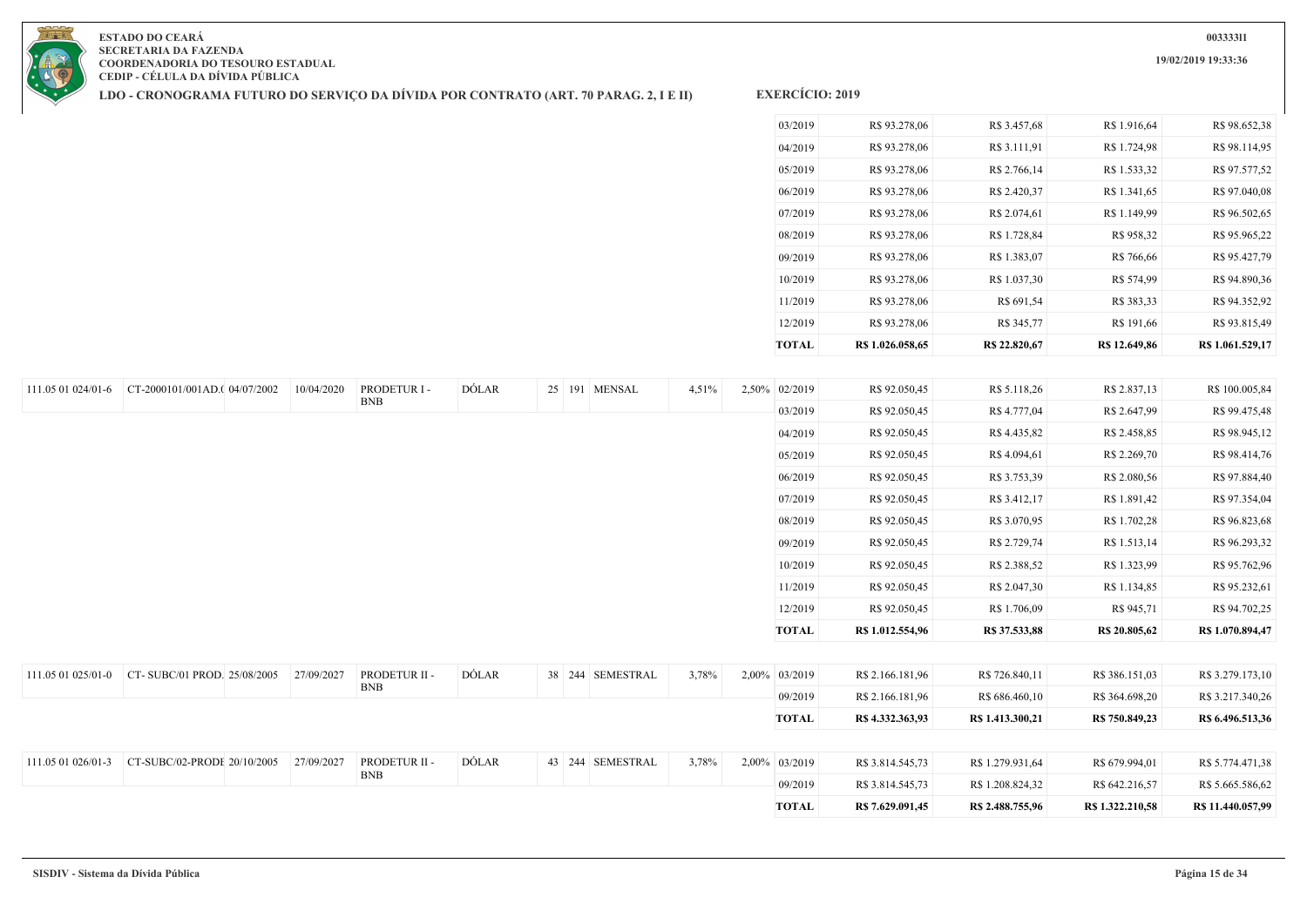

**LDO - CRONOGRAMA FUTURO DO SERVIÇO DA DÍVIDA POR CONTRATO (ART. 70 PARAG. 2, I E II)**

**EXERCÍCIO: 2019**

NUM CONTRATO | COD CONTRATO | DT ASSIN | DT LIQ | PROJETO | MOEDA |CAR|PRZ| VENC |TX JUR TX COM | MES | PRINCIPAL | JUROS | OUTROS | TOTAL

**TOTAL POR DIVIDA FUNDADA INTERNA - CONTRATOS / BNB - BANCO DO NORDESTE DO BRASIL R\$ 26.786.862,13 R\$ 4.364.255,71 R\$ 2.237.753,17 R\$ 33.388.871,02**

**19/02/2019 19:33:36**

### **CREDOR: BNDES-BANCO NACIONAL DE DES.ECON.SOCIAL**

| 111.03 01 024/01-0 | $CT - 0820155.1018$<br>06/06/2008 | 15/06/2023 | DEST. A REAL.<br>DO 1º EST.DO                        | 314-URTJLP |  | 35 144 MENSAL | 8,00% | 02/2019      | R\$ 1.063.701,41  | R\$ 375.841,18   | R\$ 0,00        | R\$ 1.439.542,60  |
|--------------------|-----------------------------------|------------|------------------------------------------------------|------------|--|---------------|-------|--------------|-------------------|------------------|-----------------|-------------------|
|                    |                                   |            | TREM METRO.                                          |            |  |               |       | 03/2019      | R\$ 1.063.701,41  | R\$ 368.749,84   | R\$ 0,00        | R\$ 1.432.451,25  |
|                    |                                   |            |                                                      |            |  |               |       | 04/2019      | R\$ 1.063.701,41  | R\$ 361.658,50   | R\$ 0,00        | R\$ 1.425.359,91  |
|                    |                                   |            |                                                      |            |  |               |       | 05/2019      | R\$ 1.063.701,41  | R\$ 354.567,15   | R\$ 0,00        | R\$ 1.418.268,57  |
|                    |                                   |            |                                                      |            |  |               |       | 06/2019      | R\$ 1.063.701,41  | R\$ 347.475,81   | R\$ 0,00        | R\$ 1.411.177,22  |
|                    |                                   |            |                                                      |            |  |               |       | 07/2019      | R\$ 1.063.701,41  | R\$ 340.384,47   | R\$ 0,00        | R\$ 1.404.085,88  |
|                    |                                   |            |                                                      |            |  |               |       | 08/2019      | R\$ 1.063.701,41  | R\$ 333.293,13   | R\$ 0.00        | R\$ 1.396.994,54  |
|                    |                                   |            |                                                      |            |  |               |       | 09/2019      | R\$ 1.063.701,41  | R\$ 326.201,78   | R\$ 0.00        | R\$ 1.389.903,19  |
|                    |                                   |            |                                                      |            |  |               |       | 10/2019      | R\$ 1.063.701,41  | R\$ 319.110,44   | R\$ 0.00        | R\$ 1.382.811,85  |
|                    |                                   |            |                                                      |            |  |               |       | 11/2019      | R\$ 1.063.701,41  | R\$ 312.019,10   | R\$ 0,00        | R\$ 1.375.720,51  |
|                    |                                   |            |                                                      |            |  |               |       | 12/2019      | R\$ 1.063.701,41  | R\$ 304.927,75   | R\$ 0,00        | R\$ 1.368.629,16  |
|                    |                                   |            |                                                      |            |  |               |       | <b>TOTAL</b> | R\$ 11.700.715,52 | R\$ 3.744.229,16 | <b>R\$ 0,00</b> | R\$ 15.444.944,68 |
| 111.03 01 029/01-8 | CT-10201561015 TSI 19/04/2010     | 15/05/2020 | <b>OBRAS NO</b>                                      | 314-URTJLP |  | 31 90 MENSAL  | 7,90% | 02/2019      | R\$ 21.661,78     | R\$ 2.281,71     | R\$ 0,00        | R\$ 23.943,49     |
|                    |                                   |            | TERM. PORT.DE<br>PECEM EM                            |            |  |               |       | 03/2019      | R\$ 21.661,78     | R\$ 2.139,10     | R\$ 0.00        | R\$ 23.800,89     |
|                    |                                   |            | SGA-TSID                                             |            |  |               |       | 04/2019      | R\$ 21.661,78     | R\$ 1.996,49     | R\$ 0,00        | R\$ 23.658,28     |
|                    |                                   |            |                                                      |            |  |               |       | 05/2019      | R\$ 21.661,78     | R\$ 1.853,89     | R\$ 0,00        | R\$ 23.515,67     |
|                    |                                   |            |                                                      |            |  |               |       | 06/2019      | R\$ 21.661,78     | R\$ 1.711,28     | R\$ 0,00        | R\$ 23.373,07     |
|                    |                                   |            |                                                      |            |  |               |       | 07/2019      | R\$ 21.661,78     | R\$ 1.568,67     | R\$ 0,00        | R\$ 23.230,46     |
|                    |                                   |            |                                                      |            |  |               |       | 08/2019      | R\$ 21.661,78     | R\$ 1.426,07     | R\$ 0,00        | R\$ 23.087,85     |
|                    |                                   |            |                                                      |            |  |               |       | 09/2019      | R\$ 21.661,78     | R\$ 1.283,46     | R\$ 0,00        | R\$ 22.945,25     |
|                    |                                   |            |                                                      |            |  |               |       | 10/2019      | R\$ 21.661,78     | R\$ 1.140,85     | R\$ 0.00        | R\$ 22.802,64     |
|                    |                                   |            |                                                      |            |  |               |       | 11/2019      | R\$ 21.661,78     | R\$ 998,25       | R\$ 0,00        | R\$ 22.660,03     |
|                    |                                   |            |                                                      |            |  |               |       | 12/2019      | R\$ 21.661,78     | R\$ 855,64       | R\$ 0,00        | R\$ 22.517,43     |
|                    |                                   |            |                                                      |            |  |               |       | <b>TOTAL</b> | R\$ 238.279,63    | R\$ 17.255,42    | <b>R\$ 0,00</b> | R\$ 255.535,05    |
|                    |                                   |            |                                                      |            |  |               |       |              |                   |                  |                 |                   |
| 111.03 01 030/01-0 | CT-10201561023/136 19/04/2010     | 15/05/2020 | <b>DESTIN. AOS</b>                                   | 314-URTJLP |  | 31 90 MENSAL  | 7,90% | 02/2019      | R\$ 118.940,35    | R\$ 12.528,38    | R\$ 0,00        | R\$ 131.468,74    |
|                    |                                   |            | <b>SERVIÇ. E</b><br>OBRAS P/<br><b>MONTAG - TSID</b> |            |  |               |       | 03/2019      | R\$ 118.940,35    | R\$ 11.745,36    | R\$ 0,00        | R\$ 130.685,71    |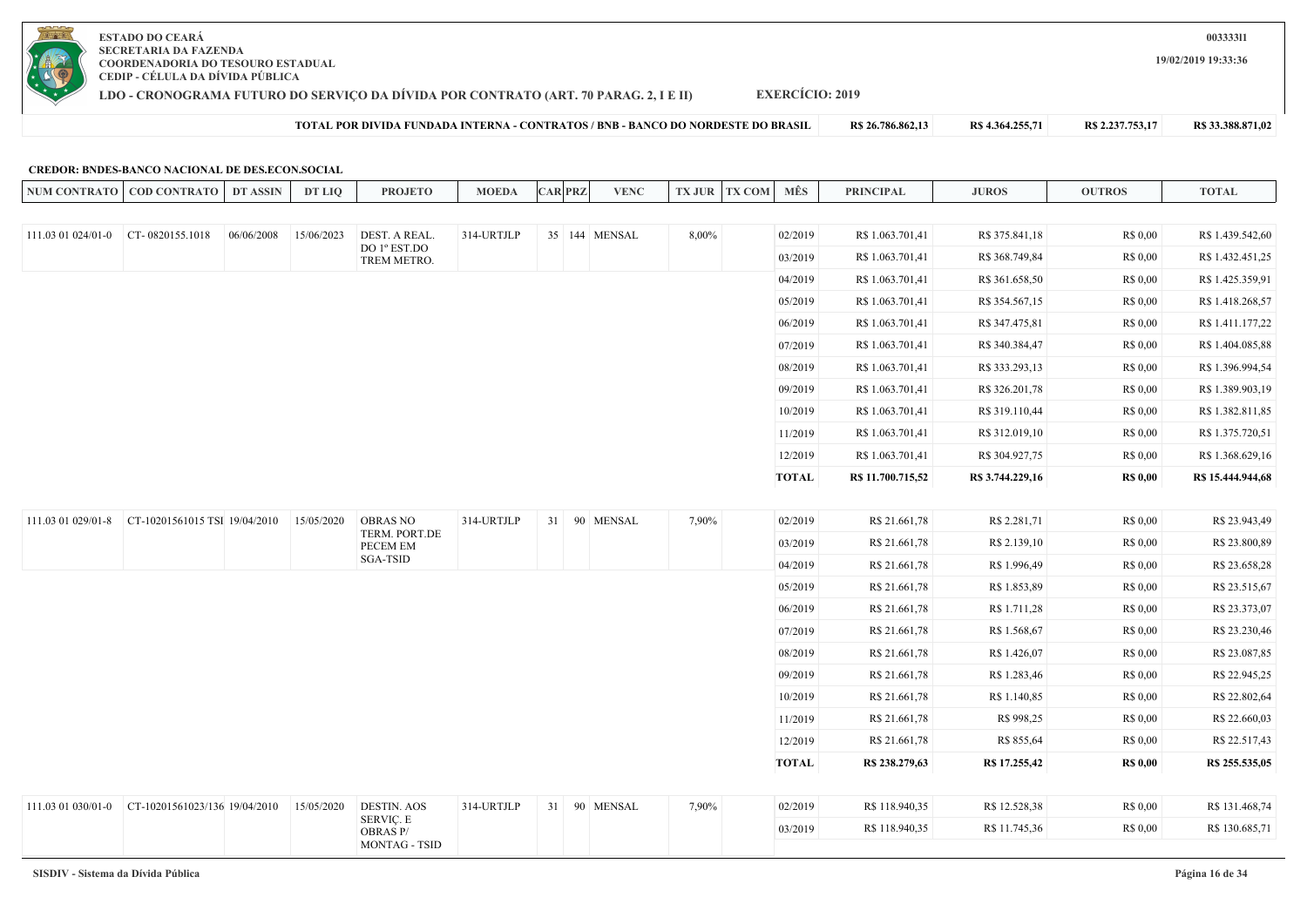**19/02/2019 19:33:36**

**ESTADO DO CEARÁ SECRETARIA DA FAZENDA COORDENADORIA DO TESOURO ESTADUAL CEDIP - CÉLULA DA DÍVIDA PÚBLICA**

111.03 01 031/01-3 CT-10201561031/137 19/04/2010 15/05/2020 DESTIN. À

**LDO - CRONOGRAMA FUTURO DO SERVIÇO DA DÍVIDA POR CONTRATO (ART. 70 PARAG. 2, I E II)**

AQUISI. DOS TRANSP. DE CORREIA-TSID

| <b>TOTAL</b> | R\$ 1.308.343.89 | R\$ 94.745.90 | <b>R\$ 0,00</b> | R\$ 1.403.089,78 |
|--------------|------------------|---------------|-----------------|------------------|
| 12/2019      | R\$ 118.940,35   | R\$4.698,14   | R\$ 0.00        | R\$ 123.638,50   |
| 11/2019      | R\$ 118.940,35   | R\$ 5.481,17  | R\$ 0.00        | R\$ 124.421,52   |
| 10/2019      | R\$ 118,940.35   | R\$ 6.264,19  | R\$ 0.00        | R\$ 125,204.54   |
| 09/2019      | R\$ 118.940,35   | R\$ 7.047,22  | R\$ 0.00        | R\$ 125.987,57   |
| 08/2019      | R\$ 118.940,35   | R\$ 7.830,24  | R\$ 0.00        | R\$ 126.770,59   |
| 07/2019      | R\$ 118,940.35   | R\$ 8.613,26  | R\$ 0.00        | R\$ 127.553,62   |
| 06/2019      | R\$ 118.940,35   | R\$ 9.396,29  | R\$ 0.00        | R\$ 128.336,64   |
| 05/2019      | R\$ 118.940,35   | R\$ 10.179,31 | R\$ 0.00        | R\$ 129.119,66   |
| 04/2019      | R\$ 118,940.35   | R\$ 10.962,34 | R\$ 0.00        | R\$ 129.902,69   |
|              |                  |               |                 |                  |

| REAL | 31 | 90 MENSAL | 4,50% | 02/2019      | R\$ 969.797,83    | R\$ 58.187,87 | R\$ 0.00        | R\$ 1.027.985,70  |
|------|----|-----------|-------|--------------|-------------------|---------------|-----------------|-------------------|
|      |    |           |       | 03/2019      | R\$ 969.797,83    | R\$ 54.551,13 | R\$ 0.00        | R\$ 1.024.348,96  |
|      |    |           |       | 04/2019      | R\$ 969.797,83    | R\$ 50.914,39 | R\$ 0.00        | R\$ 1.020.712,22  |
|      |    |           |       | 05/2019      | R\$ 969.797,83    | R\$47.277,64  | R\$ 0.00        | R\$ 1.017.075,48  |
|      |    |           |       | 06/2019      | R\$ 969.797,83    | R\$43.640,90  | R\$ 0.00        | R\$ 1.013.438,73  |
|      |    |           |       | 07/2019      | R\$ 969.797,83    | R\$40.004,16  | R\$ 0.00        | R\$ 1.009.801,99  |
|      |    |           |       | 08/2019      | R\$ 969.797,83    | R\$ 36.367,42 | R\$ 0.00        | R\$ 1.006.165,25  |
|      |    |           |       | 09/2019      | R\$ 969.797,83    | R\$ 32.730,68 | R\$ 0.00        | R\$ 1.002.528,51  |
|      |    |           |       | 10/2019      | R\$ 969.797,83    | R\$ 29.093,93 | R\$ 0.00        | R\$ 998.891,77    |
|      |    |           |       | 11/2019      | R\$ 969.797,83    | R\$ 25.457,19 | R\$ 0.00        | R\$ 995.255,03    |
|      |    |           |       | 12/2019      | R\$ 969.797,83    | R\$ 21.820,45 | R\$ 0.00        | R\$ 991.618,28    |
|      |    |           |       | <b>TOTAL</b> | R\$ 10.667.776,15 | R\$440.045,77 | <b>R\$ 0,00</b> | R\$ 11.107.821,92 |

| REAL | 31 | <b>MENSAL</b><br>90 |  | 4,50% | 02/2019 | R\$ 234.411,38 | R\$ 14.064.68 | R\$ 0.00 | R\$ 248.476,06 |
|------|----|---------------------|--|-------|---------|----------------|---------------|----------|----------------|
|      |    |                     |  |       | 03/2019 | R\$ 234.411,38 | R\$ 13.185,64 | R\$ 0.00 | R\$ 247.597,02 |
|      |    |                     |  |       | 04/2019 | R\$ 234.411,38 | R\$ 12.306,60 | R\$ 0.00 | R\$ 246.717,97 |
|      |    |                     |  |       | 05/2019 | R\$ 234.411,38 | R\$ 11.427,55 | R\$ 0.00 | R\$ 245.838,93 |
|      |    |                     |  |       | 06/2019 | R\$ 234.411,38 | R\$ 10.548,51 | R\$ 0.00 | R\$ 244.959,89 |
|      |    |                     |  |       | 07/2019 | R\$ 234.411,38 | R\$ 9.669.47  | R\$ 0.00 | R\$ 244,080.85 |
|      |    |                     |  |       | 08/2019 | R\$ 234.411,38 | R\$ 8.790,43  | R\$ 0.00 | R\$ 243.201,80 |
|      |    |                     |  |       | 09/2019 | R\$ 234.411,38 | R\$ 7.911,38  | R\$ 0.00 | R\$ 242.322,76 |
|      |    |                     |  |       | 10/2019 | R\$ 234.411,38 | R\$ 7.032,34  | R\$ 0.00 | R\$ 241.443,72 |
|      |    |                     |  |       |         |                |               |          |                |

| 111.03 01 032/01-7 | $CT-10201561040$ SC $19/04/2010$ | 15/05/2020 | DEST.AQUIS.<br><b>DOS</b><br>SIST.ELETR. DE | REAL | 31 | 90 MENSAL | 4,50% |
|--------------------|----------------------------------|------------|---------------------------------------------|------|----|-----------|-------|
|                    |                                  |            | AUTOM. - TSID                               |      |    |           |       |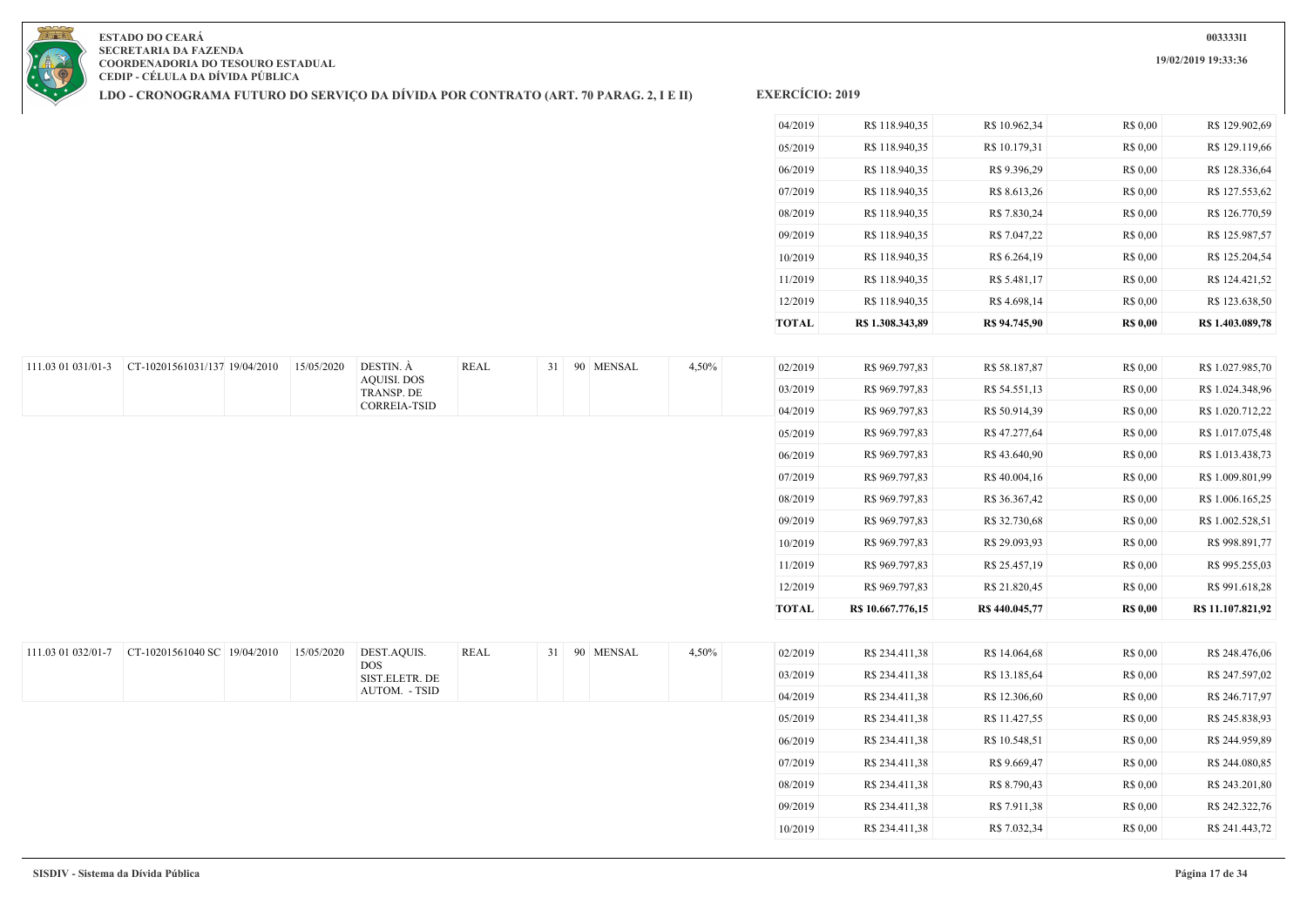**19/02/2019 19:33:36**



**ESTADO DO CEARÁ SECRETARIA DA FAZENDA COORDENADORIA DO TESOURO ESTADUAL CEDIP - CÉLULA DA DÍVIDA PÚBLICA**

**LDO - CRONOGRAMA FUTURO DO SERVIÇO DA DÍVIDA POR CONTRATO (ART. 70 PARAG. 2, I E II)**

|                    |                                                              |            |                                  |            |               |       | 11/2019      | R\$ 234.411,38    | R\$ 6.153,30      | R\$ 0,00        | R\$ 240.564,68    |
|--------------------|--------------------------------------------------------------|------------|----------------------------------|------------|---------------|-------|--------------|-------------------|-------------------|-----------------|-------------------|
|                    |                                                              |            |                                  |            |               |       | 12/2019      | R\$ 234.411,38    | R\$ 5.274,26      | R\$ 0,00        | R\$ 239.685,63    |
|                    |                                                              |            |                                  |            |               |       | <b>TOTAL</b> | R\$ 2.578.525,15  | R\$ 106.364,16    | <b>R\$ 0,00</b> | R\$ 2.684.889,31  |
|                    |                                                              |            |                                  |            |               |       |              |                   |                   |                 |                   |
| 111.03 01 034/01-4 | CT-1020246.1103 CE 22/06/2010                                | 15/07/2020 | <b>CENTROS DE</b>                | 314-URTJLP | 42 78 MENSAL  | 7,90% | 02/2019      | R\$ 940.517,12    | R\$ 111.451,27    | R\$ 0,00        | R\$ 1.051.968,40  |
|                    |                                                              |            | EDUCAÇÃO<br><b>INFANTIL-CEIS</b> |            |               |       | 03/2019      | R\$ 940.517,12    | R\$ 105.259,54    | R\$ 0,00        | R\$ 1.045.776,66  |
|                    |                                                              |            |                                  |            |               |       | 04/2019      | R\$ 940.517,12    | R\$ 99.067,80     | R\$ 0,00        | R\$ 1.039.584,92  |
|                    |                                                              |            |                                  |            |               |       | 05/2019      | R\$ 940.517,12    | R\$ 92.876,06     | R\$ 0,00        | R\$ 1.033.393,19  |
|                    |                                                              |            |                                  |            |               |       | 06/2019      | R\$ 940.517,12    | R\$ 86.684,32     | R\$ 0,00        | R\$ 1.027.201,45  |
|                    |                                                              |            |                                  |            |               |       | 07/2019      | R\$ 3.620.516,66  | R\$ 195.174,24    | R\$ 0,00        | R\$ 3.815.690,90  |
|                    |                                                              |            |                                  |            |               |       | 08/2019      | R\$ 3.620.516,66  | R\$ 286.020,80    | R\$ 0,00        | R\$ 3.906.537,46  |
|                    |                                                              |            |                                  |            |               |       | 09/2019      | R\$ 3.620.516,66  | R\$ 262.185,73    | R\$ 0,00        | R\$ 3.882.702,39  |
|                    |                                                              |            |                                  |            |               |       | 10/2019      | R\$ 3.620.516,66  | R\$ 238.350,67    | R\$ 0,00        | R\$ 3.858.867,32  |
|                    |                                                              |            |                                  |            |               |       | 11/2019      | R\$ 3.620.516,66  | R\$ 214.515,60    | R\$ 0,00        | R\$ 3.835.032,26  |
|                    |                                                              |            |                                  |            |               |       | 12/2019      | R\$ 3.620.516,66  | R\$ 190.680,53    | R\$ 0,00        | R\$ 3.811.197,19  |
|                    |                                                              |            |                                  |            |               |       | <b>TOTAL</b> | R\$ 26.425.685,56 | R\$ 1.882.266,58  | <b>R\$ 0,00</b> | R\$ 28.307.952,14 |
|                    |                                                              |            |                                  |            |               |       |              |                   |                   |                 |                   |
|                    | 111.03 01 035/01-8 CT-1021701.1010-A 07/12/2010 15/12/2025   |            | COMPLEXO DA                      | 314-URTJLP | 36 144 MENSAL | 7,90% | 02/2019      | R\$ 2.531.614,62  | R\$ 1.383.316,35  | R\$ 0,00        | R\$ 3.914.930,98  |
|                    |                                                              |            | <b>ARENA DO</b><br>CAST.         |            |               |       | 03/2019      | R\$ 2.531.614,62  | R\$ 1.366.649,89  | R\$ 0,00        | R\$ 3.898.264,51  |
|                    |                                                              |            | PROCOPA 2014                     |            |               |       | 04/2019      | R\$ 2.531.614,62  | R\$ 1.349.983,43  | R\$ 0,00        | R\$ 3.881.598,05  |
|                    |                                                              |            |                                  |            |               |       | 05/2019      | R\$ 2.531.614,62  | R\$ 1.333.316,97  | R\$ 0,00        | R\$ 3.864.931,59  |
|                    |                                                              |            |                                  |            |               |       | 06/2019      | R\$ 2.531.614,62  | R\$ 1.316.650,51  | R\$ 0,00        | R\$ 3.848.265,13  |
|                    |                                                              |            |                                  |            |               |       | 07/2019      | R\$ 2.531.614,62  | R\$ 1.299.984,04  | R\$ 0,00        | R\$ 3.831.598,67  |
|                    |                                                              |            |                                  |            |               |       | 08/2019      | R\$ 2.531.614,62  | R\$ 1.283.317,58  | R\$ 0,00        | R\$ 3.814.932,20  |
|                    |                                                              |            |                                  |            |               |       | 09/2019      | R\$ 2.531.614,62  | R\$ 1.266.651,12  | R\$ 0,00        | R\$ 3.798.265,74  |
|                    |                                                              |            |                                  |            |               |       | 10/2019      | R\$ 2.531.614,62  | R\$ 1.249.984,66  | R\$ 0,00        | R\$ 3.781.599,28  |
|                    |                                                              |            |                                  |            |               |       | 11/2019      | R\$ 2.531.614,62  | R\$ 1.233.318,19  | R\$ 0,00        | R\$ 3.764.932,82  |
|                    |                                                              |            |                                  |            |               |       | 12/2019      | R\$ 2.531.614,62  | R\$ 1.216.651,73  | R\$ 0,00        | R\$ 3.748.266,36  |
|                    |                                                              |            |                                  |            |               |       | <b>TOTAL</b> | R\$ 27.847.760,86 | R\$ 14.299.824,48 | <b>R\$ 0,00</b> | R\$42.147.585,33  |
|                    |                                                              |            |                                  |            |               |       |              |                   |                   |                 |                   |
|                    | 111.03 01 037/01-3 CT-13209671/019-Sul 28/11/2013 15/12/2023 |            | <b>BNDES</b>                     | 314-URTJLP | 24 96 MENSAL  | 7,90% | 02/2019      | R\$ 6.329.864,30  | R\$ 2.458.624,67  | R\$ 0,00        | R\$ 8.788.488,96  |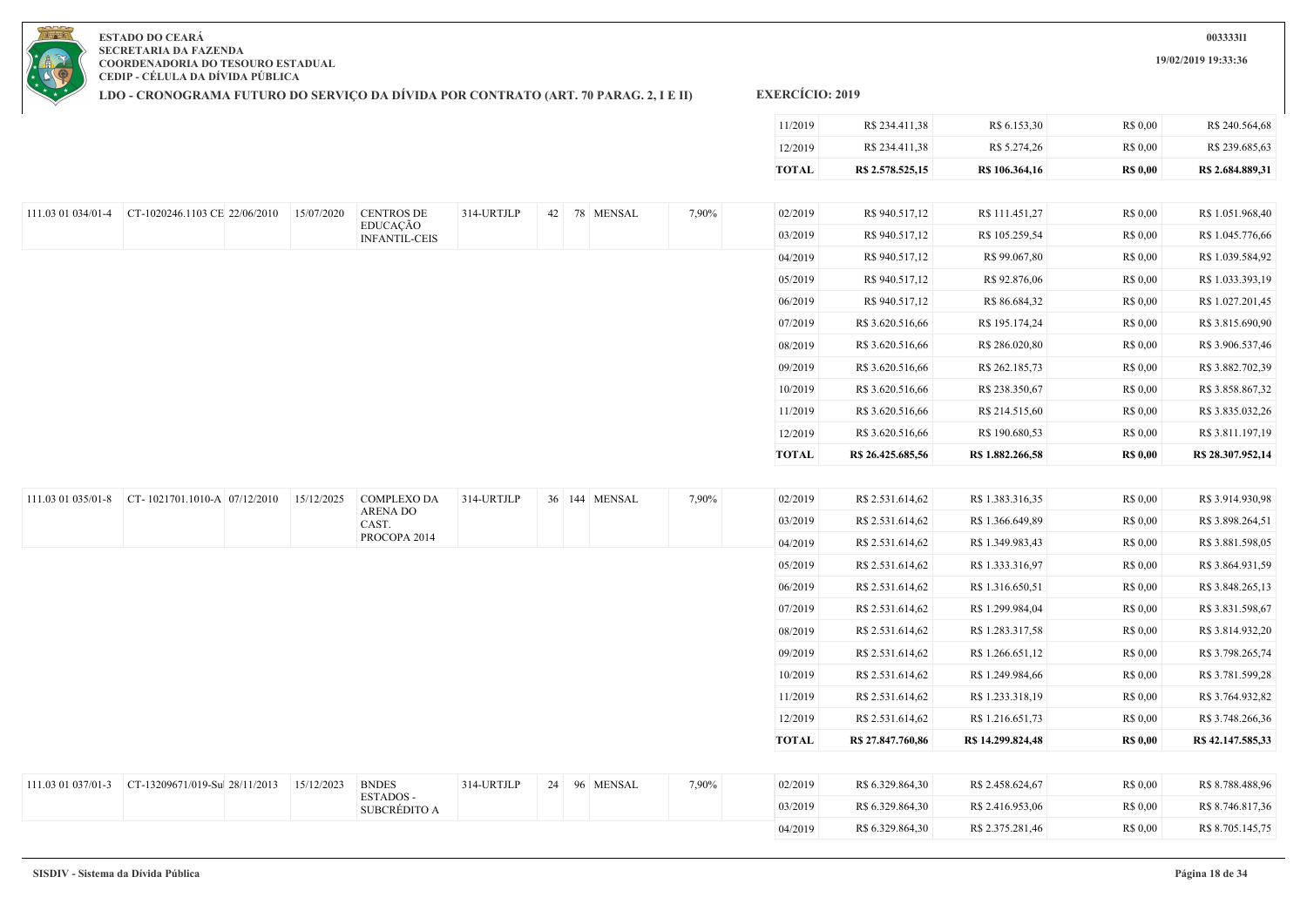**LDO - CRONOGRAMA FUTURO DO SERVIÇO DA DÍVIDA POR CONTRATO (ART. 70 PARAG. 2, I E II)**

| <b>TOTAL</b> | R\$ 71.619.573.84 | R\$ 25.369.002.24 | <b>R\$ 0,00</b> | R\$ 96.988.576.09 |
|--------------|-------------------|-------------------|-----------------|-------------------|
| 12/2019      | R\$ 6.661.708,73  | R\$ 2.148.956,10  | R\$ 0,00        | R\$ 8.810.664.83  |
| 11/2019      | R\$ 6.661.708.73  | R\$ 2.192.812.34  | R\$ 0,00        | R\$ 8.854.521.07  |
| 10/2019      | R\$ 6.661.708,73  | R\$ 2.236.668,59  | R\$ 0,00        | R\$ 8.898.377,32  |
| 09/2019      | R\$ 6.661.708,73  | R\$ 2.280.524,84  | R\$ 0,00        | R\$ 8.942.233,57  |
| 08/2019      | R\$ 6.661.708.73  | R\$ 2.324.381,09  | R\$ 0.00        | R\$ 8.986.089.81  |
| 07/2019      | R\$ 6.661.708.73  | R\$ 2.309.252.00  | R\$ 0.00        | R\$ 8.970.960.72  |
| 06/2019      | R\$ 6.329.864.30  | R\$ 2.291.938.25  | R\$ 0.00        | R\$ 8.621.802.54  |
| 05/2019      | R\$ 6.329.864,30  | R\$ 2.333,609.85  | R\$ 0.00        | R\$ 8.663.474.15  |
|              |                   |                   |                 |                   |

| 111.03 01 038/01-7 | CT-13209671/027.Sul 28/11/2013 | 15/12/2026 | <b>BNDES</b>                    | 143-           | 24 132 MENSAL | 3,40% | 02/2019      | R\$ 1.544.391,41  | R\$ 415.698,64   | R\$ 0,00        | R\$ 1.960.090,05                     |
|--------------------|--------------------------------|------------|---------------------------------|----------------|---------------|-------|--------------|-------------------|------------------|-----------------|--------------------------------------|
|                    |                                |            | ESTADOS-<br><b>SUBCRÉDITO B</b> | <b>UMSELIC</b> |               |       | 03/2019      | R\$ 1.544.391,41  | R\$411.322,86    | R\$ 0,00        | R\$ 1.955.714,27                     |
|                    |                                |            |                                 |                |               |       | 04/2019      | R\$ 1.544.391,41  | R\$406.947,09    | R\$ 0,00        | R\$ 1.951.338,50                     |
|                    |                                |            |                                 |                |               |       | 05/2019      | R\$ 1.544.391,41  | R\$402.571,31    | R\$ 0,00        | R\$ 1.946.962,72                     |
|                    |                                |            |                                 |                |               |       | 06/2019      | R\$ 1.544.391,41  | R\$ 398.195,54   | R\$ 0,00        | R\$ 1.942.586,95                     |
|                    |                                |            |                                 |                |               |       | 07/2019      | R\$ 1.549.977,13  | R\$ 394.531,94   | R\$ 0,00        | R\$ 1.944.509,07                     |
|                    |                                |            |                                 |                |               |       | 08/2019      | R\$ 1.549.977,13  | R\$ 390.852,52   | R\$ 0,00        | R\$ 1.940.829,65                     |
|                    |                                |            |                                 |                |               |       | 09/2019      | R\$ 1.549.977,13  | R\$ 386.460,92   | R\$ 0,00        | R\$ 1.936.438,05                     |
|                    |                                |            |                                 |                |               |       | 10/2019      | R\$ 1.549.977,13  | R\$ 382.069,32   | R\$ 0,00        | R\$ 1.932.046,45                     |
|                    |                                |            |                                 |                |               |       | 11/2019      | R\$ 1.549.977,13  | R\$ 377.677,72   | R\$ 0,00        | R\$ 1.927.654,85                     |
|                    |                                |            |                                 |                |               |       | 12/2019      | R\$ 1.549.977,13  | R\$ 373.286,11   | R\$ 0,00        | R\$ 1.923.263,24                     |
|                    |                                |            |                                 |                |               |       | <b>TOTAL</b> | R\$ 17.021.819,81 | R\$ 4.339.613,97 | <b>R\$</b> 0,00 | R\$ 21.361.433,78                    |
|                    |                                |            |                                 |                |               |       |              |                   |                  |                 |                                      |
| 111.03 01 039/01-0 | CT-13211911-P.PECI 26/02/2014  | 15/03/2026 | AMPLIAÇÃO                       | 314-URTJLP     | 37 108 MENSAL | 7,90% | 02/2019      | R\$ 5.691.412,70  | R\$ 3.222.287,99 | R\$ 0,00        | R\$ 8.913.700,69                     |
|                    |                                |            | PORTO DO<br>PECÉM - TMUT-       |                |               |       | 03/2019      | R\$ 5.691.412,70  | R\$ 3.184.819,53 | R\$ 0,00        | R\$ 8.876.232,22                     |
|                    |                                |            | $2^a$ ETAPA                     |                |               |       | 04/2019      | R\$ 5.691.412,70  | R\$ 3.147.351,06 | R\$ 0,00        | R\$ 8.838.763,76                     |
|                    |                                |            |                                 |                |               |       | 05/2019      | R\$ 5.691.412,70  | R\$ 3.109.882,60 | R\$ 0,00        | R\$ 8.801.295,29                     |
|                    |                                |            |                                 |                |               |       | 06/2019      | R\$ 5.691.412,70  | R\$ 3.072.414,13 | R\$ 0,00        | R\$ 8.763.826,83                     |
|                    |                                |            |                                 |                |               |       | 07/2019      | R\$ 6.176.269,56  | R\$ 3.164.220,64 | R\$ 0,00        | R\$ 9.340.490,21                     |
|                    |                                |            |                                 |                |               |       | 08/2019      | R\$ 6.176.269,56  | R\$ 3.252.835,14 | R\$ 0,00        | R\$ 9.429.104,70                     |
|                    |                                |            |                                 |                |               |       |              |                   |                  |                 |                                      |
|                    |                                |            |                                 |                |               |       | 09/2019      | R\$ 6.176.269,56  | R\$ 3.212.174,70 | R\$ 0,00        |                                      |
|                    |                                |            |                                 |                |               |       | 10/2019      | R\$ 6.176.269,56  | R\$ 3.171.514,26 | R\$ 0,00        | R\$ 9.388.444,26<br>R\$ 9.347.783,82 |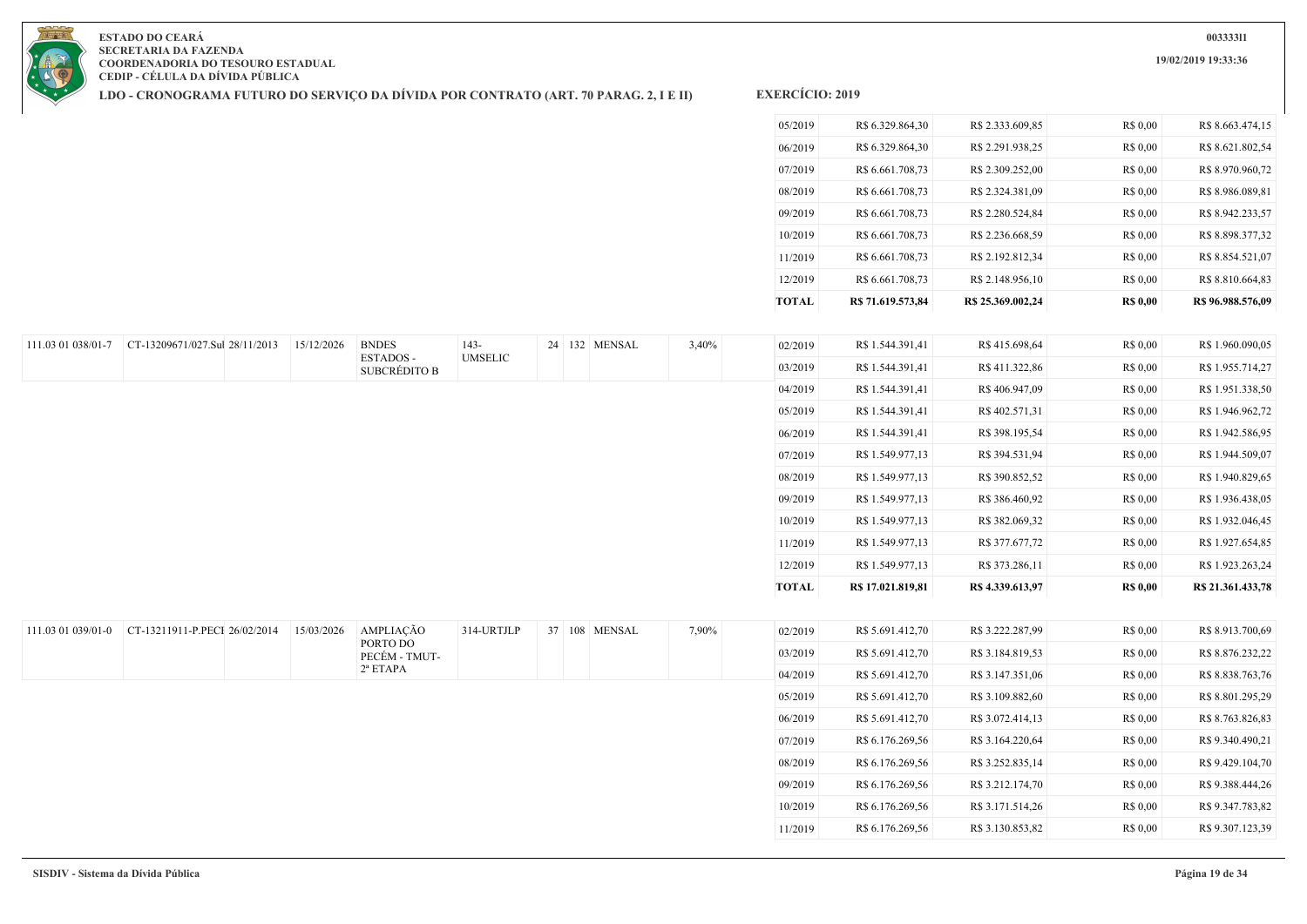**19/02/2019 19:33:36**

**ESTADO DO CEARÁ SECRETARIA DA FAZENDA COORDENADORIA DO TESOURO ESTADUAL CEDIP - CÉLULA DA DÍVIDA PÚBLICA**

**LDO - CRONOGRAMA FUTURO DO SERVIÇO DA DÍVIDA POR CONTRATO (ART. 70 PARAG. 2, I E II)**

|                    |                                                                    |            |                                       |             |  |               |       | 12/2019      | R\$ 6.176.269,56  | R\$ 3.090.193,38  | R\$ 0,00        | R\$ 9.266.462,95   |
|--------------------|--------------------------------------------------------------------|------------|---------------------------------------|-------------|--|---------------|-------|--------------|-------------------|-------------------|-----------------|--------------------|
|                    |                                                                    |            |                                       |             |  |               |       | <b>TOTAL</b> | R\$ 65.514.680,86 | R\$ 34.758.547,25 | <b>R\$ 0,00</b> | R\$ 100.273.228,12 |
|                    |                                                                    |            |                                       |             |  |               |       |              |                   |                   |                 |                    |
|                    |                                                                    | 15/10/2048 | <b>IMPLANT. DA</b>                    | <b>REAL</b> |  | 61 348 MENSAL | 9,99% | 07/2019      | R\$ 0,00          | R\$ 55.500,00     | R\$ 0,00        | R\$ 55.500,00      |
|                    |                                                                    |            | <b>LINHA LESTE</b><br>MET. DE         |             |  |               |       | 10/2019      | R\$ 0.00          | R\$ 5.772.000,00  | R\$ 0,00        | R\$ 5.772.000,00   |
|                    |                                                                    |            | <b>FORTALEZA</b>                      |             |  |               |       | 11/2019      | R\$ 574.712,64    | R\$ 1.665.000,00  | R\$ 0,00        | R\$ 2.239.712,64   |
|                    |                                                                    |            |                                       |             |  |               |       | 12/2019      | R\$ 574.712,64    | R\$ 1.660.215,52  | R\$ 0,00        | R\$ 2.234.928,16   |
|                    |                                                                    |            |                                       |             |  |               |       | <b>TOTAL</b> | R\$ 1.149.425,29  | R\$ 9.152.715,52  | <b>R\$ 0,00</b> | R\$ 10.302.140,80  |
| 111.03 01 041/01-6 | CT-14206291019 TS2 29/09/2014                                      | 15/10/2025 | TRANSPORT.DE                          | 314-URTJLP  |  | 24 108 MENSAL | 8,00% | 02/2019      | R\$ 1.824.991,54  | R\$ 985.495,48    | R\$ 0,00        | R\$ 2.810.487,03   |
|                    |                                                                    |            | <b>CORREIAS DO</b><br>TSID - 2ª ETAPA |             |  |               |       | 03/2019      | R\$ 1.824.991,54  | R\$ 973.328,87    | R\$ 0,00        | R\$ 2.798.320,41   |
|                    |                                                                    |            | -SUBC A                               |             |  |               |       | 04/2019      | R\$ 1.824.991,54  | R\$ 961.162,26    | R\$ 0,00        | R\$ 2.786.153,80   |
|                    |                                                                    |            |                                       |             |  |               |       | 05/2019      | R\$ 1.824.991,54  | R\$ 948.995,65    | R\$ 0,00        | R\$ 2.773.987,19   |
|                    |                                                                    |            |                                       |             |  |               |       | 06/2019      | R\$ 1.824.991,54  | R\$ 936.829,04    | R\$ 0,00        | R\$ 2.761.820,58   |
|                    |                                                                    |            |                                       |             |  |               |       | 07/2019      | R\$ 1.824.991,54  | R\$ 924.662,43    | R\$ 0,00        | R\$ 2.749.653,97   |
|                    |                                                                    |            |                                       |             |  |               |       | 08/2019      | R\$ 1.824.991,54  | R\$ 912.495,82    | R\$ 0,00        | R\$ 2.737.487,36   |
|                    |                                                                    |            |                                       |             |  |               |       | 09/2019      | R\$ 1.824.991,54  | R\$ 900.329,21    | R\$ 0,00        | R\$ 2.725.320,75   |
|                    |                                                                    |            |                                       |             |  |               |       | 10/2019      | R\$ 1.824.991,54  | R\$ 888.162,60    | R\$ 0,00        | R\$ 2.713.154,14   |
|                    |                                                                    |            |                                       |             |  |               |       | 11/2019      | R\$ 1.824.991,54  | R\$ 875.995,98    | R\$ 0,00        | R\$ 2.700.987,53   |
|                    |                                                                    |            |                                       |             |  |               |       | 12/2019      | R\$ 1.824.991,54  | R\$ 863.829,37    | R\$ 0,00        | R\$ 2.688.820,92   |
|                    |                                                                    |            |                                       |             |  |               |       | <b>TOTAL</b> | R\$ 20.074.906,97 | R\$ 10.171.286,71 | <b>R\$ 0,00</b> | R\$ 30.246.193,68  |
| 111.03 01 042/01-0 | CT-10203041-PEFII- 15/12/2017                                      | 15/06/2030 | PROG. EMERG.                          | 314-URTJLP  |  | 49 101 MENSAL | 7,10% | 04/2019      | R\$ 0,00          | R\$ 2.535.858,11  | R\$ 0,00        | R\$ 2.535.858,11   |
|                    |                                                                    |            | FINANC.PEF II                         |             |  |               |       | 07/2019      | R\$ 0,00          | R\$ 2.535.858,11  | R\$ 0,00        | R\$ 2.535.858,11   |
|                    |                                                                    |            |                                       |             |  |               |       | 10/2019      | R\$ 0,00          | R\$ 2.535.858,11  | R\$ 0,00        | R\$ 2.535.858,11   |
|                    |                                                                    |            |                                       |             |  |               |       | <b>TOTAL</b> | <b>R\$ 0,00</b>   | R\$ 7.607.574,34  | <b>R\$ 0,00</b> | R\$ 7.607.574,34   |
|                    |                                                                    |            |                                       |             |  |               |       |              |                   |                   |                 |                    |
|                    | 111.03 01 043/01-3 CT-12211291-PROIN 15/12/2017                    | 15/01/2043 | PROINVESTE -                          | 314-URTJLP  |  | 49 252 MENSAL | 7,10% | 04/2019      | R\$ 0,00          | R\$ 3.866.494,25  | R\$ 0,00        | R\$ 3.866.494,25   |
|                    |                                                                    |            | REFINANC. Nº<br>12.211.291/017        |             |  |               |       | 07/2019      | R\$ 0,00          | R\$ 3.866.494,25  | R\$ 0,00        | R\$ 3.866.494,25   |
|                    |                                                                    |            |                                       |             |  |               |       | 10/2019      | R\$ 0,00          | R\$ 3.866.494,25  | R\$ 0,00        | R\$ 3.866.494,25   |
|                    |                                                                    |            |                                       |             |  |               |       | <b>TOTAL</b> | <b>R\$ 0,00</b>   | R\$ 11.599.482,74 | <b>R\$ 0,00</b> | R\$ 11.599.482,74  |
|                    | 111.03 01 044/01-7 CT18201601-PMAE-28/09/2018 15/10/2030 PMAE-DPGE |            |                                       | 314-URTJLP  |  | 36 108 MENSAL | 8,20% | 07/2019      | R\$ 0.00          | R\$ 13.678,04     | R\$ 0.00        | R\$ 13.678,04      |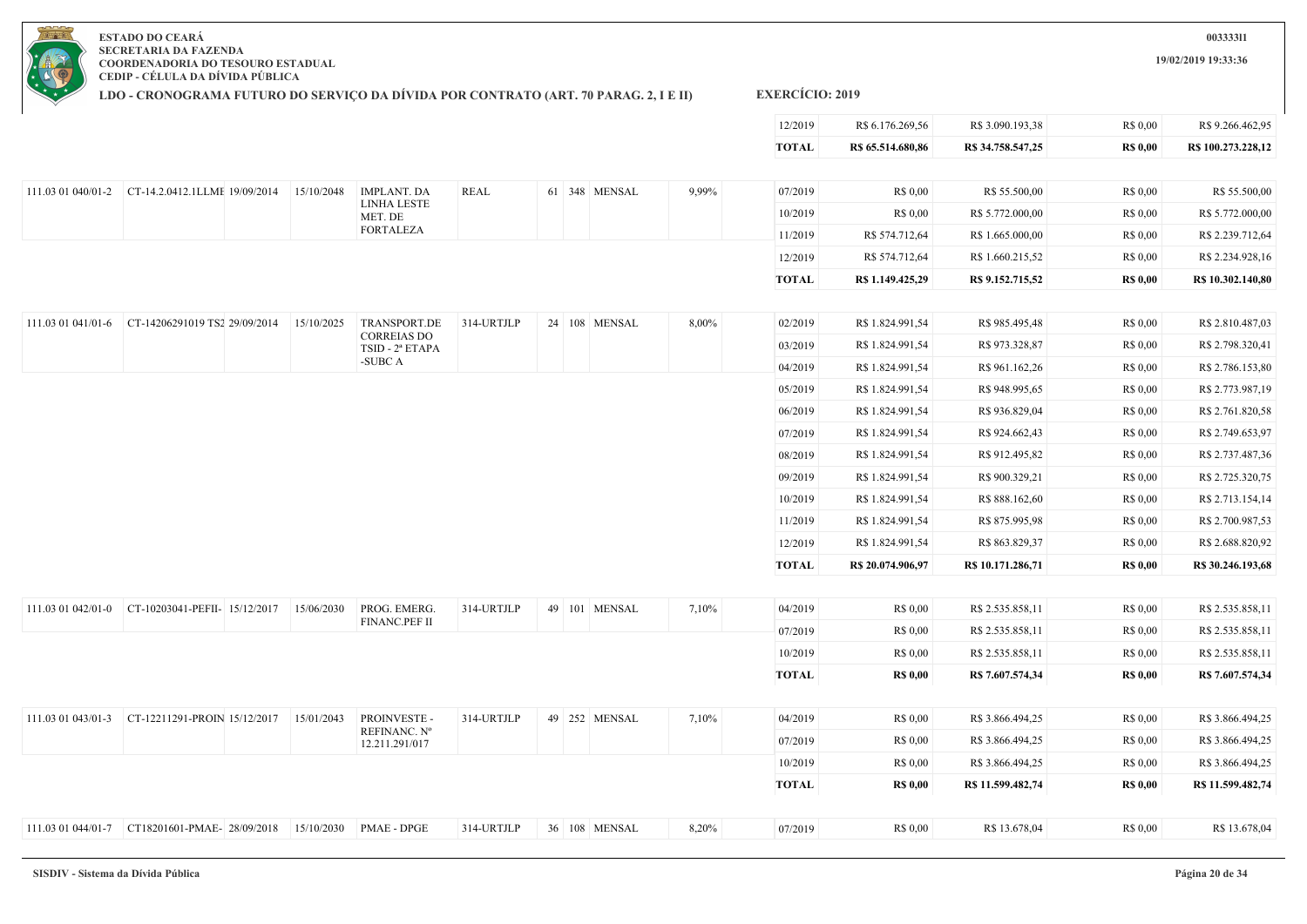**LDO - CRONOGRAMA FUTURO DO SERVIÇO DA DÍVIDA POR CONTRATO (ART. 70 PARAG. 2, I E II)**

**EXERCÍCIO: 2019**

| TOTAL   | <b>RS 0.00</b> | R\$ 95.746,27 | <b>R\$ 0.00</b> | R\$ 95.746.27 |
|---------|----------------|---------------|-----------------|---------------|
| 10/2019 | R\$ 0.00       | R\$ 82.068,23 | <b>R\$ 0.00</b> | R\$ 82,068.23 |

| - TOTAL POR DIVIDA FUNDADA INTERNA - CONTRATOS / BNDES-BANCO NACIONAL DE DES.ECON.SOCIAL | R\$ 256.147.493.54 | R\$ 123.678.700.49 | <b>RS 0.00</b> | R\$ 379.826.194,04 |
|------------------------------------------------------------------------------------------|--------------------|--------------------|----------------|--------------------|
|------------------------------------------------------------------------------------------|--------------------|--------------------|----------------|--------------------|

#### **CREDOR: CEF - CAIXA ECONOMICA FEDERAL**

|                    | NUM CONTRATO   COD CONTRATO | DT ASSIN   | <b>DT LIQ</b> | <b>PROJETO</b>               | <b>MOEDA</b> | <b>CAR PRZ</b> | <b>VENC</b>   | <b>TX JUR TX COM</b> | MÊS          | <b>PRINCIPAL</b> | <b>JUROS</b>  | <b>OUTROS</b>   | <b>TOTAL</b>   |
|--------------------|-----------------------------|------------|---------------|------------------------------|--------------|----------------|---------------|----------------------|--------------|------------------|---------------|-----------------|----------------|
|                    |                             |            |               |                              |              |                |               |                      |              |                  |               |                 |                |
| 111.02 01 099/01-1 | CTN-22786-04                | 06/06/1991 | 06/03/2020    | PROSANEAR-                   | UNID.PAD.    |                | 23 300 MENSAL | $6,00\%$             | 02/2019      | R\$ 17.268,53    | R\$ 1.248,88  | R\$ 0,00        | R\$ 18.517,41  |
|                    |                             |            |               | POPUL.BAIXA<br><b>RENDA</b>  | REFIN.       |                |               |                      | 03/2019      | R\$ 17.354,87    | R\$ 1.162,54  | R\$ 0,00        | R\$ 18.517,41  |
|                    |                             |            |               |                              |              |                |               |                      | 04/2019      | R\$ 17.441,65    | R\$ 1.075,76  | R\$ 0,00        | R\$ 18.517,41  |
|                    |                             |            |               |                              |              |                |               |                      | 05/2019      | R\$ 17.528,85    | R\$ 988,55    | R\$ 0,00        | R\$ 18.517,41  |
|                    |                             |            |               |                              |              |                |               |                      | 06/2019      | R\$ 17.616,50    | R\$ 900,91    | R\$ 0,00        | R\$ 18.517,41  |
|                    |                             |            |               |                              |              |                |               |                      | 07/2019      | R\$ 17.704,58    | R\$ 812,83    | R\$ 0,00        | R\$ 18.517,41  |
|                    |                             |            |               |                              |              |                |               |                      | 08/2019      | R\$ 17.793,10    | R\$ 724,30    | R\$ 0,00        | R\$ 18.517,41  |
|                    |                             |            |               |                              |              |                |               |                      | 09/2019      | R\$ 17.882,07    | R\$ 635,34    | R\$ 0,00        | R\$ 18.517,41  |
|                    |                             |            |               |                              |              |                |               |                      | 10/2019      | R\$ 17.971,48    | R\$ 545,93    | R\$ 0,00        | R\$ 18.517,41  |
|                    |                             |            |               |                              |              |                |               |                      | 11/2019      | R\$ 18.061,34    | R\$ 456,07    | R\$ 0,00        | R\$ 18.517,41  |
|                    |                             |            |               |                              |              |                |               |                      | 12/2019      | R\$ 18.151,64    | R\$ 365,76    | R\$ 0,00        | R\$ 18.517,41  |
|                    |                             |            |               |                              |              |                |               |                      | <b>TOTAL</b> | R\$ 194.774,61   | R\$ 8.916,88  | <b>R\$ 0,00</b> | R\$ 203.691,49 |
|                    |                             |            |               |                              |              |                |               |                      |              |                  |               |                 |                |
| 111.02 01 100/01-3 | CTN-22793-41                | 06/06/1991 | 06/03/2020    | PROSAN-<br><b>B.RENDA EM</b> | UNID.PAD.    |                | 51 300 MENSAL | $6,00\%$             | 02/2019      | R\$ 27.538,89    | R\$ 1.991,64  | R\$ 0,00        | R\$ 29.530,53  |
|                    |                             |            |               | <b>JUAZ.NORTE</b>            | REFIN.       |                |               |                      | 03/2019      | R\$ 27.676,58    | R\$ 1.853,95  | R\$ 0,00        | R\$ 29.530,53  |
|                    |                             |            |               |                              |              |                |               |                      | 04/2019      | R\$ 27.814,97    | R\$ 1.715,57  | R\$ 0,00        | R\$ 29.530,53  |
|                    |                             |            |               |                              |              |                |               |                      | 05/2019      | R\$ 27.954,04    | R\$ 1.576,49  | R\$ 0,00        | R\$ 29.530,53  |
|                    |                             |            |               |                              |              |                |               |                      | 06/2019      | R\$ 28.093,81    | R\$ 1.436,72  | R\$ 0,00        | R\$ 29.530,53  |
|                    |                             |            |               |                              |              |                |               |                      | 07/2019      | R\$ 28.234,28    | R\$ 1.296,25  | R\$ 0,00        | R\$ 29.530,53  |
|                    |                             |            |               |                              |              |                |               |                      | 08/2019      | R\$ 28.375,45    | R\$ 1.155,08  | R\$ 0,00        | R\$ 29.530,53  |
|                    |                             |            |               |                              |              |                |               |                      | 09/2019      | R\$ 28.517,33    | R\$ 1.013,20  | R\$ 0,00        | R\$ 29.530,53  |
|                    |                             |            |               |                              |              |                |               |                      | 10/2019      | R\$ 28.659,91    | R\$ 870,62    | R\$ 0,00        | R\$ 29.530,53  |
|                    |                             |            |               |                              |              |                |               |                      | 11/2019      | R\$ 28.803,21    | R\$ 727,32    | R\$ 0,00        | R\$ 29.530,53  |
|                    |                             |            |               |                              |              |                |               |                      | 12/2019      | R\$ 28.947,23    | R\$ 583,30    | R\$ 0,00        | R\$ 29.530,53  |
|                    |                             |            |               |                              |              |                |               |                      | <b>TOTAL</b> | R\$ 310.615,70   | R\$ 14.220,14 | <b>R\$ 0,00</b> | R\$ 324.835,85 |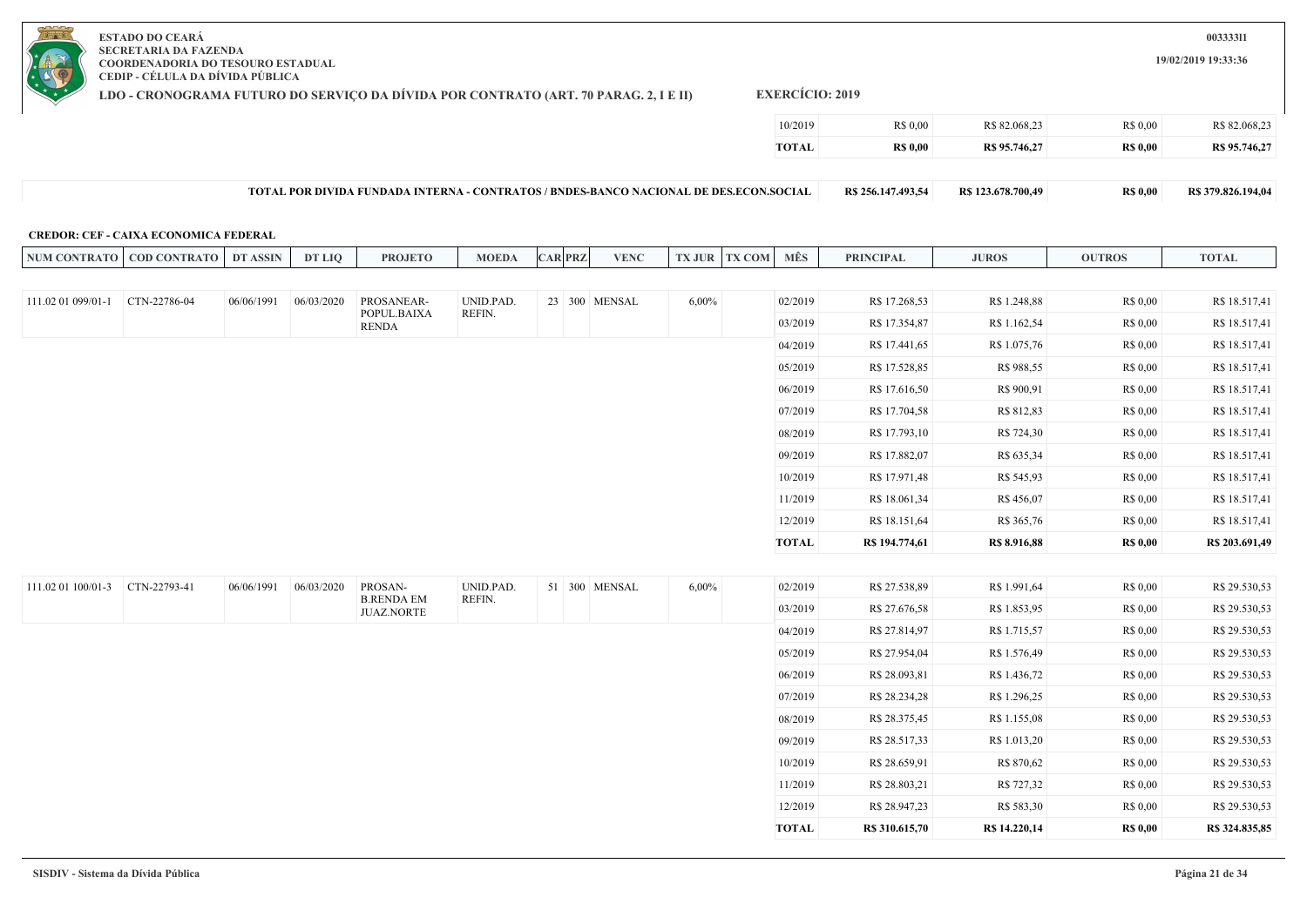|                                 |              |            |            |                             |           |  |                |       | 04/2019       | R\$ 20.006,52  | R\$ 4.413,05  | R\$ 865,30   | R\$ 25.284,88  |
|---------------------------------|--------------|------------|------------|-----------------------------|-----------|--|----------------|-------|---------------|----------------|---------------|--------------|----------------|
|                                 |              |            |            |                             |           |  |                |       | 05/2019       | R\$ 20.091,55  | R\$ 4.328,02  | R\$ 848,63   | R\$ 25.268,21  |
|                                 |              |            |            |                             |           |  |                |       | 06/2019       | R\$ 20.176,94  | R\$ 4.242,64  | R\$ 831,89   | R\$ 25.251,46  |
|                                 |              |            |            |                             |           |  |                |       | 07/2019       | R\$ 20.262,69  | R\$ 4.156,88  | R\$ 815,07   | R\$ 25.234,65  |
|                                 |              |            |            |                             |           |  |                |       | 08/2019       | R\$ 20.348,81  | R\$ 4.070,77  | R\$ 798,19   | R\$ 25.217,76  |
|                                 |              |            |            |                             |           |  |                |       | 09/2019       | R\$ 20.435,29  | R\$ 3.984,28  | R\$ 781,23   | R\$ 25.200,81  |
|                                 |              |            |            |                             |           |  |                |       | 10/2019       | R\$ 20.522,14  | R\$ 3.897,43  | R\$ 764,20   | R\$ 25.183,78  |
|                                 |              |            |            |                             |           |  |                |       | 11/2019       | R\$ 20.609,36  | R\$ 3.810,22  | R\$ 747,10   | R\$ 25.166,67  |
|                                 |              |            |            |                             |           |  |                |       | 12/2019       | R\$ 20.696,95  | R\$ 3.722,63  | R\$ 729,93   | R\$ 25.149,50  |
|                                 |              |            |            |                             |           |  |                |       | <b>TOTAL</b>  | R\$ 222.909,64 | R\$ 45.705,68 | R\$ 8.961,89 | R\$ 277.577,21 |
|                                 |              |            |            |                             |           |  |                |       |               |                |               |              |                |
| 111.02 01 128/01-1              | CT-59.856-33 | 17/06/1998 | 06/09/2023 | PROJ. COSTA                 | UNID.PAD. |  | 110 180 MENSAL | 5,00% | 1,00% 02/2019 | R\$ 18.461,42  | R\$4.840,41   | R\$ 968,08   | R\$ 24.269,90  |
|                                 |              |            |            | OESTE SEG.<br><b>ETAPA</b>  | REFIN.    |  |                |       | 03/2019       | R\$ 18.538,34  | R\$4.763,48   | R\$ 952,70   | R\$ 24.254,52  |
|                                 |              |            |            |                             |           |  |                |       | 04/2019       | R\$ 18.615,58  | R\$4.686,24   | R\$ 937,25   | R\$ 24.239,07  |
|                                 |              |            |            |                             |           |  |                |       | 05/2019       | R\$ 18.693,15  | R\$4.608,67   | R\$ 921,73   | R\$ 24.223,56  |
|                                 |              |            |            |                             |           |  |                |       | 06/2019       | R\$ 18.771,04  | R\$ 4.530,79  | R\$ 906,16   | R\$ 24.207,98  |
|                                 |              |            |            |                             |           |  |                |       | 07/2019       | R\$ 18.849,25  | R\$4.452,57   | R\$ 890,51   | R\$ 24.192,34  |
|                                 |              |            |            |                             |           |  |                |       | 08/2019       | R\$ 18.927,79  | R\$ 4.374,04  | R\$ 874,81   | R\$ 24.176,63  |
|                                 |              |            |            |                             |           |  |                |       | 09/2019       | R\$ 19.006,65  | R\$ 4.295,17  | R\$ 859,03   | R\$ 24.160,86  |
|                                 |              |            |            |                             |           |  |                |       | 10/2019       | R\$ 19.085,85  | R\$4.215,98   | R\$ 843,19   | R\$ 24.145,02  |
|                                 |              |            |            |                             |           |  |                |       | 11/2019       | R\$ 19.165,37  | R\$ 4.136,45  | R\$ 827,29   | R\$ 24.129,11  |
|                                 |              |            |            |                             |           |  |                |       | 12/2019       | R\$ 19.245,23  | R\$4.056,60   | R\$ 811,32   | R\$ 24.113,14  |
|                                 |              |            |            |                             |           |  |                |       | <b>TOTAL</b>  | R\$ 207.359,65 | R\$ 48.960,39 | R\$ 9.792,07 | R\$ 266.112,12 |
|                                 |              |            |            |                             |           |  |                |       |               |                |               |              |                |
| 111.02 01 129/01-5 CT-59.857-59 |              | 17/06/1998 | 06/09/2023 | PROJ. COSTA                 | UNID.PAD. |  | 111 180 MENSAL | 5,00% | 1,00% 02/2019 | R\$ 36.151,87  | R\$ 9.478,67  | R\$ 1.895,73 | R\$47.526,28   |
|                                 |              |            |            | OESTE-TERC.<br><b>ETAPA</b> | REFIN.    |  |                |       | 03/2019       | R\$ 36.302,50  | R\$ 9.328,04  | R\$ 1.865,61 | R\$47.496,15   |
|                                 |              |            |            |                             |           |  |                |       | 04/2019       | R\$ 36.453,76  | R\$ 9.176,78  | R\$ 1.835,35 | R\$47.465,90   |
|                                 |              |            |            |                             |           |  |                |       | 05/2019       | R\$ 36.605,66  | R\$ 9.024,89  | R\$ 1.804,98 | R\$47.435,52   |
|                                 |              |            |            |                             |           |  |                |       | 06/2019       | R\$ 36.758,18  | R\$ 8.872,36  | R\$ 1.774,47 | R\$47.405,02   |
|                                 |              |            |            |                             |           |  |                |       | 07/2019       | R\$ 36.911,34  | R\$ 8.719,21  | R\$ 1.743,84 | R\$47.374,38   |
|                                 |              |            |            |                             |           |  |                |       | 08/2019       | R\$ 37.065,14  | R\$ 8.565,41  | R\$ 1.713,08 | R\$47.343,62   |
|                                 |              |            |            |                             |           |  |                |       |               |                |               |              |                |



111.02 01 127/01-8 CT- 59.855-18 17/06/1998 06/02/2023 PRO-MORADIA

### **LDO - CRONOGRAMA FUTURO DO SERVIÇO DA DÍVIDA POR CONTRATO (ART. 70 PARAG. 2, I E II)**

COSTA OESTE 1ª ETAP.

UNID.PAD. REFIN.

**EXERCÍCIO: 2019**

79 216 MENSAL 5,10% 1,00% 02/2019 R\$ 19.837,54 R\$ 4.582,03 R\$ 898,44 R\$ 25.318,01

03/2019 R\$ 19.921,85 R\$ 4.497,72 R\$ 881,91 R\$ 25.301,48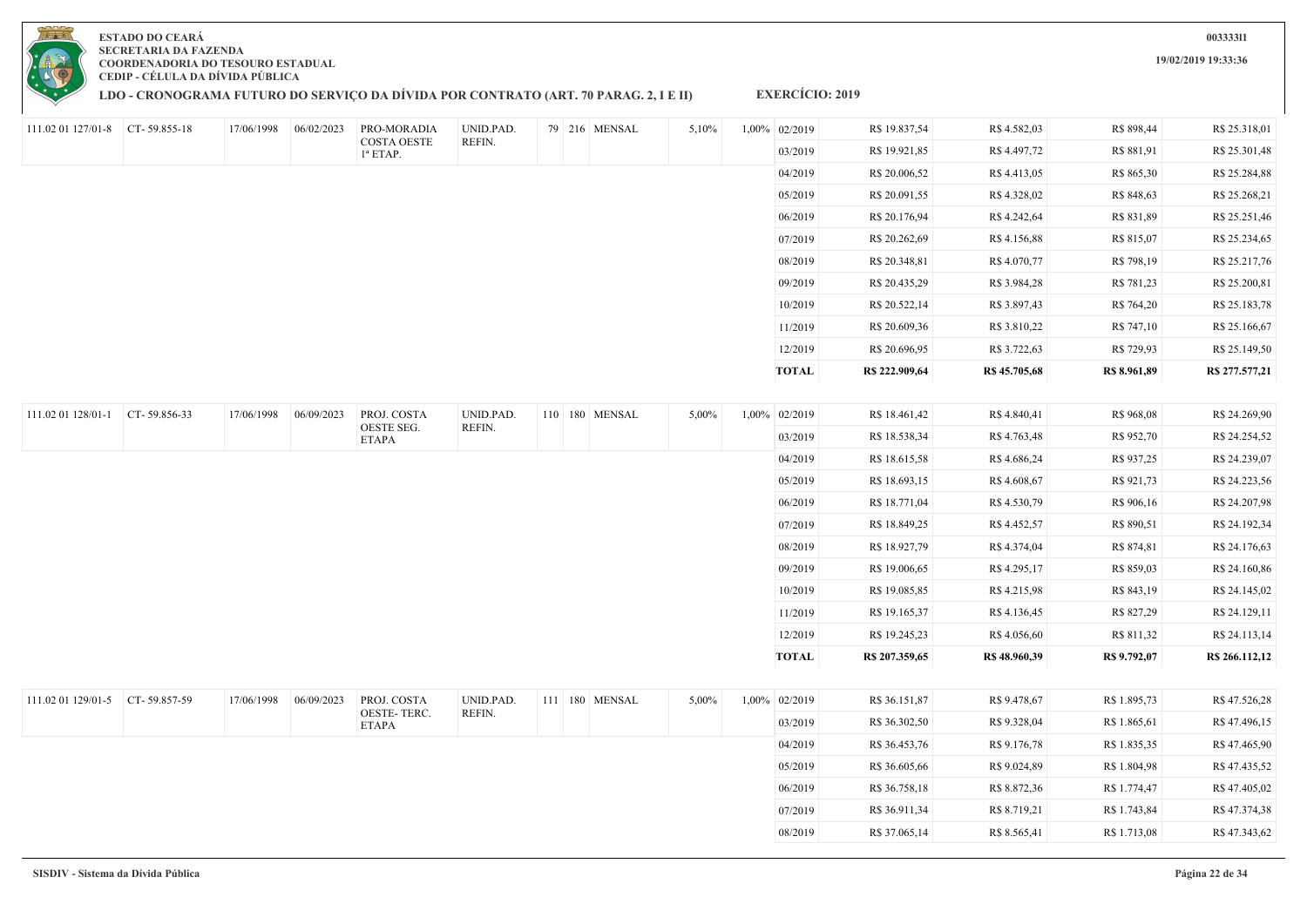**19/02/2019 19:33:36**

**ESTADO DO CEARÁ SECRETARIA DA FAZENDA COORDENADORIA DO TESOURO ESTADUAL CEDIP - CÉLULA DA DÍVIDA PÚBLICA**

**LDO - CRONOGRAMA FUTURO DO SERVIÇO DA DÍVIDA POR CONTRATO (ART. 70 PARAG. 2, I E II)**

| 12/2019 | R\$ 37.686,76 | R\$ 7.943,78 | R\$ 1.588,76 | R\$47.219,30 |
|---------|---------------|--------------|--------------|--------------|
| 11/2019 | R\$ 37.530,38 | R\$ 8.100,16 | R\$ 1.620,03 | R\$47.250,58 |
| 10/2019 | R\$ 37.374,66 | R\$ 8.255,89 | R\$ 1.651,18 | R\$47.281,72 |
| 09/2019 | R\$ 37.219,57 | R\$ 8.410,97 | R\$ 1.682,19 | R\$47.312,74 |

| 111.02 01 132/01-4 | $CT - 0156663 - 07$ | 30/04/2004 | 06/11/2020 | PRES. RIO         | UNID.PAD. | 14 180 MENSAL | 5,00% | 4,00% 02/2019 | R\$ 46.169,98  | R\$ 4.422,66  | R\$ 3.538,12  | R\$ 54.130,76  |
|--------------------|---------------------|------------|------------|-------------------|-----------|---------------|-------|---------------|----------------|---------------|---------------|----------------|
|                    |                     |            |            | MARANG.<br>MARGEM | REFIN.    |               |       | 03/2019       | R\$46.362,36   | R\$ 4.230,28  | R\$ 3.384,22  | R\$ 53.976,86  |
|                    |                     |            |            | <b>DIREITA</b>    |           |               |       | 04/2019       | R\$ 46.555,54  | R\$ 4.037,10  | R\$ 3.229,68  | R\$ 53.822,32  |
|                    |                     |            |            |                   |           |               |       | 05/2019       | R\$ 46.749,52  | R\$ 3.843,12  | R\$ 3.074,50  | R\$ 53.667,14  |
|                    |                     |            |            |                   |           |               |       | 06/2019       | R\$46.944,31   | R\$ 3.648,33  | R\$ 2.918,67  | R\$ 53.511,31  |
|                    |                     |            |            |                   |           |               |       | 07/2019       | R\$ 47.139,91  | R\$ 3.452,73  | R\$ 2.762,19  | R\$ 53.354,83  |
|                    |                     |            |            |                   |           |               |       | 08/2019       | R\$47.336,32   | R\$ 3.256,32  | R\$ 2.605,05  | R\$ 53.197,69  |
|                    |                     |            |            |                   |           |               |       | 09/2019       | R\$47.533,56   | R\$ 3.059,08  | R\$ 2.447,26  | R\$ 53.039,90  |
|                    |                     |            |            |                   |           |               |       | 10/2019       | R\$ 47.731,62  | R\$ 2.861,03  | R\$ 2.288,82  | R\$ 52.881,46  |
|                    |                     |            |            |                   |           |               |       | 11/2019       | R\$ 47.930,50  | R\$ 2.662,14  | R\$ 2.129,71  | R\$ 52.722,35  |
|                    |                     |            |            |                   |           |               |       | 12/2019       | R\$48.130,21   | R\$ 2.462,43  | R\$ 1.969,95  | R\$ 52.562,59  |
|                    |                     |            |            |                   |           |               |       | <b>TOTAL</b>  | R\$ 518.583,81 | R\$ 37.935,23 | R\$ 30.348,18 | R\$ 586.867,22 |

| 111.02 01 134/01-1 | CT-0156665-26 | 30/04/2004 | 06/03/2021 | URBAZ. CANAL | UNID.PAD. |  | 18 172 MENSAL | $5,00\%$ | $4,00\%$ | 02/2019 | R\$ 14.829,13  | R\$ 1.693,02  | R\$ 1.354,41  | R\$ 17.876,56  |
|--------------------|---------------|------------|------------|--------------|-----------|--|---------------|----------|----------|---------|----------------|---------------|---------------|----------------|
|                    |               |            |            | CONJ. CE.    | REFIN.    |  |               |          |          | 03/2019 | R\$ 14.890,92  | R\$ 1.631,23  | R\$ 1.304,98  | R\$ 17.827,13  |
|                    |               |            |            |              |           |  |               |          |          | 04/2019 | R\$ 14.952,96  | R\$ 1.569,18  | R\$ 1.255,35  | R\$ 17.777,49  |
|                    |               |            |            |              |           |  |               |          |          | 05/2019 | R\$ 15.015,26  | R\$ 1.506,88  | R\$ 1.205,50  | R\$ 17.727,65  |
|                    |               |            |            |              |           |  |               |          |          | 06/2019 | R\$ 15.077,83  | R\$ 1.444,32  | R\$ 1.155,45  | R\$ 17.677,60  |
|                    |               |            |            |              |           |  |               |          |          | 07/2019 | R\$ 15.140,65  | R\$ 1.381,49  | R\$ 1.105,19  | R\$ 17.627,34  |
|                    |               |            |            |              |           |  |               |          |          | 08/2019 | R\$ 15.203,74  | R\$ 1.318,41  | R\$ 1.054,72  | R\$ 17.576,87  |
|                    |               |            |            |              |           |  |               |          |          | 09/2019 | R\$ 15.267,09  | R\$ 1.255,06  | R\$ 1.004,05  | R\$ 17.526,19  |
|                    |               |            |            |              |           |  |               |          |          | 10/2019 | R\$ 15.330,70  | R\$ 1.191,44  | R\$ 953,16    | R\$ 17.475,30  |
|                    |               |            |            |              |           |  |               |          |          | 11/2019 | R\$ 15.394,58  | R\$ 1.127,57  | R\$ 902,05    | R\$ 17.424,20  |
|                    |               |            |            |              |           |  |               |          |          | 12/2019 | R\$ 15.458,72  | R\$ 1.063,42  | R\$ 850,74    | R\$ 17.372,88  |
|                    |               |            |            |              |           |  |               |          |          | TOTAL   | R\$ 166.561,58 | R\$ 15.182,01 | R\$ 12.145,61 | R\$ 193.889,20 |
|                    |               |            |            |              |           |  |               |          |          |         |                |               |               |                |
|                    |               |            |            |              |           |  |               |          |          | 02/2019 | R\$ 86.923,10  | R\$ 9.923,87  | R\$ 7.939,09  | R\$ 104.786,06 |

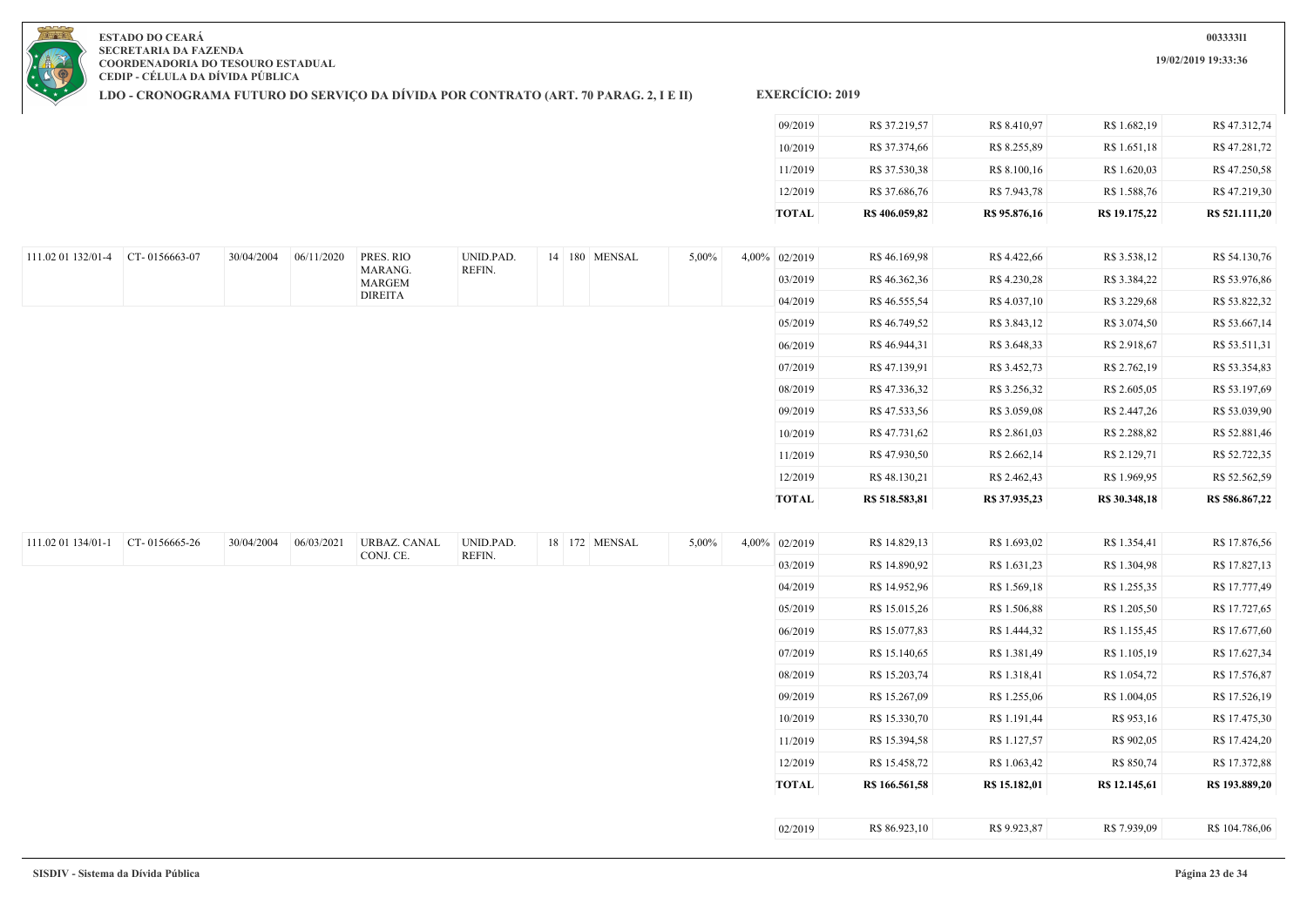|                    |               |            |            |                                  |           |               |       | 06/2019       | R\$ 88.380,90    | R\$ 8.466,07   | R\$ 6.772,86   | R\$ 103.619,82   |
|--------------------|---------------|------------|------------|----------------------------------|-----------|---------------|-------|---------------|------------------|----------------|----------------|------------------|
|                    |               |            |            |                                  |           |               |       | 07/2019       | R\$ 200.627,16   | R\$ 10.000,56  | R\$ 6.478,25   | R\$ 217.105,97   |
|                    |               |            |            |                                  |           |               |       | 08/2019       | R\$ 193.852,12   | R\$ 16.775,60  | R\$ 13.420,48  | R\$ 224.048,20   |
|                    |               |            |            |                                  |           |               |       | 09/2019       | R\$ 194.659,84   | R\$ 15.967,88  | R\$ 12.774,30  | R\$ 223.402,02   |
|                    |               |            |            |                                  |           |               |       | 10/2019       | R\$ 195.470,92   | R\$ 15.156,80  | R\$ 12.125,44  | R\$ 222.753,16   |
|                    |               |            |            |                                  |           |               |       | 11/2019       | R\$ 196.285,38   | R\$ 14.342,34  | R\$ 11.473,87  | R\$ 222.101,59   |
|                    |               |            |            |                                  |           |               |       | 12/2019       | R\$ 197.103,24   | R\$ 13.524,48  | R\$ 10.819,58  | R\$ 221.447,30   |
|                    |               |            |            |                                  |           |               |       | <b>TOTAL</b>  | R\$ 1.616.251,08 | R\$ 131.750,08 | R\$ 103.877,85 | R\$ 1.851.879,01 |
|                    |               |            |            |                                  |           |               |       |               |                  |                |                |                  |
| 111.02 01 137/01-2 | CT-0156669-63 | 30/06/2004 | 06/10/2021 | URBANIZ.                         | UNID.PAD. | 18 180 MENSAL | 5,00% | 4,00% 02/2019 | R\$ 51.913,48    | R\$ 7.635,12   | R\$ 6.108,10   | R\$ 65.656,70    |
|                    |               |            |            | FAIXA LIT.<br><b>COSTA OESTE</b> | REFIN.    |               |       | 03/2019       | R\$ 52.129,79    | R\$ 7.418,82   | R\$ 5.935,05   | R\$ 65.483,65    |
|                    |               |            |            |                                  |           |               |       | 04/2019       | R\$ 52.346,99    | R\$ 7.201,61   | R\$ 5.761,29   | R\$ 65.309,89    |
|                    |               |            |            |                                  |           |               |       | 05/2019       | R\$ 52.565,11    | R\$ 6.983,50   | R\$ 5.586,80   | R\$ 65.135,40    |
|                    |               |            |            |                                  |           |               |       | 06/2019       | R\$ 52.784,13    | R\$ 6.764,48   | R\$ 5.411,58   | R\$ 64.960,18    |
|                    |               |            |            |                                  |           |               |       | 07/2019       | R\$ 53.004,06    | R\$ 6.544,54   | R\$ 5.235,63   | R\$ 64.784,23    |
|                    |               |            |            |                                  |           |               |       | 08/2019       | R\$ 53.224,91    | R\$ 6.323,69   | R\$ 5.058,95   | R\$ 64.607,55    |
|                    |               |            |            |                                  |           |               |       | 09/2019       | R\$ 53.446,68    | R\$ 6.101,92   | R\$ 4.881,54   | R\$ 64.430,14    |
|                    |               |            |            |                                  |           |               |       | 10/2019       | R\$ 53.669,38    | R\$ 5.879,23   | R\$ 4.703,38   | R\$ 64.251,98    |
|                    |               |            |            |                                  |           |               |       | 11/2019       | R\$ 53.893,00    | R\$ 5.655,60   | R\$ 4.524,48   | R\$ 64.073,08    |
|                    |               |            |            |                                  |           |               |       | 12/2019       | R\$ 54.117,55    | R\$ 5.431,05   | R\$ 4.344,84   | R\$ 63.893,44    |
|                    |               |            |            |                                  |           |               |       | <b>TOTAL</b>  | R\$ 583.095,07   | R\$ 71.939,55  | R\$ 57.551,63  | R\$ 712.586,25   |
|                    |               |            |            |                                  |           |               |       |               |                  |                |                |                  |
| 111.02 01 138/01-6 | CT-0156670-91 | 30/12/2003 | 06/01/2020 | PROSANEAR-                       | UNID.PAD. | 12 166 MENSAL | 8,00% | 4,00% 02/2019 | R\$ 4.877,33     | R\$404,82      | R\$ 202,41     | R\$ 5.484,56     |
|                    |               |            |            | <b>CATARINA-CE</b>               | REFIN.    |               |       | 03/2019       | R\$4.909,85      | R\$ 372,30     | R\$ 186,15     | R\$ 5.468,30     |
|                    |               |            |            |                                  |           |               |       | 04/2019       | R\$ 4.942,58     | R\$ 339,57     | R\$ 169,78     | R\$ 5.451,93     |
|                    |               |            |            |                                  |           |               |       | 05/2019       | R\$ 4.975,53     | R\$ 306,62     | R\$ 153,31     | R\$ 5.435,46     |
|                    |               |            |            |                                  |           |               |       | 06/2019       | R\$ 5.008,70     | R\$ 273,45     | R\$ 136,72     | R\$ 5.418,87     |
|                    |               |            |            |                                  |           |               |       | 07/2019       | R\$ 5.042,09     | R\$ 240,06     | R\$ 120,03     | R\$ 5.402,18     |
|                    |               |            |            |                                  |           |               |       | 08/2019       | R\$ 5.075,71     | R\$ 206,44     | R\$ 103,22     | R\$ 5.385,37     |
|                    |               |            |            |                                  |           |               |       | 09/2019       | R\$ 5.109,55     | R\$ 172,60     | R\$ 86,30      | R\$ 5.368,45     |



111.02 01 135/01-5 CT-0156666-30 30/04/2004 06/03/2021 AÇÕES URB.

**LDO - CRONOGRAMA FUTURO DO SERVIÇO DA DÍVIDA POR CONTRATO (ART. 70 PARAG. 2, I E II)**

EM ÁREAS DE **RISCO** 

UNID.PAD. REFIN.

**EXERCÍCIO: 2019**

18 171 MENSAL 5,00% 4,00% 03/2019 R\$ 87.285,28 R\$ 9.561,69 R\$ 7.649,35 R\$ 104.496,32

04/2019 R\$ 87.648,97 R\$ 9.198,00 R\$ 7.358,40 R\$ 104.205,37 05/2019 R\$ 88.014,17 R\$ 8.832,80 R\$ 7.066,24 R\$ 103.913,20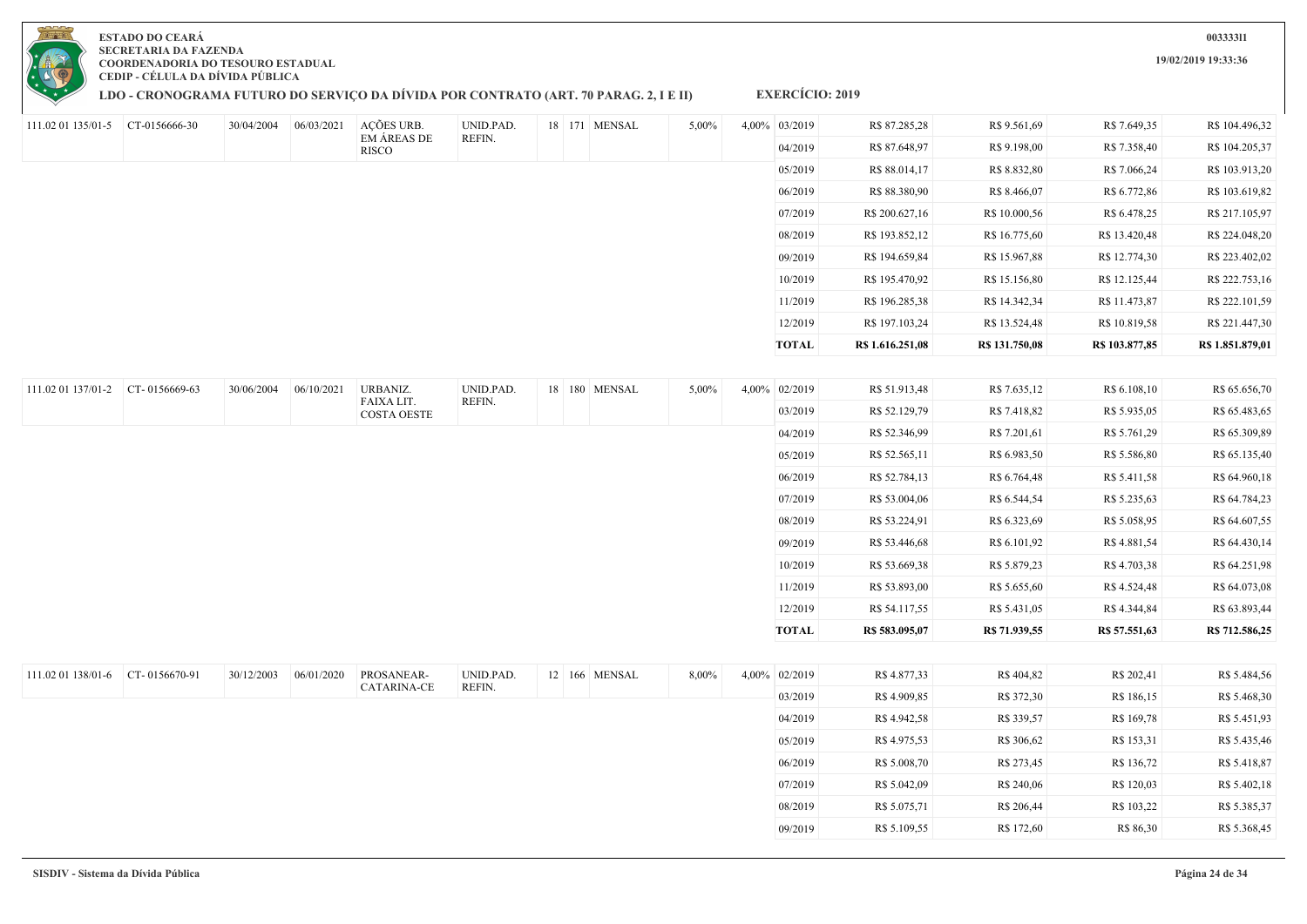**19/02/2019 19:33:36**

**ESTADO DO CEARÁ SECRETARIA DA FAZENDA COORDENADORIA DO TESOURO ESTADUAL CEDIP - CÉLULA DA DÍVIDA PÚBLICA**

**LDO - CRONOGRAMA FUTURO DO SERVIÇO DA DÍVIDA POR CONTRATO (ART. 70 PARAG. 2, I E II)**

| <b>EXERCICIO: 2019</b> |  |
|------------------------|--|
|                        |  |

| TOTAL   | R\$ 55,475,27 | R\$ 2.628,38 | R\$ 1.314,19 | R\$ 59.417,83 |
|---------|---------------|--------------|--------------|---------------|
| 12/2019 | R\$ 5.212,42  | R\$ 69,73    | R\$ 34,87    | R\$ 5.317,01  |
| 11/2019 | R\$ 5.177,90  | R\$ 104,25   | R\$ 52,12    | R\$ 5.334,27  |
| 10/2019 | R\$ 5.143,61  | R\$ 138,54   | R\$ 69,27    | R\$ 5.351,42  |

05/2019 R\$ 1.430,93 R\$ 38,54 R\$ 19,27 R\$ 1.488,74 06/2019 R\$ 1.440,47 R\$ 29,00 R\$ 14,50 R\$ 1.483,97 07/2019 R\$ 1.450,07 R\$ 19,40 R\$ 9,70 R\$ 1.479,17 08/2019 R\$ 1.459,74 R\$ 9,73 R\$ 4,87 R\$ 1.474,33 **TOTAL R\$ 10.017,37 R\$ 268,90 R\$ 134,45 R\$ 10.420,72**

| 111.02 01 139/01-0 | $CT - 0156671 - 04$ | 30/12/2003 | 06/06/2019 | PROSANEAR- | UNID.PAD. |  | 5 159 MENSAL | 8,00% | 4,00% 02/2019 | R\$ 1.868,90 | R\$ 63,13         | R\$ 31,57        | R\$ 1.963,60 |
|--------------------|---------------------|------------|------------|------------|-----------|--|--------------|-------|---------------|--------------|-------------------|------------------|--------------|
|                    |                     |            |            | CATUNDA-CE | REFIN.    |  |              |       | 03/2019       | R\$ 1.881,36 | R\$ 50,67         | R\$ 25,34        | R\$ 1.957,37 |
|                    |                     |            |            |            |           |  |              |       | 04/2019       | R\$ 1.893,90 | R\$ 38,13         | R\$ 19,07        | R\$ 1.951,10 |
|                    |                     |            |            |            |           |  |              |       | 05/2019       | R\$ 1.906,53 | R\$ 25,51         | R\$ 12,75        | R\$ 1.944,79 |
|                    |                     |            |            |            |           |  |              |       | 06/2019       | R\$ 1.919,24 | R\$ 12,79         | R\$ 6,40         | R\$ 1.938,43 |
|                    |                     |            |            |            |           |  |              |       | <b>TOTAL</b>  | R\$ 9.469,93 | <b>R\$</b> 190,24 | <b>R\$ 95,12</b> | R\$ 9.755,29 |

| 111.02 01 140/01-1 | CT-0156672-18 | 30/12/2003 | 06/01/2020 | PROSANEAR-                 | UNID.PAD. | 16 166 MENSAL | 8,00%    | $4,00\%$ | 02/2019       | R\$ 6.881,39  | R\$ 571,15   | R\$ 285,58   | R\$ 7.738,12  |
|--------------------|---------------|------------|------------|----------------------------|-----------|---------------|----------|----------|---------------|---------------|--------------|--------------|---------------|
|                    |               |            |            | <b>L.MANGABEIR</b><br>A-CE | REFIN.    |               |          |          | 03/2019       | R\$ 6.927,27  | R\$ 525,28   | R\$ 262,64   | R\$ 7.715,18  |
|                    |               |            |            |                            |           |               |          |          | 04/2019       | R\$ 6.973,45  | R\$479,09    | R\$ 239,55   | R\$ 7.692,09  |
|                    |               |            |            |                            |           |               |          |          | 05/2019       | R\$ 7.019,94  | R\$ 432,60   | R\$ 216,30   | R\$ 7.668,85  |
|                    |               |            |            |                            |           |               |          |          | 06/2019       | R\$ 7.066,74  | R\$ 385,81   | R\$ 192,90   | R\$ 7.645,45  |
|                    |               |            |            |                            |           |               |          |          | 07/2019       | R\$ 7.113,85  | R\$ 338,69   | R\$ 169,35   | R\$ 7.621,89  |
|                    |               |            |            |                            |           |               |          |          | 08/2019       | R\$ 7.161,28  | R\$ 291,27   | R\$ 145,63   | R\$ 7.598,18  |
|                    |               |            |            |                            |           |               |          |          | 09/2019       | R\$ 7.209,02  | R\$ 243,53   | R\$ 121,76   | R\$ 7.574,31  |
|                    |               |            |            |                            |           |               |          |          | 10/2019       | R\$ 7.257,08  | R\$ 195,47   | R\$ 97,73    | R\$ 7.550,28  |
|                    |               |            |            |                            |           |               |          |          | 11/2019       | R\$ 7.305,46  | R\$ 147,09   | R\$ 73,54    | R\$ 7.526,09  |
|                    |               |            |            |                            |           |               |          |          | 12/2019       | R\$ 7.354,16  | R\$ 98,38    | R\$ 49,19    | R\$ 7.501,74  |
|                    |               |            |            |                            |           |               |          |          | TOTAL         | R\$ 78.269,65 | R\$ 3.708,35 | R\$ 1.854,18 | R\$ 83.832,19 |
|                    |               |            |            |                            |           |               |          |          |               |               |              |              |               |
| 111.02 01 141/01-5 | CT-0156674-36 | 30/12/2003 | 06/08/2019 | PPROSANEAR-                | UNID.PAD. | 7 161 MENSAL  | $8,00\%$ |          | 4,00% 02/2019 | R\$ 1.402,68  | R\$ 66,78    | R\$ 33,39    | R\$ 1.502,86  |
|                    |               |            |            | P.FERREIRA-CE              | REFIN.    |               |          |          | 03/2019       | R\$ 1.412,04  | R\$ 57,43    | R\$ 28,72    | R\$ 1.498,18  |
|                    |               |            |            |                            |           |               |          |          | 04/2019       | R\$ 1.421,45  | R\$ 48,02    | R\$ 24,01    | R\$ 1.493,48  |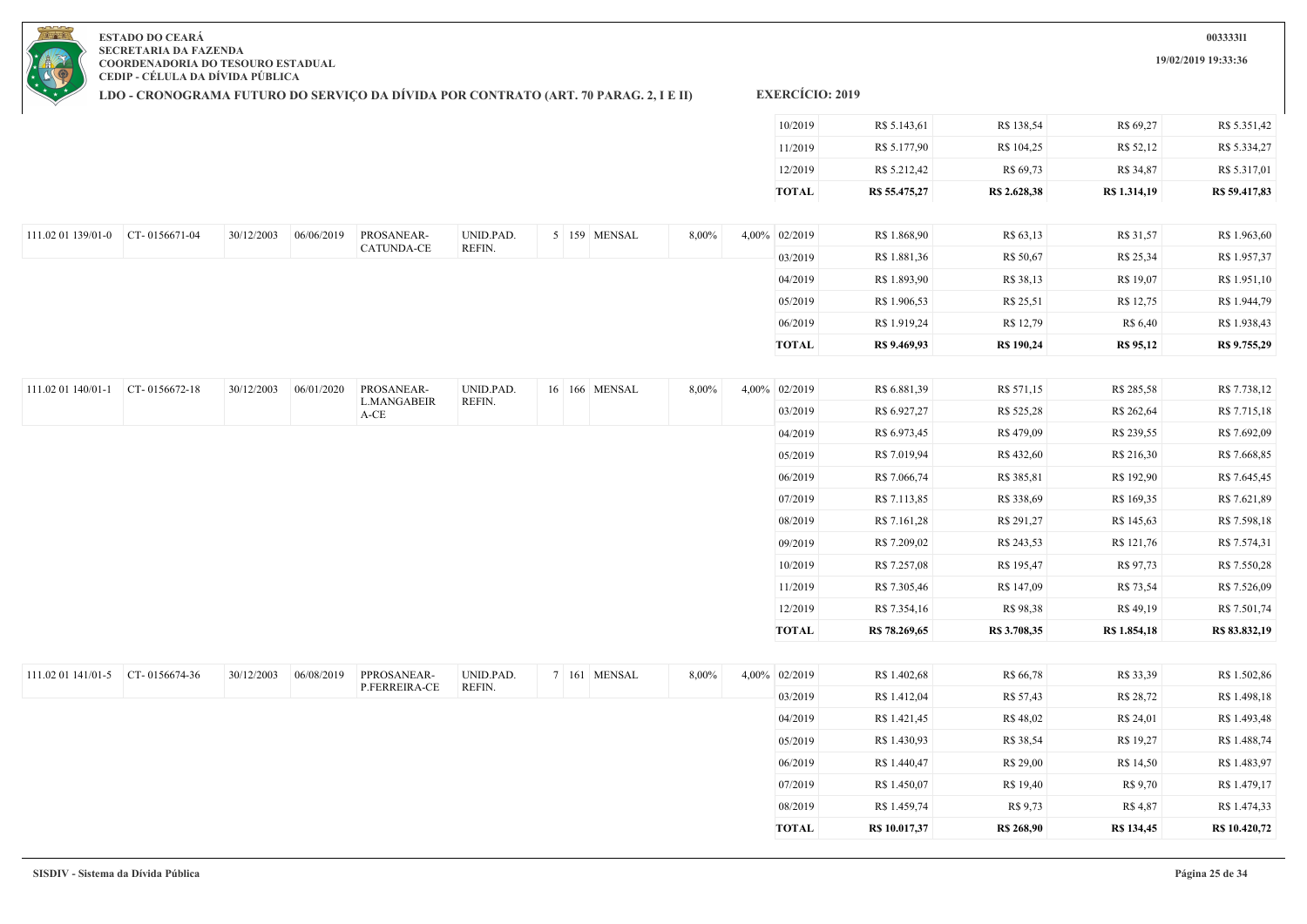

## **ESTADO DO CEARÁ SECRETARIA DA FAZENDA COORDENADORIA DO TESOURO ESTADUAL**

**CEDIP - CÉLULA DA DÍVIDA PÚBLICA**

## **LDO - CRONOGRAMA FUTURO DO SERVIÇO DA DÍVIDA POR CONTRATO (ART. 70 PARAG. 2, I E II)**

**EXERCÍCIO: 2019**

| 111.02 01 142/01-9 CT- 0156675-41 |               | 30/12/2003 | 06/11/2019 | PROSANEAR-              | UNID.PAD.           | 10 164 MENSAL | 8,00% | 4,00% 02/2019 | R\$ 4.057,68  | R\$ 278,77   | R\$ 139,39   | R\$ 4.475,83  |
|-----------------------------------|---------------|------------|------------|-------------------------|---------------------|---------------|-------|---------------|---------------|--------------|--------------|---------------|
|                                   |               |            |            | S.FÉLIX-CE              | REFIN.              |               |       | 03/2019       | R\$ 4.084,73  | R\$ 251,72   | R\$ 125,86   | R\$ 4.462,31  |
|                                   |               |            |            |                         |                     |               |       | 04/2019       | R\$ 4.111,96  | R\$ 224,49   | R\$ 112,25   | R\$ 4.448,69  |
|                                   |               |            |            |                         |                     |               |       | 05/2019       | R\$ 4.139,37  | R\$ 197,08   | R\$ 98,54    | R\$ 4.434,99  |
|                                   |               |            |            |                         |                     |               |       | 06/2019       | R\$ 4.166,97  | R\$ 169,48   | R\$ 84,74    | R\$ 4.421,19  |
|                                   |               |            |            |                         |                     |               |       | 07/2019       | R\$ 4.194,75  | R\$ 141,70   | R\$ 70,85    | R\$ 4.407,30  |
|                                   |               |            |            |                         |                     |               |       | 08/2019       | R\$ 4.222,71  | R\$ 113,74   | R\$ 56,87    | R\$ 4.393,32  |
|                                   |               |            |            |                         |                     |               |       | 09/2019       | R\$ 4.250,86  | R\$ 85,59    | R\$ 42,79    | R\$ 4.379,24  |
|                                   |               |            |            |                         |                     |               |       | 10/2019       | R\$ 4.279,20  | R\$ 57,25    | R\$ 28,62    | R\$ 4.365,07  |
|                                   |               |            |            |                         |                     |               |       | 11/2019       | R\$4.307,73   | R\$ 28,72    | R\$ 14,36    | R\$ 4.350,81  |
|                                   |               |            |            |                         |                     |               |       | <b>TOTAL</b>  | R\$ 41.815,95 | R\$ 1.548,53 | R\$ 774,27   | R\$ 44.138,75 |
|                                   |               |            |            |                         |                     |               |       |               |               |              |              |               |
| 111.02 01 143/01-2 CT- 0156677-60 |               | 30/12/2003 | 06/03/2020 | PROSANEAR-              | UNID.PAD.           | 14 168 MENSAL | 8,00% | 4,00% 02/2019 | R\$ 3.734,91  | R\$ 364,11   | R\$ 182,05   | R\$4.281,08   |
|                                   |               |            |            | MUCAMBO-CE              | REFIN.              |               |       | 03/2019       | R\$ 3.759,81  | R\$ 339,21   | R\$ 169,60   | R\$ 4.268,63  |
|                                   |               |            |            |                         |                     |               |       | 04/2019       | R\$ 3.784,88  | R\$ 314,14   | R\$ 157,07   | R\$ 4.256,09  |
|                                   |               |            |            |                         |                     |               |       | 05/2019       | R\$ 3.810,11  | R\$ 288,91   | R\$ 144,46   | R\$ 4.243,48  |
|                                   |               |            |            |                         |                     |               |       | 06/2019       | R\$ 3.835,51  | R\$ 263,51   | R\$ 131,75   | R\$ 4.230,78  |
|                                   |               |            |            |                         |                     |               |       | 07/2019       | R\$ 3.861,08  | R\$ 237,94   | R\$ 118,97   | R\$ 4.217,99  |
|                                   |               |            |            |                         |                     |               |       | 08/2019       | R\$ 3.886,82  | R\$ 212,20   | R\$ 106,10   | R\$ 4.205,12  |
|                                   |               |            |            |                         |                     |               |       | 09/2019       | R\$ 3.912,73  | R\$ 186,29   | R\$ 93,14    | R\$ 4.192,17  |
|                                   |               |            |            |                         |                     |               |       | 10/2019       | R\$ 3.938,82  | R\$ 160,20   | R\$ 80,10    | R\$ 4.179,12  |
|                                   |               |            |            |                         |                     |               |       | 11/2019       | R\$ 3.965,08  | R\$ 133,94   | R\$ 66,97    | R\$ 4.165,99  |
|                                   |               |            |            |                         |                     |               |       | 12/2019       | R\$ 3.991,51  | R\$ 107,51   | R\$ 53,75    | R\$ 4.152,78  |
|                                   |               |            |            |                         |                     |               |       | <b>TOTAL</b>  | R\$ 42,481,28 | R\$ 2.607,96 | R\$ 1.303,98 | R\$ 46.393,22 |
|                                   |               |            |            |                         |                     |               |       |               |               |              |              |               |
| 111.02 01 146/01-3                | CT-0156681-29 | 30/12/2003 | 06/08/2021 | ESG.SAN.DE<br>JERICOAC. | UNID.PAD.<br>REFIN. | 26 177 MENSAL | 6,50% | 4,00% 02/2019 | R\$ 21.010,41 | R\$ 3.830,24 | R\$ 2.357,07 | R\$ 27.197,72 |
|                                   |               |            |            |                         |                     |               |       | 03/2019       | R\$ 21.124,21 | R\$ 3.716,44 | R\$ 2.287,04 | R\$ 27.127,69 |
|                                   |               |            |            |                         |                     |               |       | 04/2019       | R\$ 21.238,64 | R\$ 3.602,01 | R\$ 2.216,62 | R\$ 27.057,28 |
|                                   |               |            |            |                         |                     |               |       | 05/2019       | R\$ 21.353,68 | R\$ 3.486,97 | R\$ 2.145,83 | R\$ 26.986,48 |
|                                   |               |            |            |                         |                     |               |       | 06/2019       | R\$ 21.469,35 | R\$ 3.371,31 | R\$ 2.074,65 | R\$ 26.915,30 |
|                                   |               |            |            |                         |                     |               |       | 07/2019       | R\$ 21.585,64 | R\$ 3.255,01 | R\$ 2.003,08 | R\$ 26.843,74 |

**19/02/2019 19:33:36**

08/2019 R\$ 21.702,56 R\$ 3.138,09 R\$ 1.931,13 R\$ 26.771,78 09/2019 R\$ 21.820,12 R\$ 3.020,54 R\$ 1.858,79 R\$ 26.699,44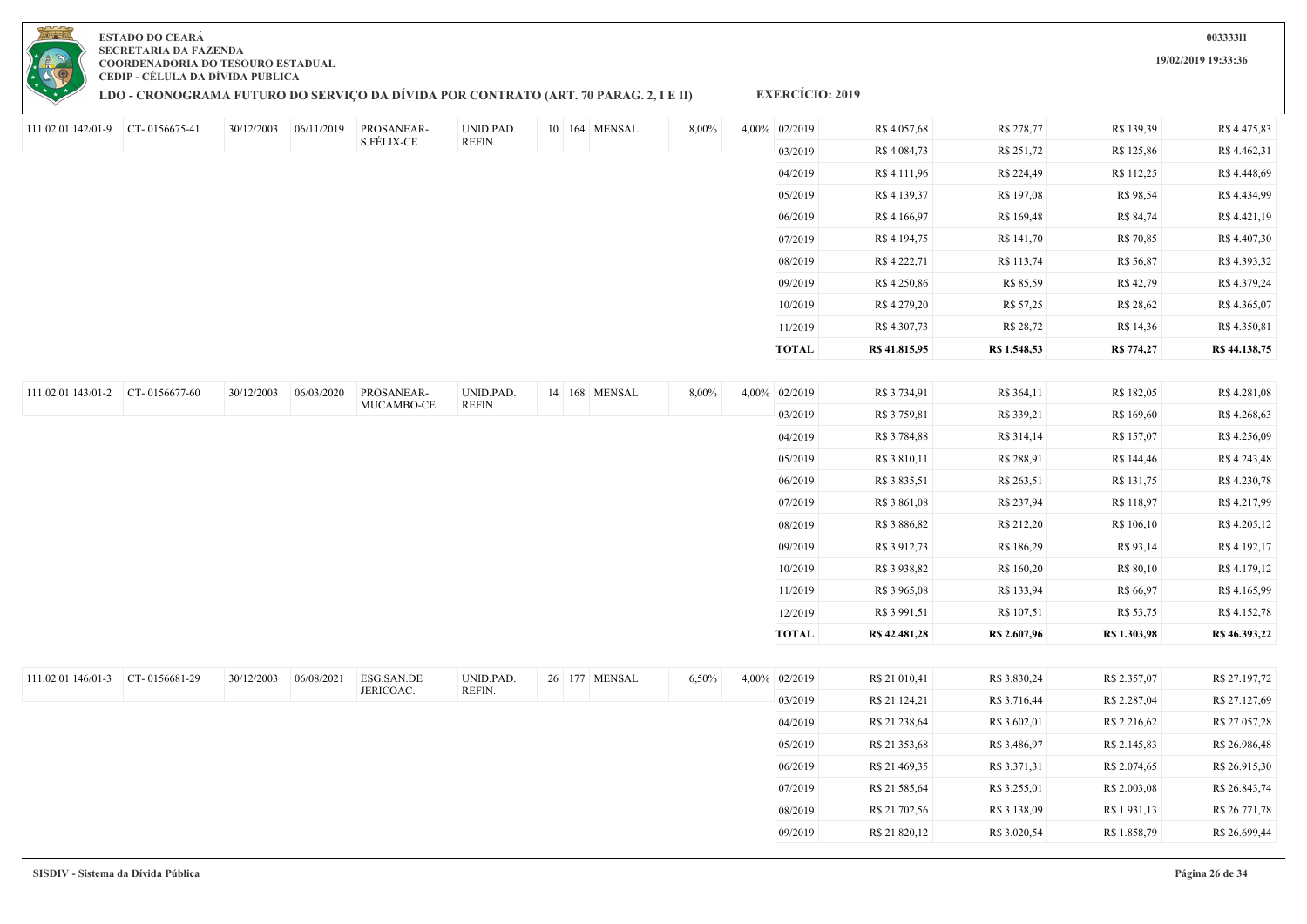**19/02/2019 19:33:36**

**ESTADO DO CEARÁ SECRETARIA DA FAZENDA COORDENADORIA DO TESOURO ESTADUAL CEDIP - CÉLULA DA DÍVIDA PÚBLICA**

**LDO - CRONOGRAMA FUTURO DO SERVIÇO DA DÍVIDA POR CONTRATO (ART. 70 PARAG. 2, I E II)**

| TOTAL   | R\$ 237,476,67 | R\$ 35,770,50 | R\$ 22.012,61 | R\$ 295,259,78 |
|---------|----------------|---------------|---------------|----------------|
| 12/2019 | R\$ 22.176,62  | R\$ 2.664.03  | R\$ 1.639.41  | R\$ 26,480.06  |
| 11/2019 | R\$ 22.057,14  | R\$ 2.783,51  | R\$ 1.712.93  | R\$ 26.553,58  |
| 10/2019 | R\$ 21.938,31  | R\$ 2.902,34  | R\$ 1.786,06  | R\$ 26.626,71  |

| 111.02 01 153/01-7 | CT-0156691-44 | 30/12/2003 | 06/11/2021 | <b>IMPLANT. DO</b>           | UNID.PAD. | 26 180 MENSAL | 6,50% | 4,00% 02/2019 | R\$ 17.317,74  | R\$ 3.491,58  | R\$ 2.148,67  | R\$ 22.957,99  |
|--------------------|---------------|------------|------------|------------------------------|-----------|---------------|-------|---------------|----------------|---------------|---------------|----------------|
|                    |               |            |            | SIST.ESGOT.SA<br>N.EM GRANJA | REFIN.    |               |       | 03/2019       | R\$ 17.411,54  | R\$ 3.397,78  | R\$ 2.090,94  | R\$ 22.900,26  |
|                    |               |            |            |                              |           |               |       | 04/2019       | R\$ 17.505,85  | R\$ 3.303,47  | R\$ 2.032,90  | R\$ 22.842,22  |
|                    |               |            |            |                              |           |               |       | 05/2019       | R\$ 17.600,68  | R\$ 3.208,64  | R\$ 1.974,55  | R\$ 22.783,87  |
|                    |               |            |            |                              |           |               |       | 06/2019       | R\$ 17.696,01  | R\$ 3.113,30  | R\$ 1.915,88  | R\$ 22.725,20  |
|                    |               |            |            |                              |           |               |       | 07/2019       | R\$ 17.791,87  | R\$ 3.017,45  | R\$ 1.856,89  | R\$ 22.666,21  |
|                    |               |            |            |                              |           |               |       | 08/2019       | R\$ 17.888,24  | R\$ 2.921,08  | R\$ 1.797,59  | R\$ 22.606,91  |
|                    |               |            |            |                              |           |               |       | 09/2019       | R\$ 17.985,14  | R\$ 2.824,18  | R\$ 1.737,96  | R\$ 22.547,28  |
|                    |               |            |            |                              |           |               |       | 10/2019       | R\$ 18.082,55  | R\$ 2.726,76  | R\$ 1.678,01  | R\$ 22.487,33  |
|                    |               |            |            |                              |           |               |       | 11/2019       | R\$ 18.180,50  | R\$ 2.628,82  | R\$ 1.617,73  | R\$ 22.427,05  |
|                    |               |            |            |                              |           |               |       | 12/2019       | R\$ 18.278,98  | R\$ 2.530,34  | R\$ 1.557,13  | R\$ 22.366,45  |
|                    |               |            |            |                              |           |               |       | <b>TOTAL</b>  | R\$ 195.739,11 | R\$ 33.163,41 | R\$ 20.408,25 | R\$ 249.310,76 |

| 111.02 01 156/01-8 | CT-0287955 RIO CO 30/06/2010 | 06/08/2033 | PROJ. DREN. DO                | UNID.PAD. | 38 240 MENSAL | $6,00\%$ | 2,30% 02/2019 | R\$ 351.279,35   | R\$ 489.560,77   | R\$ 187.664,99   | R\$ 1.028.505,11  |
|--------------------|------------------------------|------------|-------------------------------|-----------|---------------|----------|---------------|------------------|------------------|------------------|-------------------|
|                    |                              |            | RIO COCÓ PRÓ-<br>SANEA.       | REFIN.    |               |          | 03/2019       | R\$ 353.035,74   | R\$487.804,37    | R\$ 186.991,71   | R\$ 1.027.831,82  |
|                    |                              |            |                               |           |               |          | 04/2019       | R\$ 354.800,92   | R\$486.039,19    | R\$ 186.315,06   | R\$ 1.027.155,17  |
|                    |                              |            |                               |           |               |          | 05/2019       | R\$ 356.574,93   | R\$484.265,19    | R\$ 185.635,02   | R\$ 1.026.475,14  |
|                    |                              |            |                               |           |               |          | 06/2019       | R\$ 358.357,80   | R\$482.482,31    | R\$ 184.951,59   | R\$ 1.025.791,70  |
|                    |                              |            |                               |           |               |          | 07/2019       | R\$ 765.428,06   | R\$ 533.010,38   | R\$ 184.264,73   | R\$ 1.482.703,17  |
|                    |                              |            |                               |           |               |          | 08/2019       | R\$ 559.975,76   | R\$ 738.462,68   | R\$ 283.077,41   | R\$ 1.581.515,85  |
|                    |                              |            |                               |           |               |          | 09/2019       | R\$ 562.775,64   | R\$ 735.662,80   | R\$ 282.004,12   | R\$ 1.580.442,56  |
|                    |                              |            |                               |           |               |          | 10/2019       | R\$ 565.589,52   | R\$ 732.848,92   | R\$ 280.925,47   | R\$ 1.579.363,91  |
|                    |                              |            |                               |           |               |          | 11/2019       | R\$ 568.417,47   | R\$ 730.020,97   | R\$ 279.841,42   | R\$ 1.578.279,86  |
|                    |                              |            |                               |           |               |          | 12/2019       | R\$ 571.259,55   | R\$ 727.178,89   | R\$ 278.751,95   | R\$ 1.577.190,40  |
|                    |                              |            |                               |           |               |          | <b>TOTAL</b>  | R\$ 5.367.494,74 | R\$ 6.627.336,48 | R\$ 2.520.423,48 | R\$ 14.515.254,69 |
|                    |                              |            |                               |           |               |          |               |                  |                  |                  |                   |
| 111.02 01 157/01-1 | CT-0294815 FAV DE 30/06/2010 | 06/09/2033 | URB. FAV.                     | UNID.PAD. | 38 240 MENSAL | 5,00%    | 2,30% 02/2019 | R\$ 143.594,44   | R\$ 154.915,37   | R\$ 71.261,08    | R\$ 369.770,89    |
|                    |                              |            | DENDÊ. PRÓ-<br><b>MORADIA</b> | REFIN.    |               |          | 03/2019       | R\$ 144.192,75   | R\$ 154.317,06   | R\$ 70.985,85    | R\$ 369.495,66    |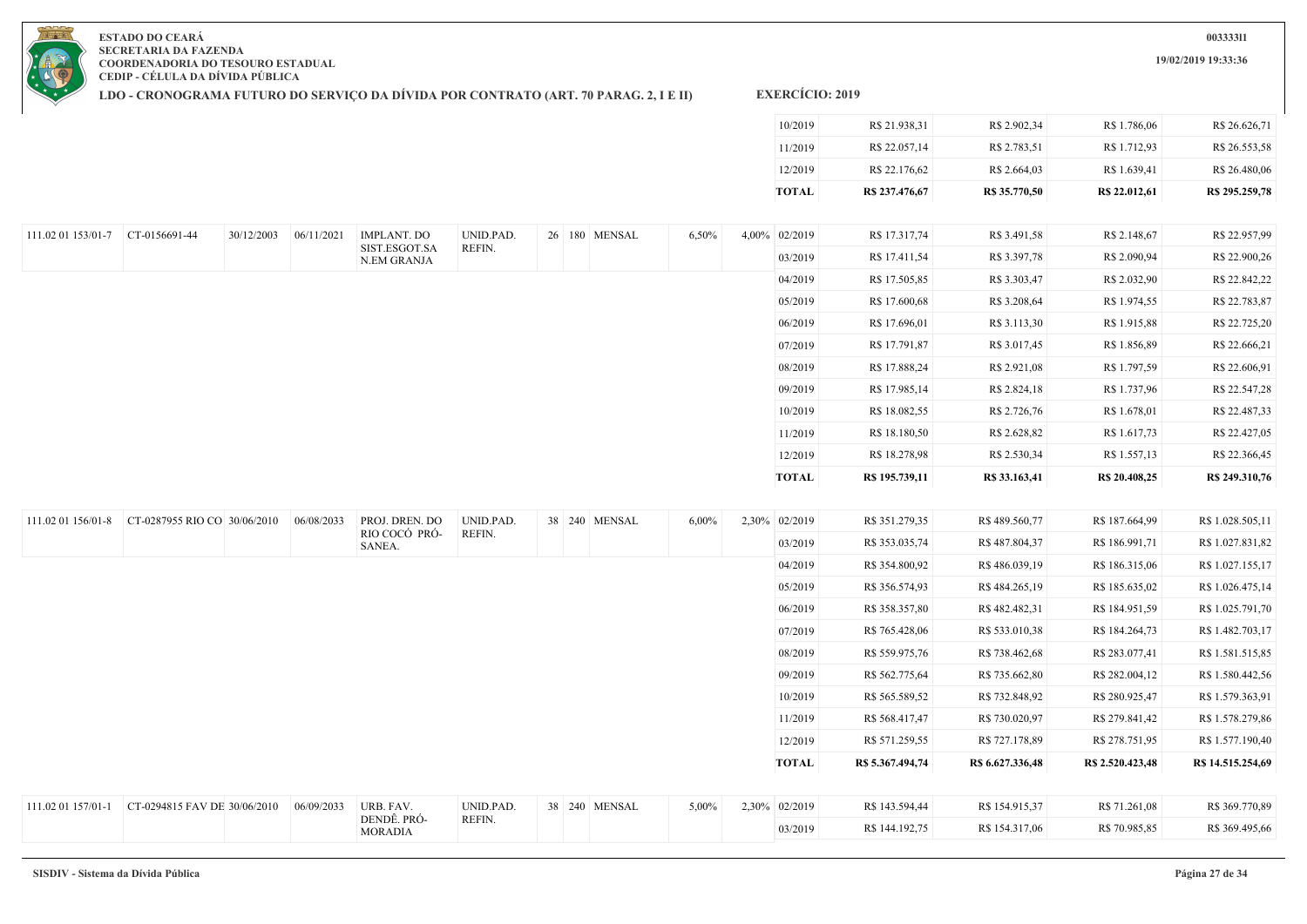**19/02/2019 19:33:36**



**ESTADO DO CEARÁ SECRETARIA DA FAZENDA COORDENADORIA DO TESOURO ESTADUAL CEDIP - CÉLULA DA DÍVIDA PÚBLICA**

**LDO - CRONOGRAMA FUTURO DO SERVIÇO DA DÍVIDA POR CONTRATO (ART. 70 PARAG. 2, I E II)**

| <b>TOTAL</b> | R\$ 2.407.618.90 | R\$ 2.246.814.25 | R\$ 1.020.751.28 | R\$ 5.675.184,43 |
|--------------|------------------|------------------|------------------|------------------|
| 12/2019      | R\$ 287.643,00   | R\$ 285.031,86   | R\$ 131.114,67   | R\$ 703.789,52   |
| 11/2019      | R\$ 286,449.46   | R\$ 286.225,40   | R\$ 131.663,69   | R\$ 704.338,55   |
| 10/2019      | R\$ 285.260,87   | R\$ 287.413,98   | R\$ 132.210,44   | R\$ 704.885,30   |
| 09/2019      | R\$ 284.077,22   | R\$ 288.597,64   | R\$ 132.754,93   | R\$ 705.429,78   |
| 08/2019      | R\$ 393.597,02   | R\$ 179.077,83   | R\$ 69.592,44    | R\$ 642.267,30   |
| 07/2019      | R\$ 146.611.03   | R\$ 151.898,78   | R\$ 69.873,45    | R\$ 368.383,26   |
| 06/2019      | R\$ 146.002,68   | R\$ 152.507,13   | R\$ 70.153,29    | R\$ 368.663,10   |
| 05/2019      | R\$ 145.396,86   | R\$ 153.112,95   | R\$ 70.431.96    | R\$ 368.941,77   |
| 04/2019      | R\$ 144.793,56   | R\$ 153.716,25   | R\$ 70.709,48    | R\$ 369.219,29   |
|              |                  |                  |                  |                  |

| 111.02 01 158/01-5 | CT-0319197-16-VLT 08/10/2010 | 06/02/2034 | VLT PPROG.                | UNID.PAD. |  | 40 240 MENSAL | 5,50% | 2,50% 02/2019 | R\$461.952,73    | R\$ 575.742,61   | R\$ 260.536,60   | R\$ 1.298.231,93  |
|--------------------|------------------------------|------------|---------------------------|-----------|--|---------------|-------|---------------|------------------|------------------|------------------|-------------------|
|                    |                              |            | PRÓ-<br><b>TRANSPORTE</b> | REFIN.    |  |               |       | 03/2019       | R\$455.650,98    | R\$ 582.044,35   | R\$ 264.565,72   | R\$ 1.302.261,05  |
|                    |                              |            |                           |           |  |               |       | 04/2019       | R\$ 457.739,38   | R\$ 579.955,95   | R\$ 263.616,45   | R\$ 1.301.311,78  |
|                    |                              |            |                           |           |  |               |       | 05/2019       | R\$459.837,35    | R\$ 577.857,98   | R\$ 262.662,82   | R\$ 1.300.358,16  |
|                    |                              |            |                           |           |  |               |       | 06/2019       | R\$461.944,94    | R\$ 575.750,39   | R\$ 261.704,83   | R\$ 1.299.400,16  |
|                    |                              |            |                           |           |  |               |       | 07/2019       | R\$ 606.394,88   | R\$ 591.335,56   | R\$ 260.742,44   | R\$ 1.458.472,88  |
|                    |                              |            |                           |           |  |               |       | 08/2019       | R\$ 538.364,58   | R\$ 659.365,85   | R\$ 299.711,87   | R\$ 1.497.442,31  |
|                    |                              |            |                           |           |  |               |       | 09/2019       | R\$ 540.832,09   | R\$ 656.898,35   | R\$ 298.590,28   | R\$ 1.496.320,71  |
|                    |                              |            |                           |           |  |               |       | 10/2019       | R\$ 543.310,90   | R\$ 654.419,54   | R\$ 297.463,54   | R\$ 1.495.193,98  |
|                    |                              |            |                           |           |  |               |       | 11/2019       | R\$ 545.801,07   | R\$ 651.929,36   | R\$ 296.331,64   | R\$ 1.494.062,08  |
|                    |                              |            |                           |           |  |               |       | 12/2019       | R\$ 548.302,66   | R\$ 649.427,77   | R\$ 295.194,56   | R\$ 1.492.925,00  |
|                    |                              |            |                           |           |  |               |       | TOTAL         | R\$ 5.620.131,58 | R\$ 6.754.727,72 | R\$ 3.061.120,75 | R\$ 15.435.980,04 |
|                    |                              |            |                           |           |  |               |       |               |                  |                  |                  |                   |

| 111.02 01 159/01-9 | CT-0319199-34-MET 08/10/2010 | 06/02/2034 | <b>IMPLANT, DAS</b>               | UNID.PAD. | 40 240 MENSAL | 5,50% | 2,50% 02/2019 | R\$46.953,97   | R\$ 60.477,77  | R\$ 27.489,91 | R\$ 134.921,64 |
|--------------------|------------------------------|------------|-----------------------------------|-----------|---------------|-------|---------------|----------------|----------------|---------------|----------------|
|                    |                              |            | EST. METRÔ DE<br><b>FORTALEZA</b> | REFIN.    |               |       | 03/2019       | R\$47.169,17   | R\$ 60.262,56  | R\$ 27.392,08 | R\$ 134.823,82 |
|                    |                              |            |                                   |           |               |       | 04/2019       | R\$47.385,36   | R\$ 60.046,37  | R\$ 27.293,82 | R\$ 134.725,55 |
|                    |                              |            |                                   |           |               |       | 05/2019       | R\$47.602,55   | R\$ 59.829,19  | R\$ 27.195,10 | R\$ 134.626,83 |
|                    |                              |            |                                   |           |               |       | 06/2019       | R\$47.820,73   | R\$ 59.611,01  | R\$ 27.095,92 | R\$ 134.527,66 |
|                    |                              |            |                                   |           |               |       | 07/2019       | R\$ 132.887,85 | R\$ 69.939,40  | R\$ 26.996,30 | R\$ 229.823,54 |
|                    |                              |            |                                   |           |               |       | 08/2019       | R\$ 91.306,68  | R\$ 111.520,57 | R\$ 50.691,19 | R\$ 253.518,43 |
|                    |                              |            |                                   |           |               |       | 09/2019       | R\$ 91.725,17  | R\$ 111.102,08 | R\$ 50.500,96 | R\$ 253.328,21 |
|                    |                              |            |                                   |           |               |       | 10/2019       | R\$ 92.145,57  | R\$ 110.681,67 | R\$ 50.309,87 | R\$ 253.137,11 |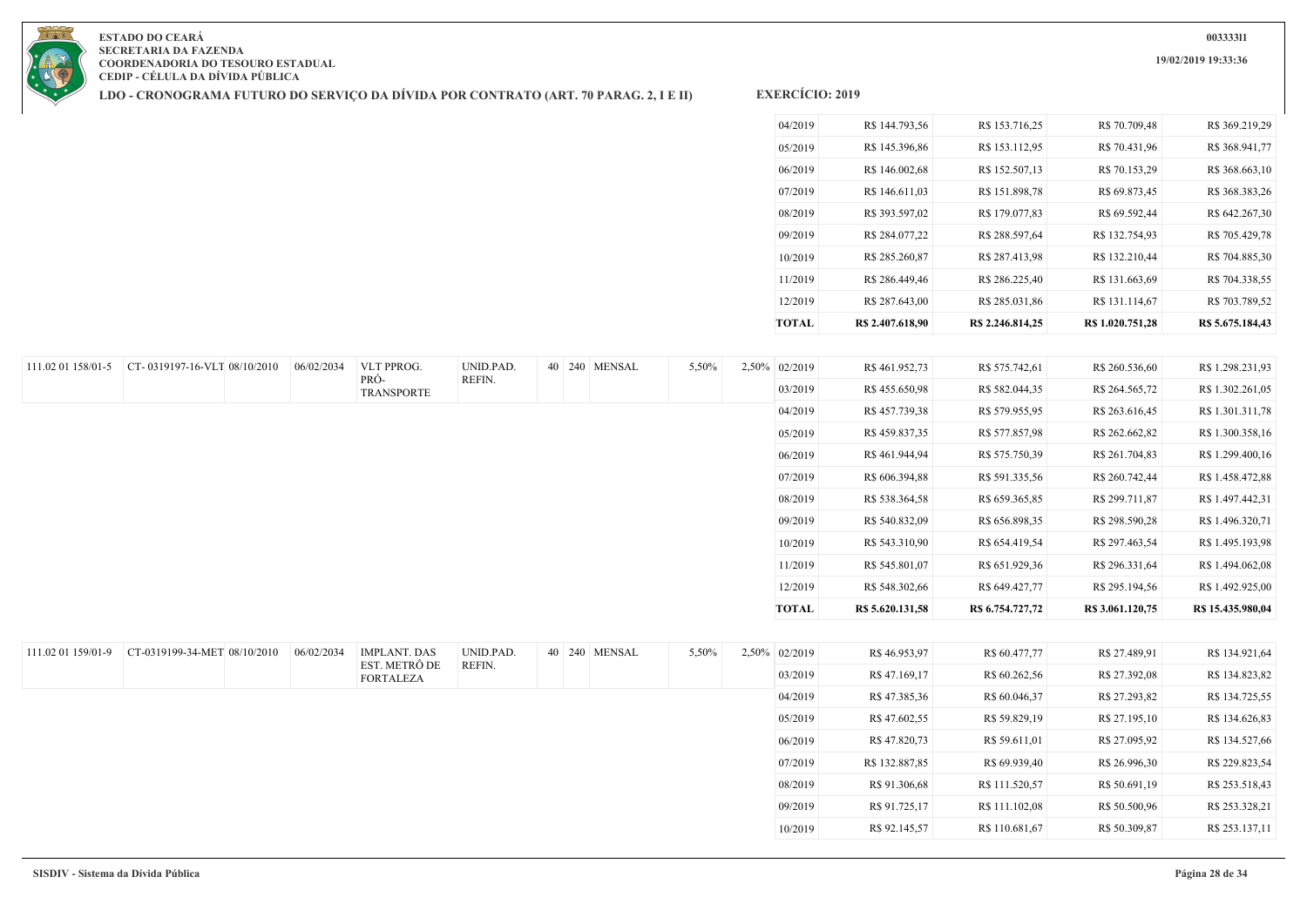**19/02/2019 19:33:36**

**ESTADO DO CEARÁ SECRETARIA DA FAZENDA COORDENADORIA DO TESOURO ESTADUAL CEDIP - CÉLULA DA DÍVIDA PÚBLICA**

**LDO - CRONOGRAMA FUTURO DO SERVIÇO DA DÍVIDA POR CONTRATO (ART. 70 PARAG. 2, I E II)**

# **EXERCÍCIO: 2019**

|                                               |            |                                   |            |  |               |       | 11/2019      | R\$ 92.567,91   | R\$ 110.259,34   | R\$ 50.117,90   | R\$ 252.945,14   |
|-----------------------------------------------|------------|-----------------------------------|------------|--|---------------|-------|--------------|-----------------|------------------|-----------------|------------------|
|                                               |            |                                   |            |  |               |       | 12/2019      | R\$ 92.992,18   | R\$ 109.835,07   | R\$49.925,05    | R\$ 252.752,30   |
|                                               |            |                                   |            |  |               |       | <b>TOTAL</b> | R\$ 830.557,12  | R\$ 923.565,02   | R\$ 415.008,10  | R\$ 2.169.130,24 |
|                                               |            |                                   |            |  |               |       |              |                 |                  |                 |                  |
| 111.02 01 162/01-6 CT-404511-MARAN 22/12/2017 | 15/12/2033 | <b>CPAC</b><br>MARANGUAPIN        | 314-URTJLP |  | 49 143 MENSAL | 8,10% | 02/2019      | R\$ 0,00        | R\$ 366.416,35   | R\$ 0,00        | R\$ 366.416,35   |
|                                               |            | HO                                |            |  |               |       | 03/2019      | R\$ 0,00        | R\$ 366.416,35   | R\$ 0,00        | R\$ 366.416,35   |
|                                               |            |                                   |            |  |               |       | 04/2019      | R\$ 0,00        | R\$ 366.416,35   | R\$ 0,00        | R\$ 366.416,35   |
|                                               |            |                                   |            |  |               |       | 05/2019      | R\$ 0,00        | R\$ 366.416,35   | R\$ 0,00        | R\$ 366.416,35   |
|                                               |            |                                   |            |  |               |       | 06/2019      | R\$ 0,00        | R\$ 366.416,35   | R\$ 0,00        | R\$ 366.416,35   |
|                                               |            |                                   |            |  |               |       | 07/2019      | R\$ 0,00        | R\$ 383.847,85   | R\$ 0,00        | R\$ 383.847,85   |
|                                               |            |                                   |            |  |               |       | 08/2019      | R\$ 0,00        | R\$401.279,35    | R\$ 0,00        | R\$401.279,35    |
|                                               |            |                                   |            |  |               |       | 09/2019      | R\$ 0,00        | R\$401.279,35    | R\$ 0,00        | R\$401.279,35    |
|                                               |            |                                   |            |  |               |       | 10/2019      | R\$ 0,00        | R\$401.279,35    | R\$ 0,00        | R\$401.279,35    |
|                                               |            |                                   |            |  |               |       | 11/2019      | R\$ 0,00        | R\$401.279,35    | R\$ 0,00        | R\$ 401.279,35   |
|                                               |            |                                   |            |  |               |       | 12/2019      | R\$ 0,00        | R\$401.279,35    | R\$ 0,00        | R\$401.279,35    |
|                                               |            |                                   |            |  |               |       | <b>TOTAL</b> | <b>R\$ 0,00</b> | R\$ 4.222.326,36 | <b>R\$ 0,00</b> | R\$ 4.222.326,36 |
|                                               |            |                                   |            |  |               |       |              |                 |                  |                 |                  |
| 111.02 01 163/01-0 CT-418298-PMCMV-22/12/2017 | 15/03/2034 | CPAC - MINHA<br><b>CASA MINHA</b> | 314-URTJLP |  | 49 146 MENSAL | 8,10% | 02/2019      | R\$ 0,00        | R\$ 593.372,86   | R\$ 0,00        | R\$ 593.372,86   |
|                                               |            | <b>VIDA</b>                       |            |  |               |       | 03/2019      | R\$ 0,00        | R\$ 605.987,88   | R\$ 0,00        | R\$ 605.987,88   |
|                                               |            |                                   |            |  |               |       | 04/2019      | R\$ 0,00        | R\$ 605.987,88   | R\$ 0,00        | R\$ 605.987,88   |
|                                               |            |                                   |            |  |               |       | 05/2019      | R\$ 0,00        | R\$ 605.987,88   | R\$ 0,00        | R\$ 605.987,88   |
|                                               |            |                                   |            |  |               |       | 06/2019      | R\$ 0,00        | R\$ 605.987,88   | R\$ 0,00        | R\$ 605.987,88   |
|                                               |            |                                   |            |  |               |       | 07/2019      | R\$ 0.00        | R\$ 645.206,85   | R\$ 0,00        | R\$ 645.206,85   |

| 111.02 01 164/01-3 CPAC-VLT-470685-1 24/07/2018 15/04/2027 CPAC VLT |                       | 314-URTJLP |  | 10 96 MENSAL | 8,10% | 02/2019 | R\$ 0.00        | R\$ 69.709.87 | R\$ 0.00 | R\$ 69.709,87 |
|---------------------------------------------------------------------|-----------------------|------------|--|--------------|-------|---------|-----------------|---------------|----------|---------------|
|                                                                     | PARANGABA<br>MUCURIPE |            |  |              |       | 03/2019 | <b>R\$ 0.00</b> | R\$ 72.690,32 | R\$ 0,00 | R\$ 72.690,32 |
|                                                                     |                       |            |  |              |       | 04/2019 | R\$ 0.00        | R\$ 72.690,32 | R\$ 0,00 | R\$ 72.690,32 |

08/2019 R\$ 0,00 R\$ 684.425,82 R\$ 0,00 R\$ 684.425,82 09/2019 R\$ 0,00 R\$ 684.425,82 R\$ 0,00 R\$ 684.425,82 10/2019 R\$ 0,00 R\$ 684.425,82 R\$ 0,00 R\$ 684.425,82 11/2019 R\$ 0,00 R\$ 684.425,82 R\$ 0,00 R\$ 684.425,82 12/2019 R\$ 0,00 R\$ 684.425,82 R\$ 0,00 R\$ 684.425,82 **TOTAL R\$ 0,00 R\$ 7.084.660,35 R\$ 0,00 R\$ 7.084.660,35**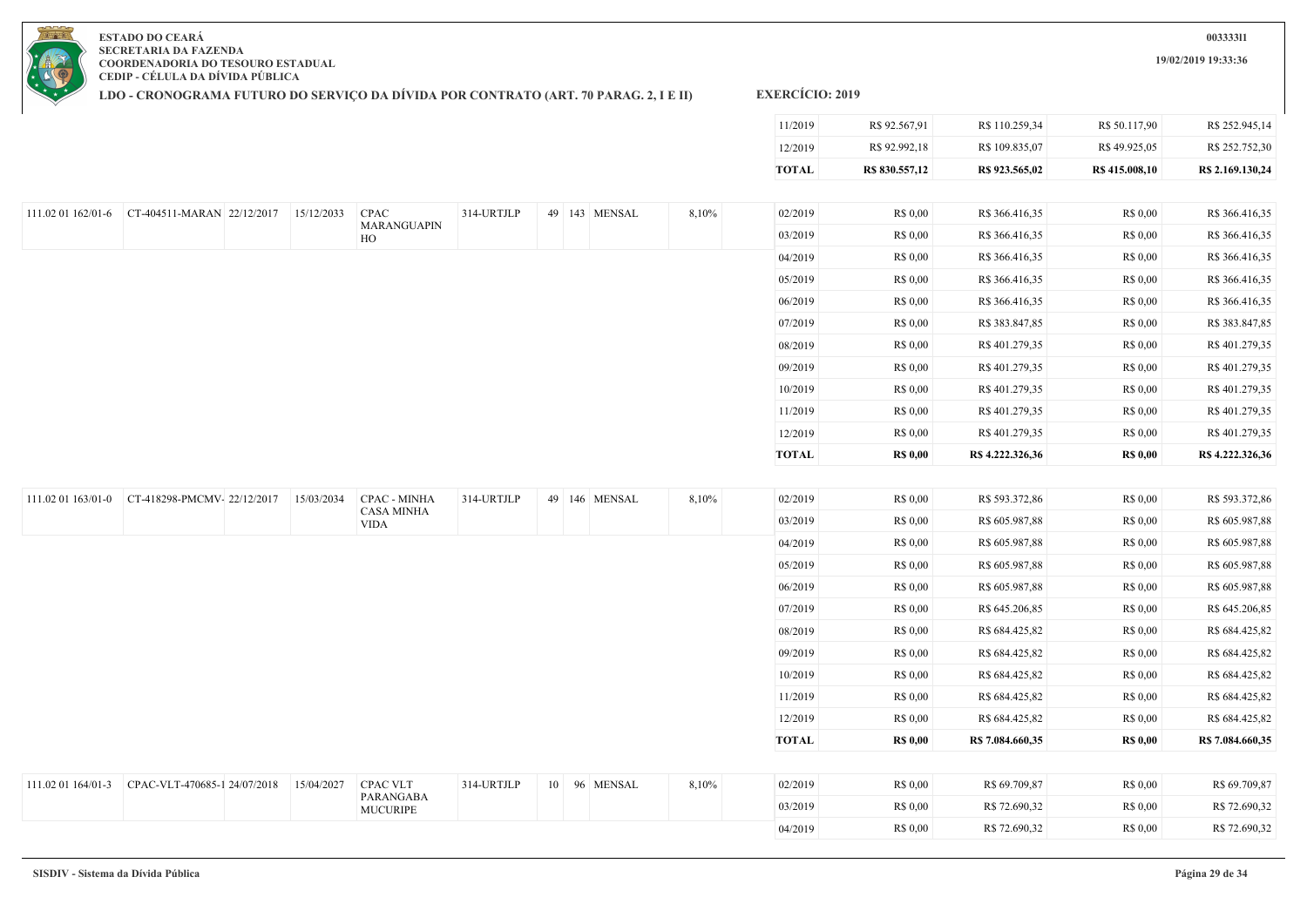**LDO - CRONOGRAMA FUTURO DO SERVIÇO DA DÍVIDA POR CONTRATO (ART. 70 PARAG. 2, I E II)**

**EXERCÍCIO: 2019**

| 05/2019 | R\$ 112.176,42   | R\$ 72.690,32    | R\$ 0.00        | R\$ 184.866,74   |
|---------|------------------|------------------|-----------------|------------------|
| 06/2019 | R\$ 112.176,42   | R\$ 71.933,13    | R\$ 0,00        | R\$ 184.109,55   |
| 07/2019 | R\$ 656.901,13   | R\$ 243.989,85   | R\$ 0,00        | R\$ 900.890,98   |
| 08/2019 | R\$ 656.901,13   | R\$412.369,68    | R\$ 0,00        | R\$ 1.069.270,82 |
| 09/2019 | R\$ 656.901,13   | R\$407.935,60    | R\$ 0,00        | R\$ 1.064.836.73 |
| 10/2019 | R\$ 656.901,13   | R\$403.501,52    | R\$ 0,00        | R\$ 1.060.402.65 |
| 11/2019 | R\$ 656.901,13   | R\$ 399.067,44   | R\$ 0,00        | R\$ 1.055.968,57 |
| 12/2019 | R\$ 656.901,13   | R\$ 394.633,35   | R\$ 0,00        | R\$ 1.051.534,49 |
| TOTAL   | R\$ 4.165.759,63 | R\$ 2.621.211,42 | <b>R\$ 0,00</b> | R\$ 6.786.971,05 |
|         |                  |                  |                 |                  |

**TOTAL POR DIVIDA FUNDADA INTERNA - CONTRATOS / CEF - CAIXA ECONOMICA FEDERAL R\$ 23.288.518,15 R\$ 31.031.014,00 R\$ 7.307.053,10 R\$ 61.626.585,26**

#### **CREDOR: TESOURO NACIONAL**

| <b>NUM CONTRATO</b> | <b>COD CONTRATO</b>          | <b>DT ASSIN</b> | DT LIO     | <b>PROJETO</b> | <b>MOEDA</b>                                                    | <b>CAR PRZ</b> |              | <b>VENC</b>                                         | <b>TX JUR</b> | <b>TX COM</b> | MÊS          | <b>PRINCIPAL</b>  | <b>JUROS</b>       | <b>OUTROS</b>    | <b>TOTAL</b>       |
|---------------------|------------------------------|-----------------|------------|----------------|-----------------------------------------------------------------|----------------|--------------|-----------------------------------------------------|---------------|---------------|--------------|-------------------|--------------------|------------------|--------------------|
|                     |                              |                 |            |                |                                                                 |                |              |                                                     |               |               |              |                   |                    |                  |                    |
| 111.21 01 019/01-3  | FEDER. BEC-LC 156 22/12/2017 |                 | 15/10/2047 | PROES - BEC    | <b>URCAM</b>                                                    |                | 0 358 MENSAL |                                                     | $4,00\%$      |               | 02/2019      | R\$ 1.349.142,13  | R\$ 2.903.567,74   | R\$ 36.294,89    | R\$4.289.004,76    |
|                     |                              |                 |            |                |                                                                 |                |              |                                                     |               |               | 03/2019      | R\$ 1.353.639,27  | R\$ 2.899.070,60   | R\$ 36.238,68    | R\$4.288.948,54    |
|                     |                              |                 |            |                |                                                                 |                |              |                                                     |               |               | 04/2019      | R\$ 1.358.151,40  | R\$ 2.894.558,47   | R\$ 36.182,27    | R\$4.288.892,14    |
|                     |                              |                 |            |                |                                                                 |                |              |                                                     |               |               | 05/2019      | R\$ 1.362.678,57  | R\$ 2.890.031,30   | R\$ 36.125,68    | R\$4.288.835,55    |
|                     |                              |                 |            |                |                                                                 |                |              |                                                     |               |               | 06/2019      | R\$ 1.367.220,83  | R\$ 2.885.489,04   | R\$ 36.068,91    | R\$4.288.778,77    |
|                     |                              |                 |            |                |                                                                 |                |              |                                                     |               |               | 07/2019      | R\$ 1.371.778,23  | R\$ 2.880.931,64   | R\$ 36.011,94    | R\$4.288.721,81    |
|                     |                              |                 |            |                |                                                                 |                |              |                                                     |               |               | 08/2019      | R\$ 1.376.350,82  | R\$ 2.876.359,04   | R\$ 35.954,78    | R\$ 4.288.664,65   |
|                     |                              |                 |            |                |                                                                 |                |              |                                                     |               |               | 09/2019      | R\$ 1.380.938,66  | R\$ 2.871.771,21   | R\$ 35.897,43    | R\$4.288.607,30    |
|                     |                              |                 |            |                |                                                                 |                |              |                                                     |               |               | 10/2019      | R\$ 1.385.541,79  | R\$ 2.867.168,08   | R\$ 35.839,89    | R\$4.288.549,76    |
|                     |                              |                 |            |                |                                                                 |                |              |                                                     |               |               | 11/2019      | R\$ 1.390.160,26  | R\$ 2.862.549,61   | R\$ 35.782,16    | R\$4.288.492,03    |
|                     |                              |                 |            |                |                                                                 |                |              |                                                     |               |               | 12/2019      | R\$ 1.394.794,13  | R\$ 2.857.915,74   | R\$ 35.724,24    | R\$4.288.434,10    |
|                     |                              |                 |            |                |                                                                 |                |              |                                                     |               |               | <b>TOTAL</b> | R\$ 15.090.396,08 | R\$ 31.689.412,47  | R\$ 396.120,86   | R\$47.175.929,41   |
|                     |                              |                 |            |                |                                                                 |                |              |                                                     |               |               |              |                   |                    |                  |                    |
|                     |                              |                 |            |                | TOTAL POR DIVIDA FUNDADA INTERNA - CONTRATOS / TESOURO NACIONAL |                |              |                                                     |               |               |              | R\$ 15.090.396,08 | R\$ 31.689.412,47  | R\$ 396.120,86   | R\$ 47.175.929,41  |
|                     |                              |                 |            |                |                                                                 |                |              |                                                     |               |               |              |                   |                    |                  |                    |
|                     |                              |                 |            |                |                                                                 |                |              | <b>TOTAL POR DIVIDA FUNDADA INTERNA - CONTRATOS</b> |               |               |              | R\$449.091.047,69 | R\$ 318.970.352,11 | R\$ 9.940.927,14 | R\$ 778.002.326,94 |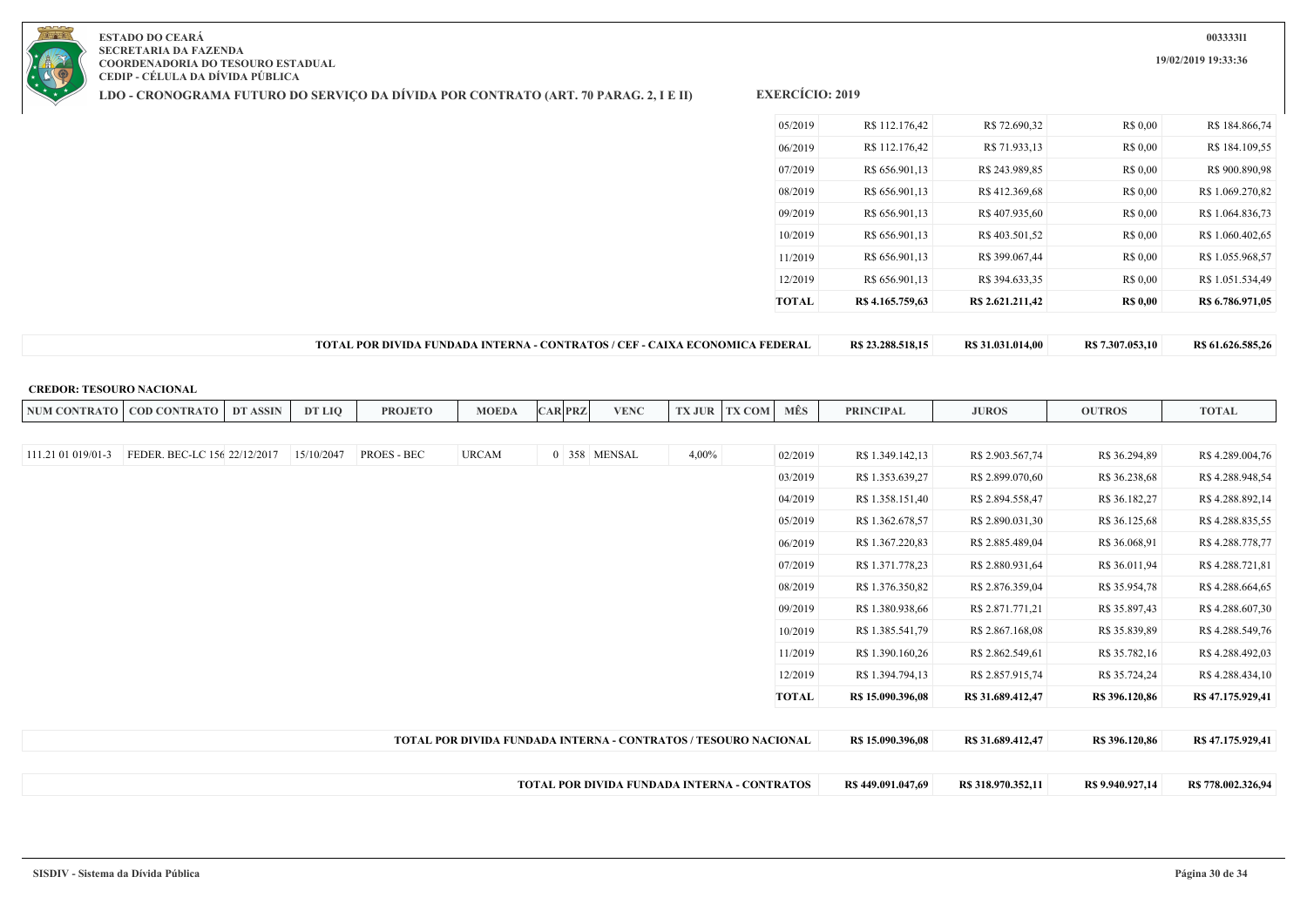

**LDO - CRONOGRAMA FUTURO DO SERVIÇO DA DÍVIDA POR CONTRATO (ART. 70 PARAG. 2, I E II)**

## **EXERCÍCIO: 2019**

#### **CLASSIFICAÇÃO DA DÍVIDA: DIVIDA FUNDADA INTERNA - DEPOSITOS JUDICIAIS**

#### **CREDOR: TJ - DEPOSITOS JUDICIAIS**

|                    | NUM CONTRATO   COD CONTRATO                                   | DT ASSIN | DT LIQ     | <b>PROJETO</b>                                                                            | <b>MOEDA</b> |  | <b>CAR PRZ</b> | <b>VENC</b>     |          | <b>TX JUR TX COM</b> | MÊS          | <b>PRINCIPAL</b>  | <b>JUROS</b>    | <b>OUTROS</b>   | <b>TOTAL</b>      |
|--------------------|---------------------------------------------------------------|----------|------------|-------------------------------------------------------------------------------------------|--------------|--|----------------|-----------------|----------|----------------------|--------------|-------------------|-----------------|-----------------|-------------------|
|                    |                                                               |          |            |                                                                                           |              |  |                |                 |          |                      |              |                   |                 |                 |                   |
| 411.34 01 001/01-3 | DJ - Lei 15.878/2015 31/12/2018                               |          | 30/12/2048 | <b>DEPÓSITOS</b>                                                                          | REAL         |  |                | 6 360 SEMESTRAL | $0.00\%$ |                      | 06/2019      | R\$ 9.925,476.83  | R\$ 0.00        | R\$ 0,00        | R\$ 9.925.476,83  |
|                    |                                                               |          |            | JUDICIAIS - Lei<br>15.878/2015                                                            |              |  |                |                 |          |                      | 12/2019      | R\$ 9.925.476.83  | R\$ 0.00        | R\$ 0,00        | R\$ 9.925.476,83  |
|                    |                                                               |          |            |                                                                                           |              |  |                |                 |          |                      | <b>TOTAL</b> | R\$ 19.850.953,65 | <b>R\$ 0,00</b> | <b>R\$ 0,00</b> | R\$ 19.850.953,65 |
|                    |                                                               |          |            |                                                                                           |              |  |                |                 |          |                      |              |                   |                 |                 |                   |
|                    |                                                               |          |            | <b>TOTAL POR DIVIDA FUNDADA INTERNA - DEPOSITOS JUDICIAIS / T.J - DEPOSITOS JUDICIAIS</b> |              |  |                |                 |          |                      |              | R\$ 19.850.953.65 | <b>R\$ 0,00</b> | <b>R\$ 0,00</b> | R\$ 19.850.953,65 |
|                    |                                                               |          |            |                                                                                           |              |  |                |                 |          |                      |              |                   |                 |                 |                   |
|                    | <b>TOTAL POR DIVIDA FUNDADA INTERNA - DEPOSITOS JUDICIAIS</b> |          |            |                                                                                           |              |  |                |                 |          |                      |              |                   | <b>R\$ 0,00</b> | <b>R\$ 0,00</b> | R\$ 19.850.953,65 |

#### **CLASSIFICAÇÃO DA DÍVIDA: DIVIDA FUNDADA INTERNA - PARCELAMENTO**

#### **CREDOR: PROCURADORIA GERAL DA FAZENDA NACIONAL**

| <b>NUM CONTRATO</b> | <b>COD CONTRATO</b>          | DT ASSIN | DT LIQ     | <b>PROJETO</b>          | <b>MOEDA</b> | <b>CAR PRZ</b> | <b>VENC</b>  |          | <b>TX JUR TX COM</b> | MÊS     | <b>PRINCIPAL</b> | <b>JUROS</b> | <b>OUTROS</b>   | <b>TOTAL</b>  |
|---------------------|------------------------------|----------|------------|-------------------------|--------------|----------------|--------------|----------|----------------------|---------|------------------|--------------|-----------------|---------------|
|                     |                              |          |            |                         |              |                |              |          |                      |         |                  |              |                 |               |
| 111.33 01 001/01-5  | INSS-GECE-MP778-1 25/07/2017 |          | 28/02/2034 | <b>PARCELAMENT</b>      | <b>SELIC</b> |                | 0 199 MENSAL | $0,00\%$ |                      | 02/2019 | R\$ 17.654,51    | R\$ 0,00     | R\$ 0,00        | R\$ 17.654,51 |
|                     |                              |          |            | O INSS PELO<br>GECE (EX |              |                |              |          |                      | 03/2019 | R\$ 17.654,51    | R\$ 0,00     | R\$ 0,00        | R\$ 17.654,51 |
|                     |                              |          |            | ISSEC/INSS)             |              |                |              |          |                      | 04/2019 | R\$ 17.654,51    | R\$ 0,00     | R\$ 0,00        | R\$ 17.654,51 |
|                     |                              |          |            |                         |              |                |              |          |                      | 05/2019 | R\$ 17.654,51    | R\$ 0,00     | R\$ 0,00        | R\$ 17.654,51 |
|                     |                              |          |            |                         |              |                |              |          |                      | 06/2019 | R\$ 17.654,51    | R\$ 0,00     | R\$ 0,00        | R\$ 17.654,51 |
|                     |                              |          |            |                         |              |                |              |          |                      | 07/2019 | R\$ 17.654,51    | R\$ 0,00     | R\$ 0,00        | R\$ 17.654,51 |
|                     |                              |          |            |                         |              |                |              |          |                      | 08/2019 | R\$ 17.654,51    | R\$ 0,00     | R\$ 0,00        | R\$ 17.654,51 |
|                     |                              |          |            |                         |              |                |              |          |                      | 09/2019 | R\$ 17.654,51    | R\$ 0,00     | R\$ 0,00        | R\$ 17.654,51 |
|                     |                              |          |            |                         |              |                |              |          |                      | 10/2019 | R\$ 17.654,51    | R\$ 0,00     | R\$ 0,00        | R\$ 17.654,51 |
|                     |                              |          |            |                         |              |                |              |          |                      | 11/2019 | R\$ 17.654,51    | R\$ 0,00     | <b>R\$ 0.00</b> | R\$ 17.654,51 |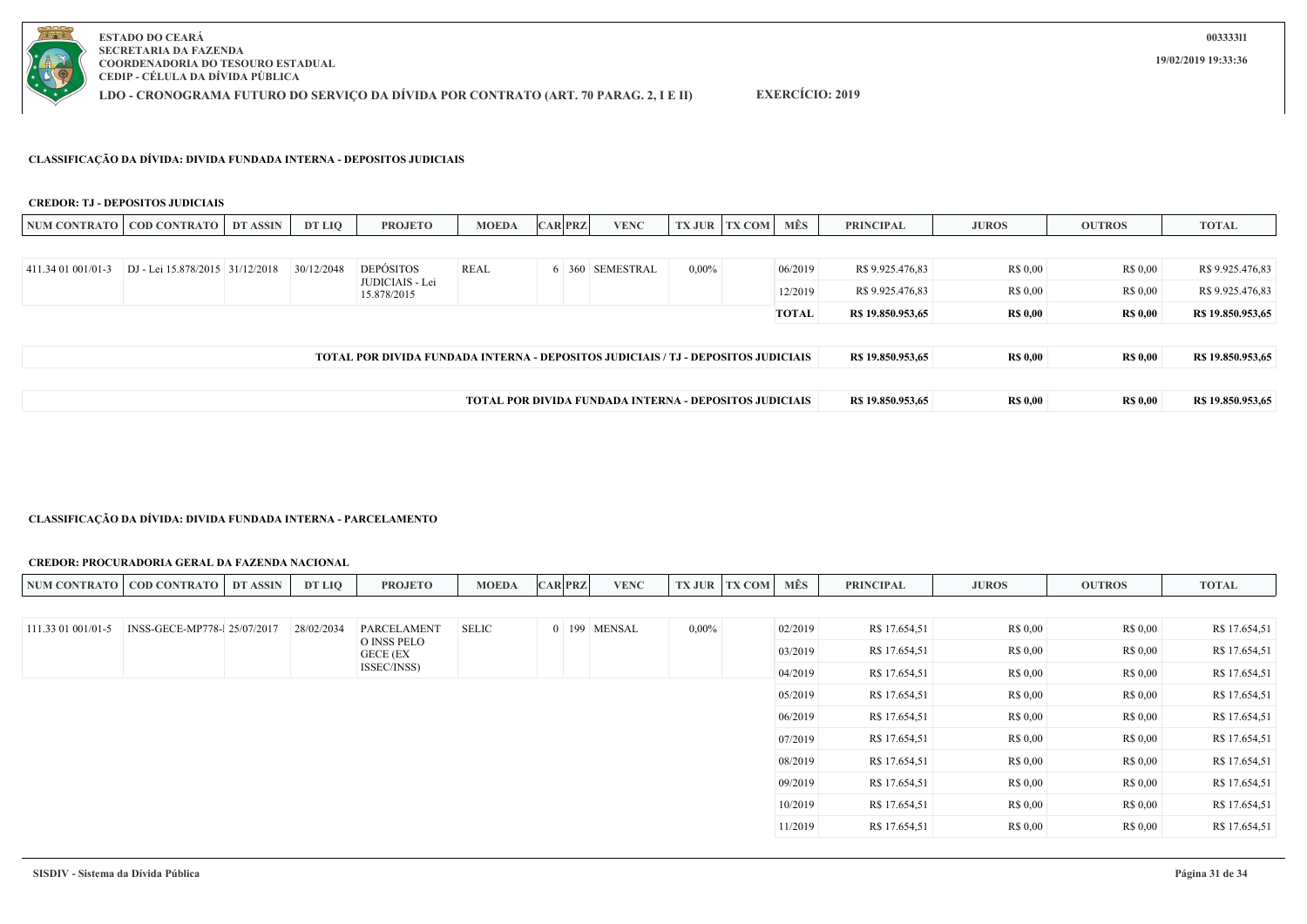**LDO - CRONOGRAMA FUTURO DO SERVIÇO DA DÍVIDA POR CONTRATO (ART. 70 PARAG. 2, I E II)**

**EXERCÍCIO: 2019**

| 12/2019      | R\$ 17.654,51  | <b>R\$ 0.00</b> | R\$ 0.00       | R\$ 17.654,51  |
|--------------|----------------|-----------------|----------------|----------------|
| <b>TOTAL</b> | R\$ 194.199,64 | <b>RS 0.00</b>  | <b>RS 0.00</b> | R\$ 194.199,64 |

| $T$ OTA.<br>/PROCURADORIA GERAL DA FAZENDA N<br><b>POR DIVIDA</b><br>A FUNDADA INTERNA-<br>$-PARCELAMENTO$<br>$\mathcal{L}$ CIONAL.<br>4.199.64 | 28 O M<br>vw. | vw. | 104.100 |
|-------------------------------------------------------------------------------------------------------------------------------------------------|---------------|-----|---------|
|-------------------------------------------------------------------------------------------------------------------------------------------------|---------------|-----|---------|

#### **CREDOR: RECEITA FEDERAL DO BRASIL**

|                    | NUM CONTRATO   COD CONTRATO   DT ASSIN            | <b>DT LIQ</b> | <b>PROJETO</b>               | <b>MOEDA</b> | <b>CAR PRZ</b> | <b>VENC</b>  |          | <b>TX JUR TX COM</b> | MÊS          | <b>PRINCIPAL</b> | <b>JUROS</b>    | <b>OUTROS</b>   | <b>TOTAL</b>     |
|--------------------|---------------------------------------------------|---------------|------------------------------|--------------|----------------|--------------|----------|----------------------|--------------|------------------|-----------------|-----------------|------------------|
|                    |                                                   |               |                              |              |                |              |          |                      |              |                  |                 |                 |                  |
|                    | 111.28 01 001/01-7 CT-PASEP Lei 12.81( 14/06/2002 | 16/08/2027    | PARCELAMENT<br>O PASEP MP    | <b>SELIC</b> |                | 0 303 MENSAL | $0,00\%$ |                      | 02/2019      | R\$ 512.567,88   | R\$ 0,00        | R\$ 0,00        | R\$ 512.567,88   |
|                    |                                                   |               | 38/2002                      |              |                |              |          |                      | 03/2019      | R\$ 512.567,88   | R\$ 0,00        | R\$ 0,00        | R\$ 512.567,88   |
|                    |                                                   |               |                              |              |                |              |          |                      | 04/2019      | R\$ 512.567,88   | R\$ 0,00        | R\$ 0,00        | R\$ 512.567,88   |
|                    |                                                   |               |                              |              |                |              |          |                      | 05/2019      | R\$ 512.567,88   | R\$ 0,00        | R\$ 0,00        | R\$ 512.567,88   |
|                    |                                                   |               |                              |              |                |              |          |                      | 06/2019      | R\$ 512.567,88   | R\$ 0,00        | R\$ 0,00        | R\$ 512.567,88   |
|                    |                                                   |               |                              |              |                |              |          |                      | 07/2019      | R\$ 512.567,88   | R\$ 0,00        | R\$ 0,00        | R\$ 512.567,88   |
|                    |                                                   |               |                              |              |                |              |          |                      | 08/2019      | R\$ 512.567,88   | R\$ 0,00        | R\$ 0,00        | R\$ 512.567,88   |
|                    |                                                   |               |                              |              |                |              |          |                      | 09/2019      | R\$ 512.567,88   | R\$ 0,00        | R\$ 0,00        | R\$ 512.567,88   |
|                    |                                                   |               |                              |              |                |              |          |                      | 10/2019      | R\$ 512.567,88   | R\$ 0,00        | R\$ 0,00        | R\$ 512.567,88   |
|                    |                                                   |               |                              |              |                |              |          |                      | 11/2019      | R\$ 512.567,88   | R\$ 0,00        | R\$ 0,00        | R\$ 512.567,88   |
|                    |                                                   |               |                              |              |                |              |          |                      | 12/2019      | R\$ 512.567,88   | R\$ 0,00        | R\$ 0,00        | R\$ 512.567,88   |
|                    |                                                   |               |                              |              |                |              |          |                      | <b>TOTAL</b> | R\$ 5.638.246,65 | <b>R\$ 0,00</b> | <b>R\$ 0,00</b> | R\$ 5.638.246,65 |
|                    |                                                   |               |                              |              |                |              |          |                      |              |                  |                 |                 |                  |
| 111.28 01 009/01-6 | CT-INSS-GECE.-MP' 25/07/2017                      | 28/02/2034    | PARCELAM.<br>INSS / RFB - MP | <b>SELIC</b> |                | 0 199 MENSAL | $0,00\%$ |                      | 02/2019      | R\$ 102.343,36   | R\$ 0,00        | R\$ 0,00        | R\$ 102.343,36   |
|                    |                                                   |               | 778/2017                     |              |                |              |          |                      | 03/2019      | R\$ 102.343,36   | R\$ 0,00        | R\$ 0,00        | R\$ 102.343,36   |
|                    |                                                   |               |                              |              |                |              |          |                      | 04/2019      | R\$ 102.343,36   | R\$ 0,00        | R\$ 0,00        | R\$ 102.343,36   |
|                    |                                                   |               |                              |              |                |              |          |                      | 05/2019      | R\$ 102.343,36   | R\$ 0,00        | R\$ 0,00        | R\$ 102.343,36   |
|                    |                                                   |               |                              |              |                |              |          |                      | 06/2019      | R\$ 102.343,36   | R\$ 0,00        | R\$ 0,00        | R\$ 102.343,36   |
|                    |                                                   |               |                              |              |                |              |          |                      | 07/2019      | R\$ 102.343,36   | R\$ 0,00        | R\$ 0,00        | R\$ 102.343,36   |
|                    |                                                   |               |                              |              |                |              |          |                      | 08/2019      | R\$ 102.343,36   | R\$ 0,00        | R\$ 0,00        | R\$ 102.343,36   |
|                    |                                                   |               |                              |              |                |              |          |                      | 09/2019      | R\$ 102.343,36   | R\$ 0,00        | R\$ 0,00        | R\$ 102.343,36   |
|                    |                                                   |               |                              |              |                |              |          |                      | 10/2019      | R\$ 102.343,36   | R\$ 0,00        | R\$ 0,00        | R\$ 102.343,36   |
|                    |                                                   |               |                              |              |                |              |          |                      | 11/2019      | R\$ 102.343,36   | R\$ 0,00        | R\$ 0,00        | R\$ 102.343,36   |
|                    |                                                   |               |                              |              |                |              |          |                      | 12/2019      | R\$ 102.343,36   | R\$ 0,00        | R\$ 0,00        | R\$ 102.343,36   |
|                    |                                                   |               |                              |              |                |              |          |                      | <b>TOTAL</b> | R\$ 1.125.776,91 | <b>R\$ 0,00</b> | <b>R\$ 0.00</b> | R\$ 1.125.776,91 |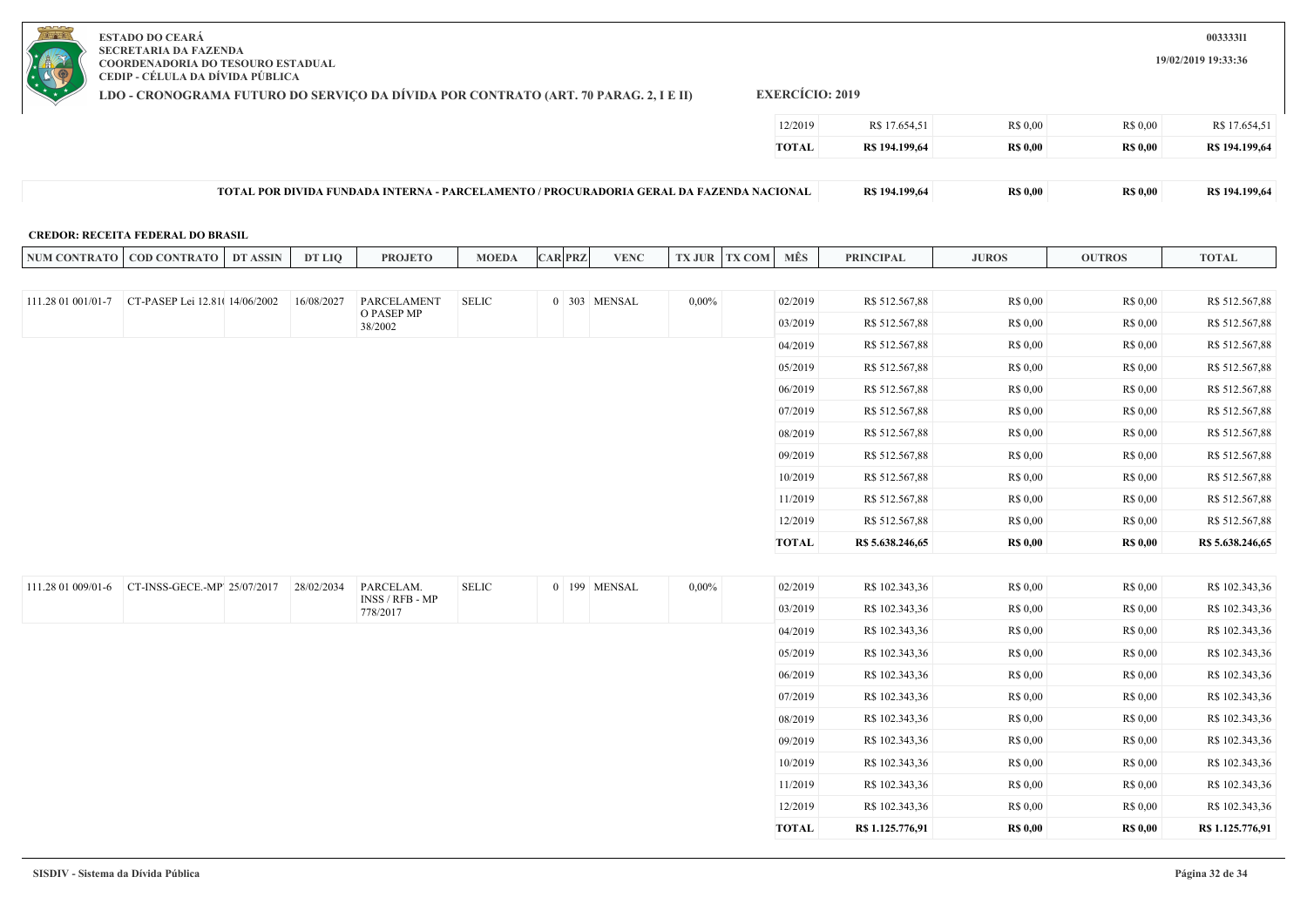| <b>ESTADO DO CEARÁ</b><br>SECRETARIA DA FAZENDA<br>COORDENADORIA DO TESOURO ESTADUAL<br>CEDIP - CÉLULA DA DÍVIDA PÚBLICA<br>EXERCÍCIO: 2019<br>LDO - CRONOGRAMA FUTURO DO SERVICO DA DÍVIDA POR CONTRATO (ART. 70 PARAG. 2, I E II) |                  |                |                 | 00333311<br>19/02/2019 19:33:36 |
|-------------------------------------------------------------------------------------------------------------------------------------------------------------------------------------------------------------------------------------|------------------|----------------|-----------------|---------------------------------|
| TOTAL POR DIVIDA FUNDADA INTERNA - PARCELAMENTO / RECEITA FEDERAL DO BRASIL                                                                                                                                                         | R\$ 6.764.023,56 | <b>RS 0.00</b> | <b>R\$ 0,00</b> | R\$ 6.764.023,56                |
|                                                                                                                                                                                                                                     |                  |                |                 |                                 |
| <b>TOTAL POR DIVIDA FUNDADA INTERNA - PARCELAMENTO</b>                                                                                                                                                                              | R\$ 6.958.223.20 | <b>RS 0.00</b> | <b>R\$ 0,00</b> | R\$ 6.958.223.20                |

## **CLASSIFICAÇÃO DA DÍVIDA: DIVIDA FUNDADA INTERNA - PARCELAMENTO INDIRETO**

### **CREDOR: RECEITA FEDERAL DO BRASIL**

| <b>NUM CONTR</b><br>AATO | <b>COD CONTRATO</b> | <b>ASSIN</b><br>DT | <b>DT LIO</b> | <b>PROJETO</b> | <b>MOEDA</b> | <b>CAR PRZ</b> | <b>VENC</b> | TXJUR | <b>TV COM</b> | <b>MËS</b> | <b>PRINCIPAL</b> | <b>JUROS</b> | <b>OUTROS</b> | <b>TOTAL</b> |
|--------------------------|---------------------|--------------------|---------------|----------------|--------------|----------------|-------------|-------|---------------|------------|------------------|--------------|---------------|--------------|
|                          |                     |                    |               |                |              |                |             |       |               |            |                  |              |               |              |

| 421.28 15 010/01-1 | ISSEC/PASEP/MP78, 22/08/2017 | 31/01/2030 | PARCELAMENT                 | <b>SELIC</b> | 0 150 MENSAL | $0,00\%$ | 02/2019      | R\$ 4.672,11  | R\$ 0,00        | R\$ 0,00        | R\$ 4.672,11  |
|--------------------|------------------------------|------------|-----------------------------|--------------|--------------|----------|--------------|---------------|-----------------|-----------------|---------------|
|                    |                              |            | O ISSEC - PASEP<br>- MP 783 |              |              |          | 03/2019      | R\$ 4.672,11  | R\$ 0,00        | R\$ 0,00        | R\$ 4.672,11  |
|                    |                              |            |                             |              |              |          | 04/2019      | R\$ 4.672,11  | R\$ 0,00        | R\$ 0,00        | R\$ 4.672,11  |
|                    |                              |            |                             |              |              |          | 05/2019      | R\$ 4.672,11  | R\$ 0,00        | R\$ 0,00        | R\$ 4.672,11  |
|                    |                              |            |                             |              |              |          | 06/2019      | R\$ 4.672,11  | R\$ 0,00        | R\$ 0,00        | R\$ 4.672,11  |
|                    |                              |            |                             |              |              |          | 07/2019      | R\$ 4.672,11  | R\$ 0,00        | R\$ 0,00        | R\$ 4.672,11  |
|                    |                              |            |                             |              |              |          | 08/2019      | R\$ 4.672,11  | R\$ 0,00        | R\$ 0,00        | R\$ 4.672,11  |
|                    |                              |            |                             |              |              |          | 09/2019      | R\$ 4.672,11  | R\$ 0,00        | R\$ 0,00        | R\$ 4.672,11  |
|                    |                              |            |                             |              |              |          | 10/2019      | R\$ 4.672,11  | R\$ 0,00        | R\$ 0,00        | R\$ 4.672,11  |
|                    |                              |            |                             |              |              |          | 11/2019      | R\$ 4.672,11  | R\$ 0,00        | R\$ 0,00        | R\$ 4.672,11  |
|                    |                              |            |                             |              |              |          | 12/2019      | R\$ 4.672,11  | R\$ 0,00        | R\$ 0,00        | R\$ 4.672,11  |
|                    |                              |            |                             |              |              |          | <b>TOTAL</b> | R\$ 51.393,24 | <b>R\$ 0,00</b> | <b>R\$ 0,00</b> | R\$ 51.393,24 |
|                    |                              |            |                             |              |              |          |              |               |                 |                 |               |
| 421.28 17 006/01-1 | CT-ADAGRI/PASEF 23/08/2013   | 31/07/2034 | PARCELAMENT<br>O - ADAGRI   | SELIC        | 0 235 MENSAL | $0,00\%$ | 02/2019      | R\$ 2.258,54  | R\$ 0,00        | R\$ 0,00        | R\$ 2.258,54  |
|                    |                              |            |                             |              |              |          | 03/2019      | R\$ 2.258,54  | R\$ 0,00        | R\$ 0,00        | R\$ 2.258,54  |
|                    |                              |            |                             |              |              |          | 04/2019      | R\$ 2.258,54  | R\$ 0,00        | R\$ 0,00        | R\$ 2.258,54  |
|                    |                              |            |                             |              |              |          | 05/2019      | R\$ 2.258,54  | R\$ 0,00        | R\$ 0,00        | R\$ 2.258,54  |
|                    |                              |            |                             |              |              |          | 06/2019      | R\$ 2.258,54  | R\$ 0,00        | R\$ 0,00        | R\$ 2.258,54  |
|                    |                              |            |                             |              |              |          | 07/2019      | R\$ 2.258,54  | R\$ 0,00        | R\$ 0,00        | R\$ 2.258,54  |
|                    |                              |            |                             |              |              |          | 08/2019      | R\$ 2.258,54  | R\$ 0,00        | R\$ 0,00        | R\$ 2.258,54  |
|                    |                              |            |                             |              |              |          | 09/2019      | R\$ 2.258,54  | R\$ 0,00        | R\$ 0,00        | R\$ 2.258,54  |